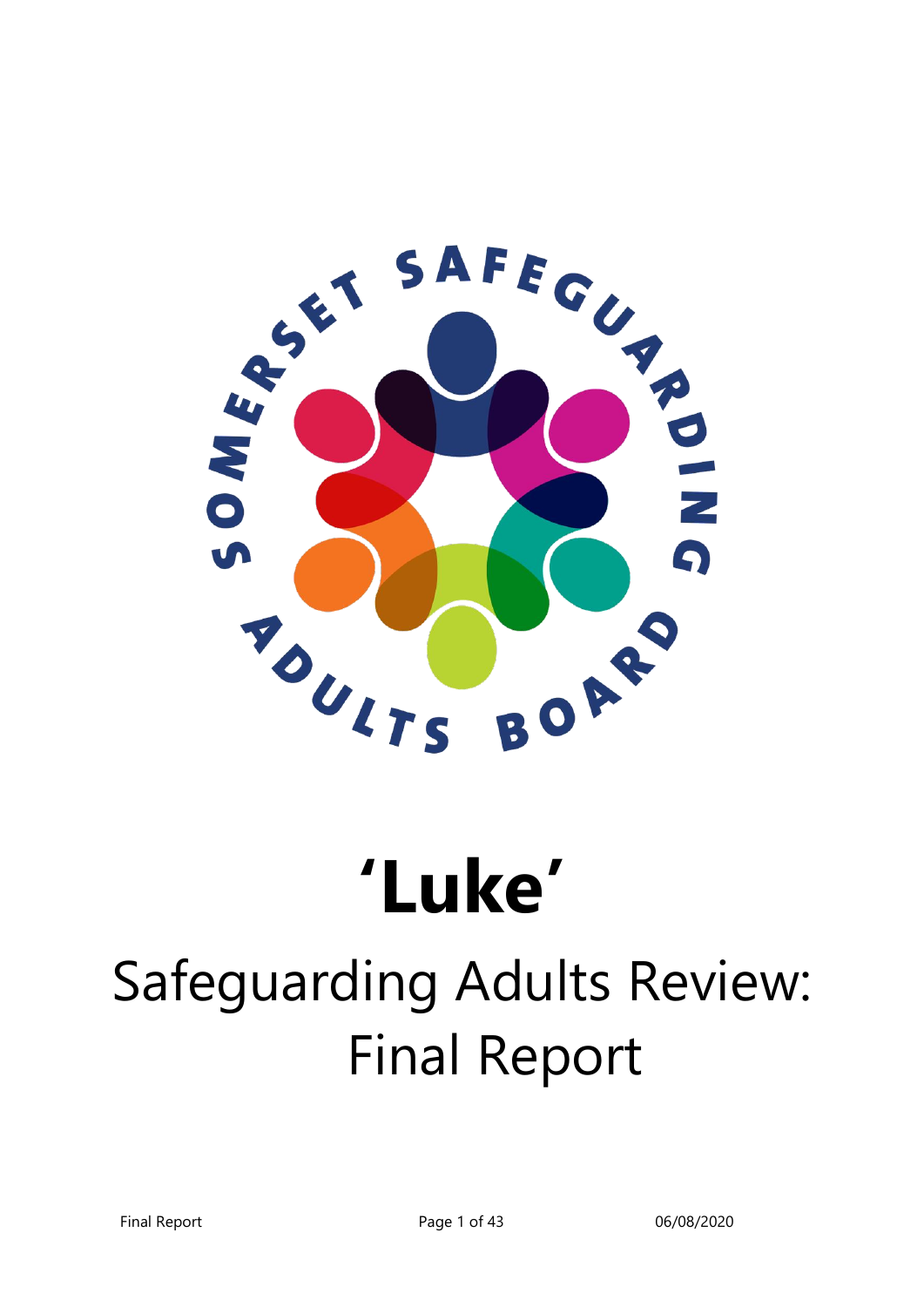### **Contents**

## **Appendices**

Appendix 1: Somerset Diabetes Foot Integrated Pathway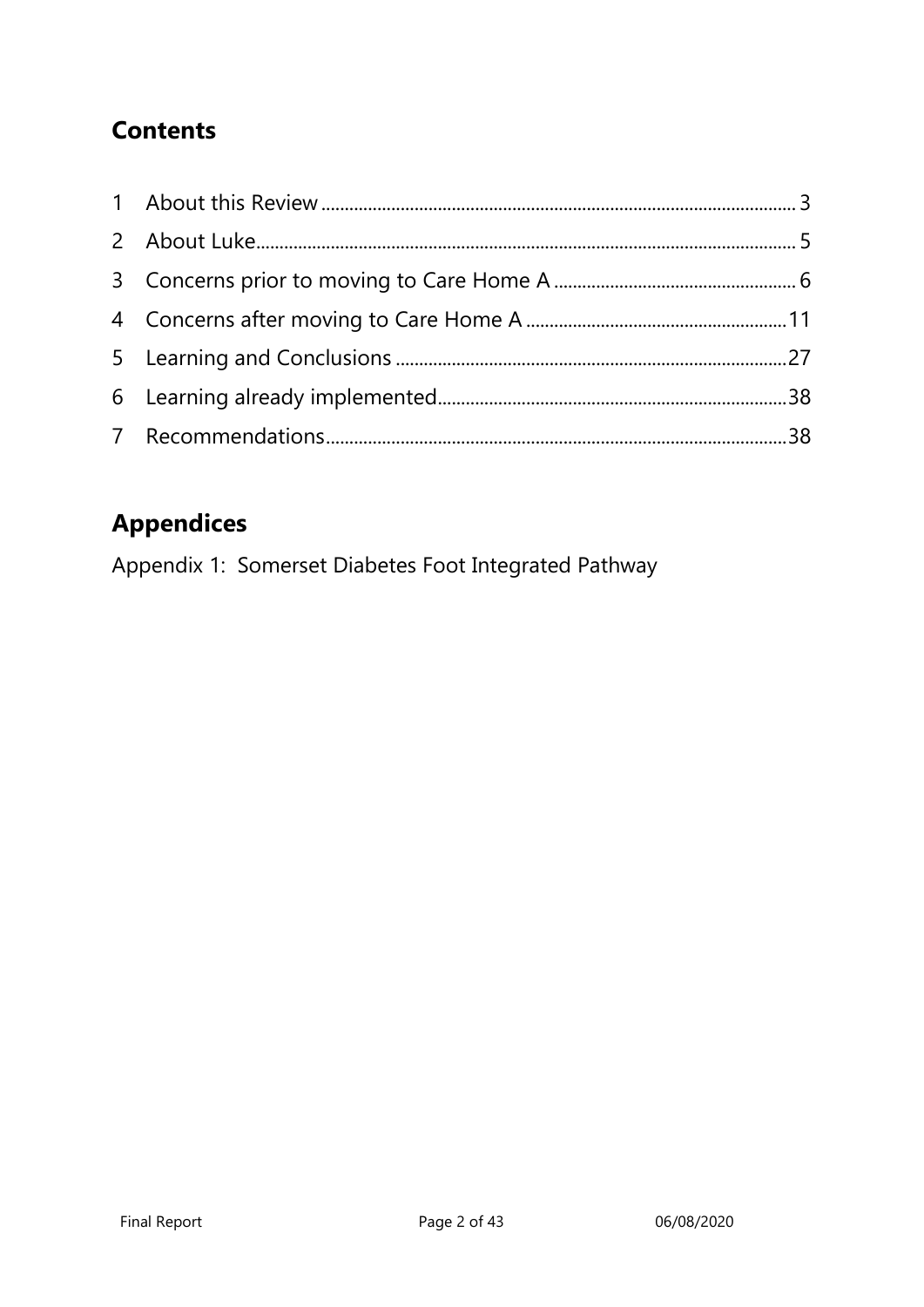#### <span id="page-2-0"></span>**1 About this Review**

- 1.1 The Care Act 2014 states that Safeguarding Adults Boards must arrange a Safeguarding Adults Review (SAR) when an adult in its area dies as a result of, or is thought to have suffered, abuse or neglect, whether known or suspected, and there is concern that partner agencies could have worked more effectively to protect the adult.
- 1.2 The purpose of the SAR is to promote effective learning and improve action to prevent future deaths or serious harm occurring again. The aim is that lessons can be learned from the case and the way agencies work together improved. It is **not** to re-investigate an incident, nor is it to apportion blame - other processes exist for such investigations including, where appropriate to the circumstances of a case, criminal proceedings and disciplinary procedures. However, that does not mean that a review should not highlight areas where practice was not as good as it could or should have been – in fact it is essential that this happens in order to effectively identify learning.
- 1.3 The methodology used for this review was our own Local Learning Review (LLR) process which has been developed based on work by the Wiltshire Safeguarding Adults Board. Each organisation involved in Luke's care in the approximately two-year period prior to his death submitted reports, documentation and records that were considered along with other relevant information at a desktop review meeting. Due to the circumstances of Luke's case the desktop review also considered his past history in order to provide context to some of the areas under consideration. The information considered included a Safeguarding Enquiry that had been undertaken under Section 42 of the Care Act (2014) that was completed after Luke's death, and an investigation report commissioned by NHS Somerset Clinical Commissioning Group (NHS Somerset CCG). The Board wishes to make clear that this investigation report found that both of his General Practitioner (GP) practices provided appropriate and timely advice to Luke on his health and that, over time, he made it clear to his GPs and to others that he did not wish to change his behaviour.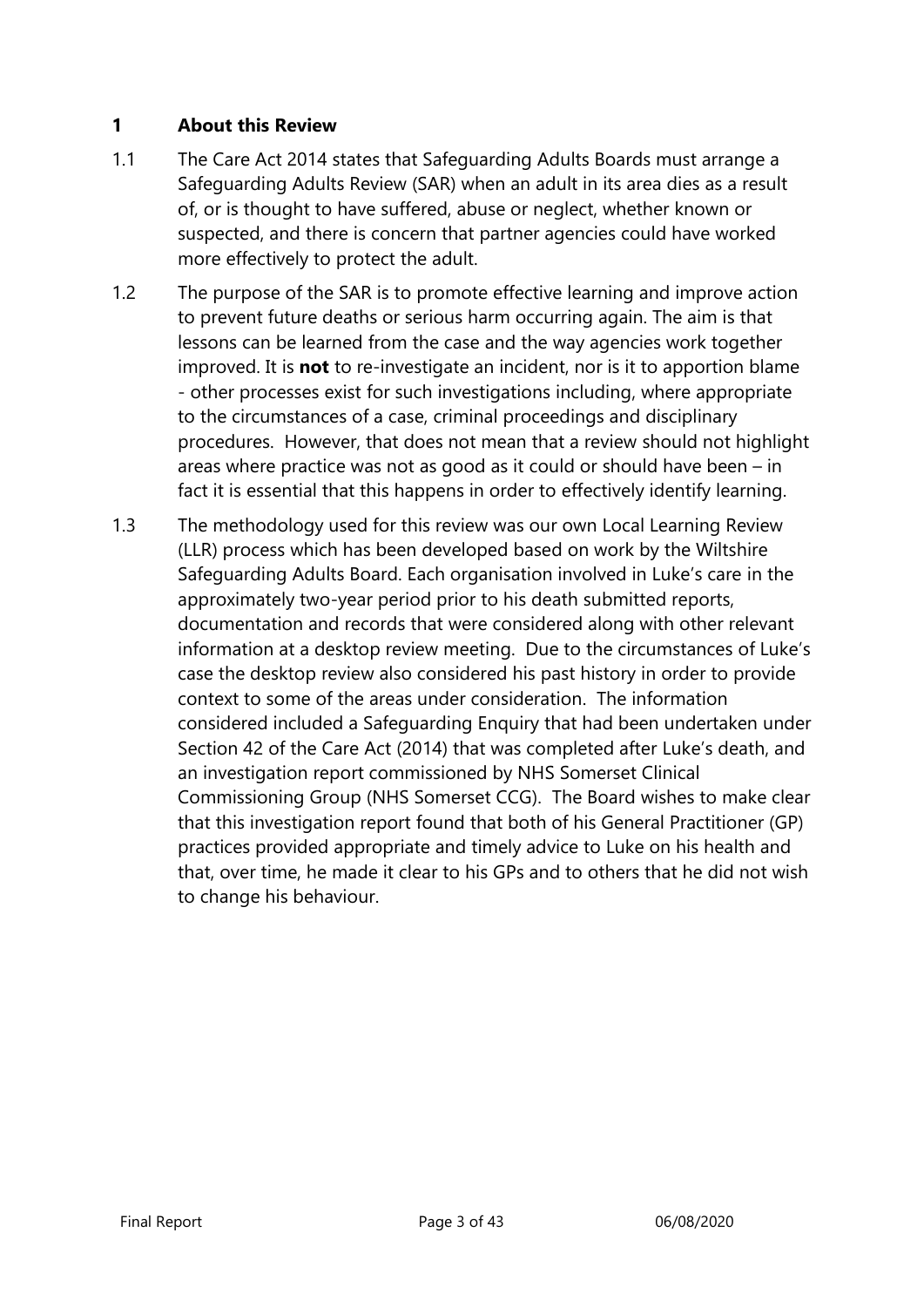- 1.4 The desktop review was attended by the organisations<sup>1,2</sup> listed below, and chaired by the Independent Chair of the Somerset Safeguarding Adults Board who had had no prior involvement with Luke's case.
	- Care Home A
	- Care Provider A
	- $\bullet$  GP B
	- Safeguarding Adults Team, NHS Somerset Clinical Commissioning Group
	- District Nursing Team, Somerset Partnership NHS Foundation Trust
	- Safeguarding Service, Somerset Partnership and Musgrove Park Hospital NHS Foundation Trusts
	- Adult Safeguarding Service, Somerset County Council
	- Tissue Viability nursing, Musgrove Park Hospital
	- Acute Care Diabetes Specialist Podiatry, Yeovil Hospital NHS Foundation Trust (to provide specialist input on behalf of local podiatry services, however, Yeovil Hospital NHS Foundation Trust itself did not have any involvement in Luke's care)
- 1.5 Luke's allocated Social Worker (SW A), who was employed by Somerset County Council's Adult Social Care Service, during the time when he lived at Care Home A did not attended the desktop review. The SSAB Business Manager met with them before and after the meeting, and also had access to their case notes via Somerset County Council's (SCC or the Council) electronic case management system.
- 1.6 This report has been produced by the Business Manager for the Somerset Safeguarding Adults Board based on the documentation, desktop review and responses to questions that emerged from the desktop review meeting.
- 1.7 Luke's family were invited to be part of this process but declined to do so. This report has therefore been anonymised and information summarised unless directly relevant to the learning from the case. Months or seasons have been used rather than specific dates in order to try to preserve this anonymity, and where changes have been made to quotations these are shown in square brackets.
- 1.8 We encourage all those working with adults to read this report, and reflect on how they can challenge their own thinking and practice in order to protect adults in the best way possible.

<sup>1</sup> On 01/04/2020 Somerset Partnership NHS Foundation Trust and Taunton and Somerset NHS Foundation Trust (which operated Musgrove Park Hospital) merged to form the Somerset NHS Foundation Trust, however, the organisational names at the time of the events described within this report have been used.

<sup>2</sup> Not all the professionals who attended the desktop review were involved in Luke's care and, where this was the case, their attendance was to provide specialist input to help identify learning.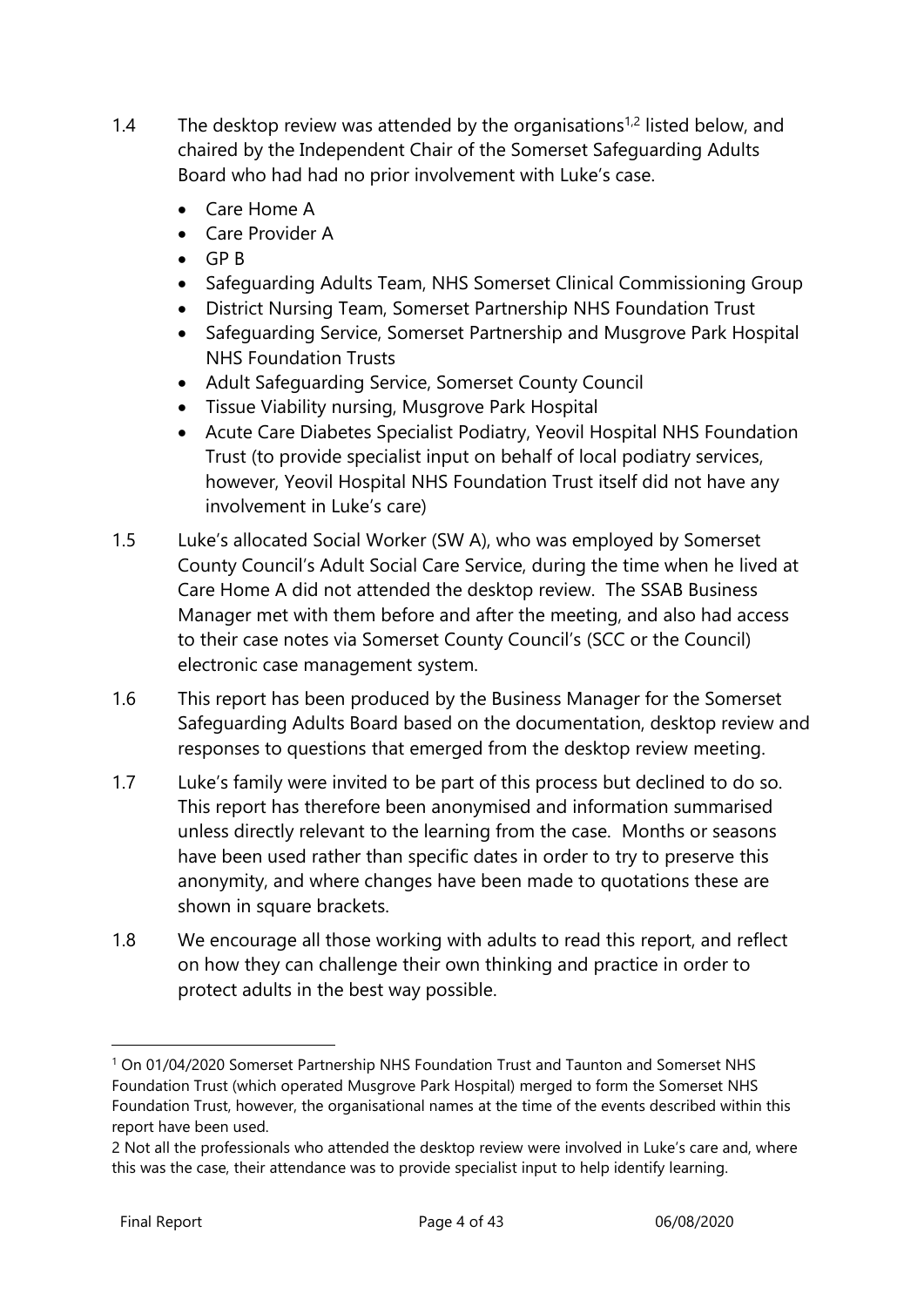#### <span id="page-4-0"></span>**2 About Luke**

- 2.1 Luke (pseudonym) was 67 when he died. His ethnicity was White British, and he had spent the majority of his adult life living in or around a town in Somerset, latterly in a sheltered housing scheme from 2015, before moving to a care home with nursing (Care Home A) in July 2016.
- 2.2 Luke had a history of significant self-neglect, and it was his GP's and others concerns about the impact of his self-neglect on his health that prompted the move to Care Home A. It is unclear from the documentation how much involvement Luke had in this process, beyond a statement that Luke was "in agreement with a short stay" that was recorded by a member of staff employed by Somerset County Council's Adult Social Care (ASC) Service. This short stay was subsequently extended and was eventually made permanent.
- 2.3 Luke had suffered a lot of loss in his life which appears to have had a significant impact on him.
	- He had been married twice. In the absence of family involvement little is known about his first marriage. His second wife left him for someone he knew in the 2000s and initiated divorce proceedings during the spring of 2017.
	- He had two sons, one of whom passed away unexpectedly in 2016, shortly after he moved to Care Home A.
	- Luke was also reported to have had a good relationship with his father who took his own life when he was a teenager.
	- Luke had a difficult relationship with his family, and rarely saw them despite them also living in Somerset.
	- He had a cat that he was very fond of which he had to give up when he moved to the sheltered housing scheme.
- 2.4 When Luke was living in his own home he was in receipt of benefits, and was described in documentation as struggling to manage his finances. In the latter years before he moved to Care Home A it was documented that Luke wouldn't pay bills unless he had support to do so.
- 2.5 Luke was described to be unaware of fire risks. For example, he was noted to throw cigarette butts onto the floor before he moved to Care Home A.
- 2.6 Luke was described as very isolated, of not leaving his home in the latter period when living alone and that he saw few people. Those that he did see were understood to be mainly professionals.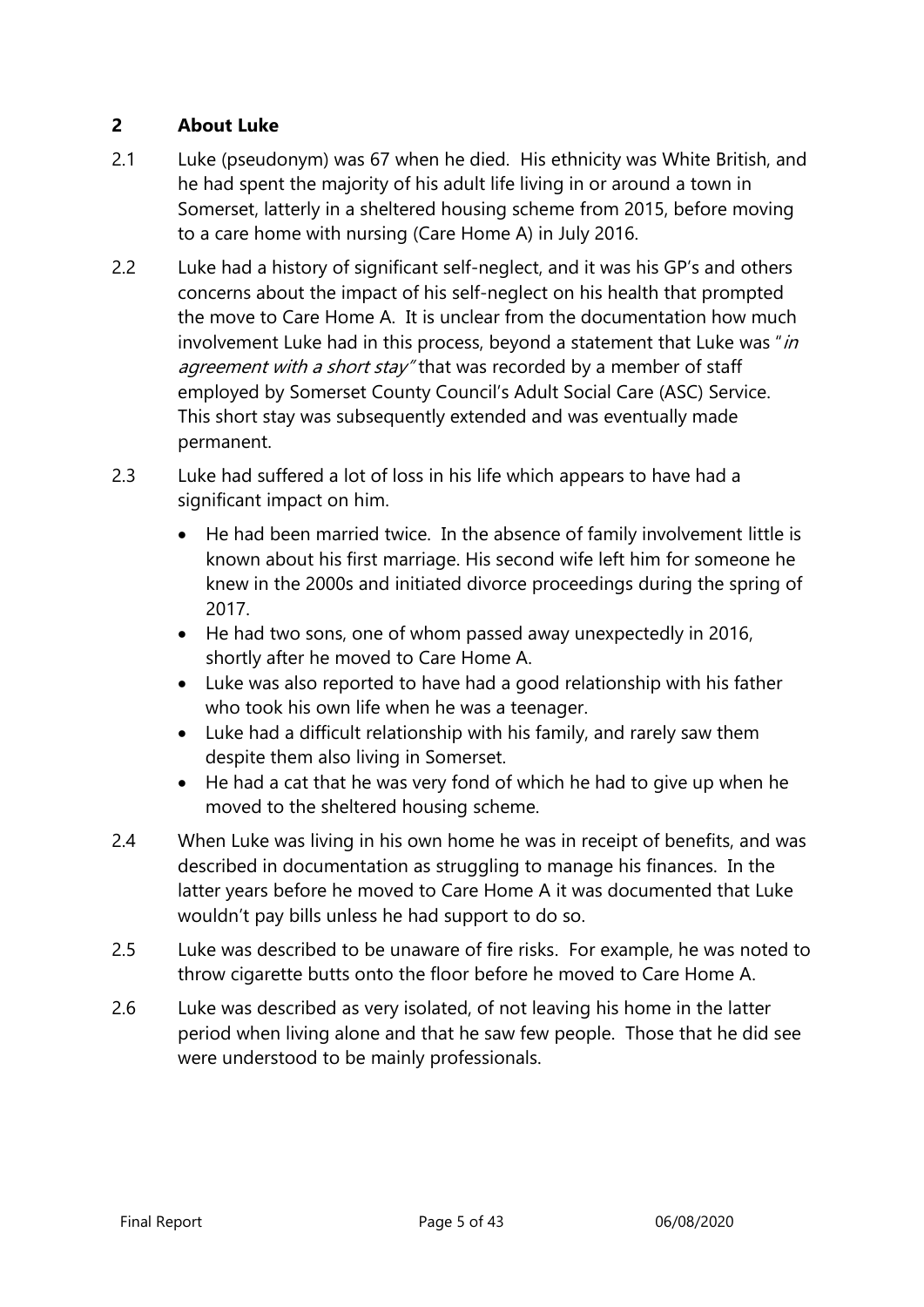#### <span id="page-5-0"></span>**3 Concerns prior to moving to Care Home A**

- 3.1 Luke had historically been known to neglect a number of areas of need, including his diet and fluid intake. In 2005 his Body Mass Index $3$  (BMI) was recorded as 30. In 2009 his BMI was recorded as 25. He was reviewed by a dietician in June 2016 when his BMI was recorded at 17, and was prescribed nutritional supplements and discharged with a recommendation that another referral should be made if he needed further assistance. There was no record of a subsequent referral contained in the documentation considered by the desktop review.
- 3.2 Luke was diagnosed with agoraphobia<sup>4</sup> and panic attacks in the 1980s. A referral letter from his GP (GP A) to Somerset Partnership NHS Foundation Trust's Community Mental Health Team (CMHT) in 2005 stated that his "agoraphobia used to be a lot worse 7 or 8 years ago". Limited references are also made in documentation to Luke suffering from depression although, based on these references, he appears to have declined support around this. Luke had a long-term prescription for an antidepressant which ended in June 2016.
- 3.3 There were also concerns about Luke neglecting himself. The first record in the documentation reviewed was in November 2005 when raised with GP A by his son. Self-neglect<sup>5</sup> was then noted on several subsequent occasions by professionals from different agencies in 2013 (twice), 2014, and 2016 (four times). There was also a known history of Luke declining medical interventions from 2005 through to 2016.
- 3.4 Luke made self-referrals to ASC on four occasions. Twice in 2005 (once for an assessment regarding care and support and a second for an Occupational Therapy assessment), once in 2006 (Occupational Therapy) and once in 2007 (Occupational Therapy which he followed up with a second contact approximately 3 weeks later).

<sup>&</sup>lt;sup>3</sup> Body mass index is a value derived from the mass and height of a person. The BMI is defined as the body mass divided by the square of the body height, and is expressed in units of kg/m², resulting from mass in kilograms and height in metres. If an individual has a BMI below 18.5 then they are considered to be underweight. Source: [https://www.nhs.uk/common-health-questions/lifestyle/what](https://www.nhs.uk/common-health-questions/lifestyle/what-is-the-body-mass-index-bmi/)[is-the-body-mass-index-bmi/](https://www.nhs.uk/common-health-questions/lifestyle/what-is-the-body-mass-index-bmi/)

<sup>4</sup> Agoraphobia is a fear of being in situations where escape might be difficult or that help wouldn't be available if things go wrong. Many people assume agoraphobia is a fear of open spaces, but it is actually a more complex condition.

<sup>&</sup>lt;sup>5</sup> Self-neglect is one of the ten types of abuse and neglect defined by the Care Act (2014). The term "self-neglect" covers a wide range of behaviour neglecting to care for one's personal hygiene, health or surroundings. Examples of self-neglect include: A refusal or inability to cater for basic needs, including personal hygiene and appropriate clothing; Neglecting to seek assistance for medical issues; Not attending to living conditions – letting rubbish accumulate in the garden, or dirt to accumulate in the house; Hoarding items or animals. (Source: Ann Craft Trust)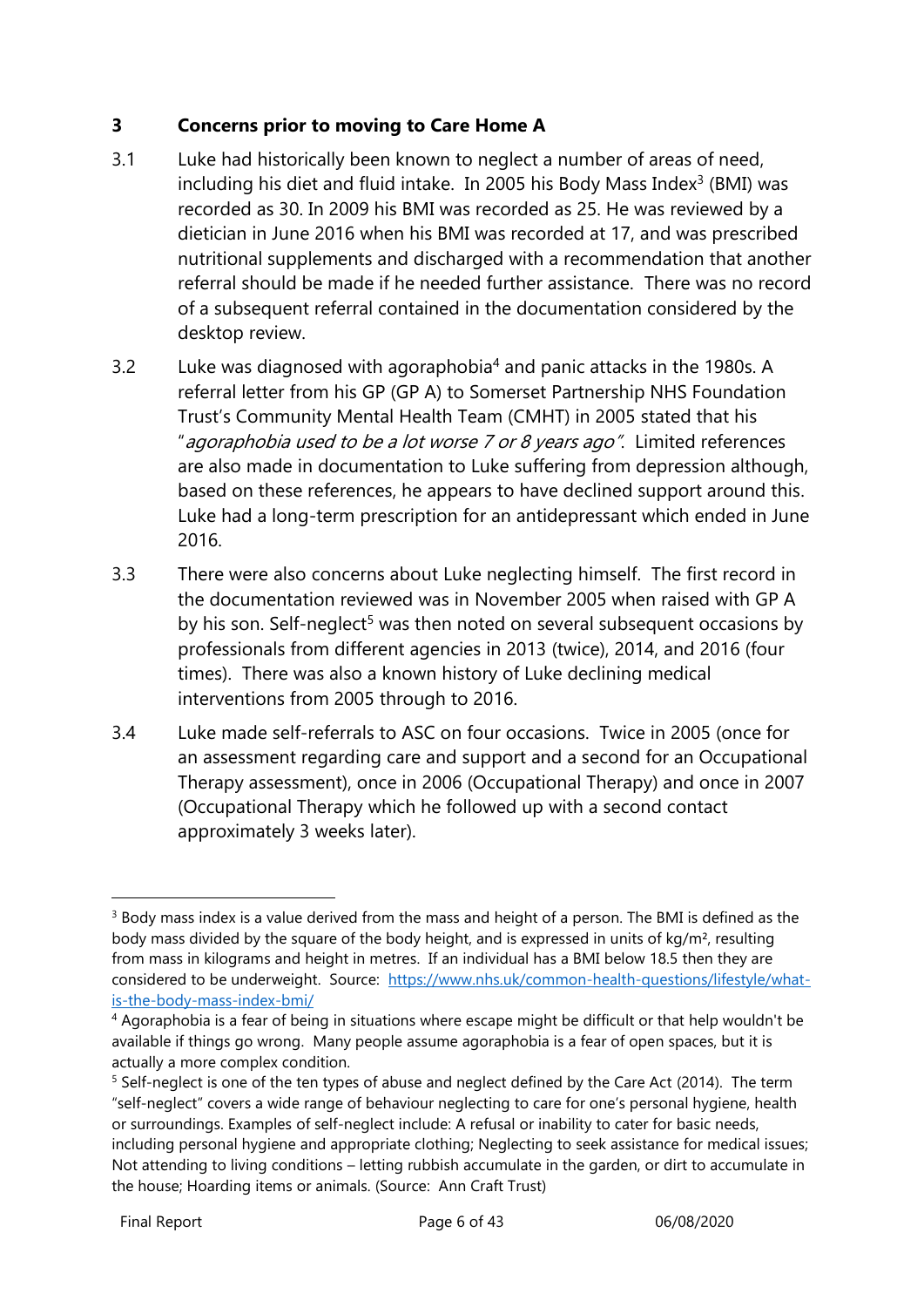- 3.5 Luke was diagnosed with Peripheral Vascular Disease<sup>6</sup> (PVD) in 2006. He was reviewed by a vascular surgeon and an operation was "recommended but not offered because [he] continued to smoke<sup>"7</sup>. He was offered smoking cessation support, but is not recorded as having given up smoking until after he moved to Care Home A. No re-referral was made.
- 3.6 Luke was diagnosed with Type 2 Diabetes in 2007 $^8$ . His diabetes was managed with prescriptions and monitored via blood tests by GP A. However, there was a history of poor compliance with diabetic care in 2007 (twice), 2008 (three times), 2009 (twice), 2012 (three times), 2014 (three times) and 2015 (twice).
- 3.7 In May 2011 a referral was made to ASC by a neighbour regarding safeguarding concerns related to self-neglect. They described the state of Luke's house as "absolute squalor". A pattern of further concerns being raised with ASC followed; from neighbours, town councillors and his housing provider. Throughout this period the records show that ASC and his housing provider attempted to engage with Luke, however there are multiple references to Luke declining support and that he was able to make an "*informed choice*" throughout this period, which culminated in Luke moving to a sheltered housing property approximately a mile away in 2015.
- 3.8 During this period Luke was also admitted to hospital in 2014 following an accidental fall. The discharge summary notes that he was unkempt on admission and stated that he was struggling at home. He was discharged on the same day and a referral was made for him to receive support to maintain his independence
- 3.9 Care Provider A provided domiciliary care and support to Luke while he lived in the sheltered housing scheme. They described him as often struggling to accept support, and that involvement was minimal because of this, but that care staff had made lots of changes in an attempt to support Luke in a way that worked for him in order that he might be more accepting of it. Care Provider A described staff as struggling to support him because of how variable Luke could be in terms of the level of support he would accept even though staff were worried about him.
- 3.10 Referrals to ASC continued after Luke's move to sheltered housing. On one occasion staff employed by Care Prover A visited on a Monday and found that Luke had stayed in bed all weekend, and that both he and the bed were

<sup>6</sup> Peripheral vascular disease (PVD) is a blood circulation disorder that causes the blood vessels outside of the heart and brain to narrow, block, or spasm. This can happen in both arteries or veins.

<sup>7</sup> Taken from the Investigation Report commissioned from NHS Somerset Clinical Commissioning Group

<sup>&</sup>lt;sup>8</sup> Type 2 diabetes is a form of diabetes that is characterised by high blood sugar, insulin resistance, and relative lack of insulin. Diabetes can be a contributory factor to Peripheral vascular disease.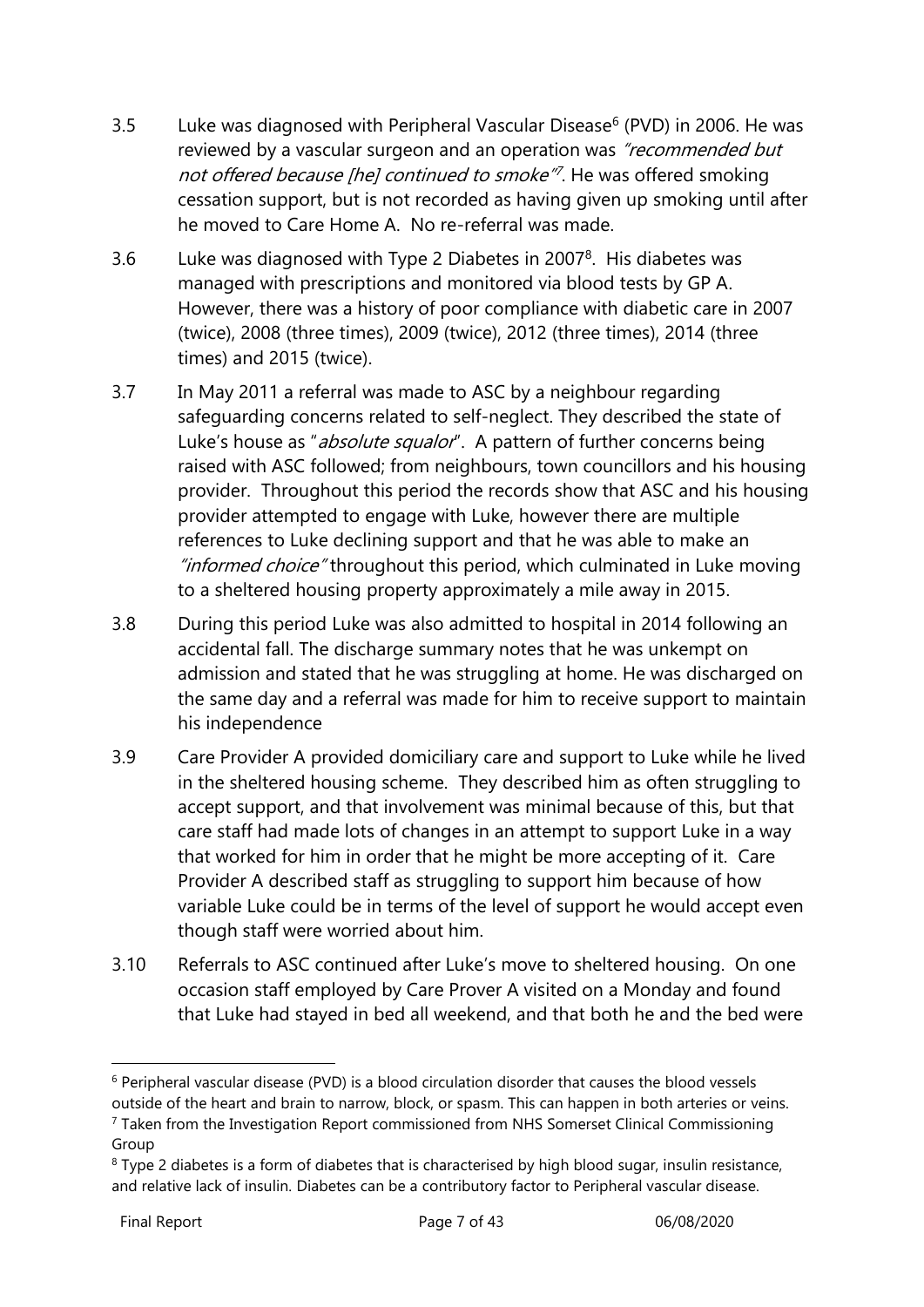covered in faeces. Throughout this period concerns appear to have centred around self-neglect and Luke's neglect of his home rather than self-harm, although during desktop review it was noted that Luke's behaviour had included some actions such as faecal smearing.

- 3.11 In 2015 Luke was referred to Somerset Partnership NHS Foundation Trust's Community Podiatry Service which resulted in a referral being made to a toenail cutting service provided by a charity. Following their first visit they contacted Somerset County Council's contact centre about the state of Luke's feet which were described as "caked in filth with thick dirt all over them and sore patches". The Council's Safequarding Service was involved, and his housing provider raised concerns about faeces being trodden into the carpet, recorded in documentation as possibly because Luke "could not be bothered to walk to the bathroom", putting his tenancy at risk. Whether an undiagnosed dementia was a potential underlying cause for Luke's behaviour was suggested at this time (see [3.13\)](#page-7-0), but no further exploration appears to have been undertaken beyond this. He was described as being socially isolated and there were unsubstantiated allegations about Luke being subject to financial and material abuse by someone who had befriended him and was described as his only regular visitor other than care staff. An Enquiry was undertaken under Section 42 of the Care Act (2014) and it was concluded that money that had thought to be missing had been spent on cigarettes. Concerns were raised about his ability/capacity to make some decisions on at least two occasions during this period, although no reference is made in the documentation considered by the desktop review to an assessment of Luke's capacity being undertaken.
- 3.12 A further Enquiry under Section 42 of the Care Act (2014) in January 2016 concluded that, as a result of adaptations to his care package and Luke being more accepting of contact from carers, support workers and a new housing manager, Luke "is not presently self-neglecting".
- <span id="page-7-0"></span>3.13 Luke was reviewed by Somerset Partnership NHS Foundation Trust's Mental Health Nursing Service in March in 2016 when he was diagnosed with a mild cognitive impairment and discharged with the advice to rerefer once problems he was having with his vision (it was later recorded that Luke had bilateral cataracts in June 2016) and concerns about his non-compliance with medication had been resolved.

The notes of the appointment state:

- Luke uses a taxi firm and has the same driver each time. He considers him as a friend and said he takes advice from him on what he should and shouldn't be doing, including what medication he should be taking
- Luke had not been taking most of his medication as he didn't want to be dependent on tablets like his father was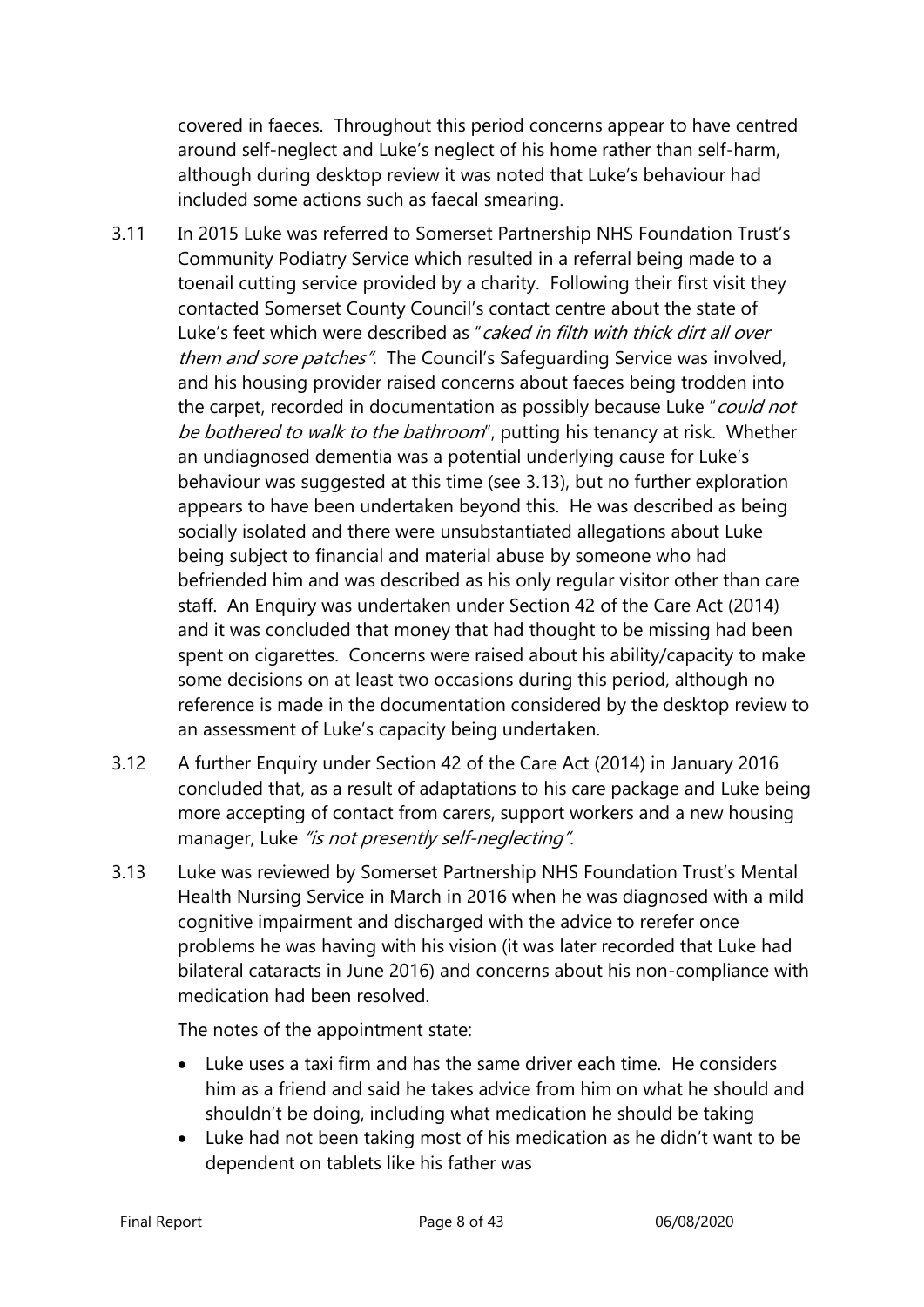- Luke cooks his own meals however he says he doesn't cook much as he prefers easy snack foods like pasties and sausage rolls
- He stated that if Doctors "say I need more medication then I won't take it"
- "Poor vision and non-compliance with medication [are] contributing to presentation and [Luke] should be reassessed once these have been addressed"
- 3.14 This rereferral did not happen and there was no follow-up, meaning that a thorough cognitive assessment was not completed.
- 3.15 Luke was admitted to Musgrove Park Hospital in April 2016 due to vomiting and self-neglect, and was discharged home the next day. At this point Luke was described as very frail and weak due to problems with his kidneys that were considered to be likely to be linked to his fluid intake. Luke was also described as not eating properly or taking medication for several weeks. A discharge summary was received by GP A a week later which states "intermittent vomiting, poor appetite and refusing personal care no history from patient (AMT <sup>9</sup> 4/10) felt better the next day, signs of self-neglect, wasted leg muscles (uses mobility scooter) patient declined physio input, reviewed by OT <sup>10</sup> and patient felt was coping at home and declined input, medications have been reviewed, physical ability and cognitive function not applicable".
- 3.16 The investigation report commissioned by NHS Somerset CCG states that there "is no record of capacity assessment [being undertaken as part of the discharge process] and no record of communication with GP prior to the discharge summary being received 7 days following discharge". There is no record of ASC being involved in the discharge. Contact was, however, made with ASC the following day by a support worker expressing concerns. This was closed with no further action. Four days later a concern was raised with ASC as Luke did not have any money to buy food (this was resolved) and his mobility. An Occupational Therapist (OT) employed by ASC visited, their notes describing Luke as being in poor health and arrangements were made for a GP "to visit [Luke] and advise that wither for admission to MPH<sup>11</sup> or for emergency respite in a nursing home - this would go through primary link<sup>12</sup>"
- 3.17 Luke was admitted to Musgrove Park Hospital the day after the discharge summary was received by GP A with "self-neglect, cognitive impairment,

<sup>&</sup>lt;sup>9</sup> The **Abbreviated Mental Test** (AMT) is used to rapidly assess elderly patients for the possibility of dementia. A score of 6 or less suggests delirium or dementia, although further tests are necessary to make a diagnosis.

<sup>&</sup>lt;sup>10</sup> Occupational Therapist

<sup>11</sup> Musgrove Park Hospital

 $12$  This is a local process where someone who has health needs, but does not require an admission to hospital, has a temporary placement arranged through Somerset County Council's Adult Social Care service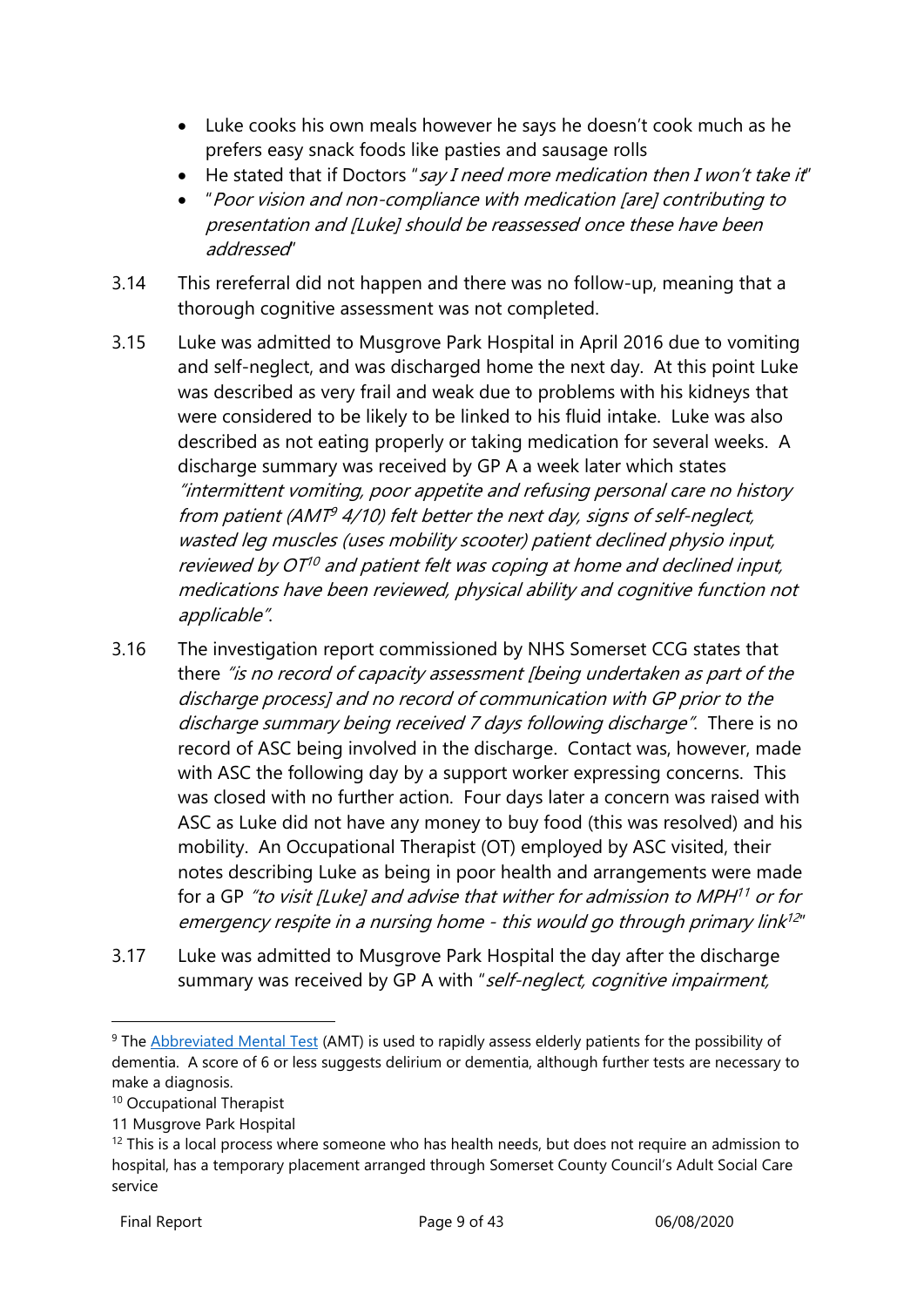recurrent UTIs and bilateral cataracts. Patient with prolonged admission due to general decline and social issues. Has evidence of cognitive impairment and poor motivation". Records also indicate that he required hoisting from his bed to a chair and "requires assistance with all activities of daily living. [he] will be going home with doubled up QDS13 POC14. Information given to patient nil. Patient has cognitive impairment however deemed to have capacity by SW<sup>15</sup> team. [His] wish is to return home. AMT 3/10". While an inpatient Luke was also referred to Somerset Partnership NHS Foundation Trust's Mental Health Team. They attempted to complete a cognitive assessment but concluded after two questions that Luke didn't feel up to it, but their notes state that a scan showed "*excessive small vessel disease*". The mental health nurse described Luke a sad man who had talked about the difficulty in having to give up his cat, the problems he had had with his family and the fact that no-one wanted him as he was 'old' (Luke was 65 at this point). Luke was aware of his memory problems, was disorientated to time and got his birth year wrong.

- 3.18 The Council's records show that ASC staff visited Luke in hospital and were of the understanding that he would be initially be discharged to a community hospital, where they would visit him again to look at the support he would need on return home.
- 3.19 In mid-May the Council's records state that Luke was not able to go to a community hospital as he was "not engaging at all with physioltherapy] or care".
- 3.20 During this admission an assessment of Luke's capacity by ASC staff determined that he had "capacity in regards to returning home and this is what [Luke] would like to do". However, no documented assessment of Luke's capacity has been identified beyond this statement.
- 3.21 In mid-June Luke remained in hospital. The Council's Hospital Interface Service were visiting him, and an OT had visited the sheltered housing scheme as part of planning for his return home. Luke was discharged from hospital at the end of June, with an increased care package in place from Care Provider A and a mobile hoist and sling that the Council's records state was prescribed by an OT employed by Musgrove Park Hospital.
- 3.22 The day after he was discharged from hospital the Council's records state:
	- "carers are unable to use the hoist provided as slings are wrong size (provided by Hospital OT)". An OT employed by the Council attempted to source the right size slings the following day, but was unable to do so as their supplier did not have any in stock.

<sup>&</sup>lt;sup>13</sup> Four times a day

<sup>&</sup>lt;sup>14</sup> Package of Care

<sup>15</sup> Social Work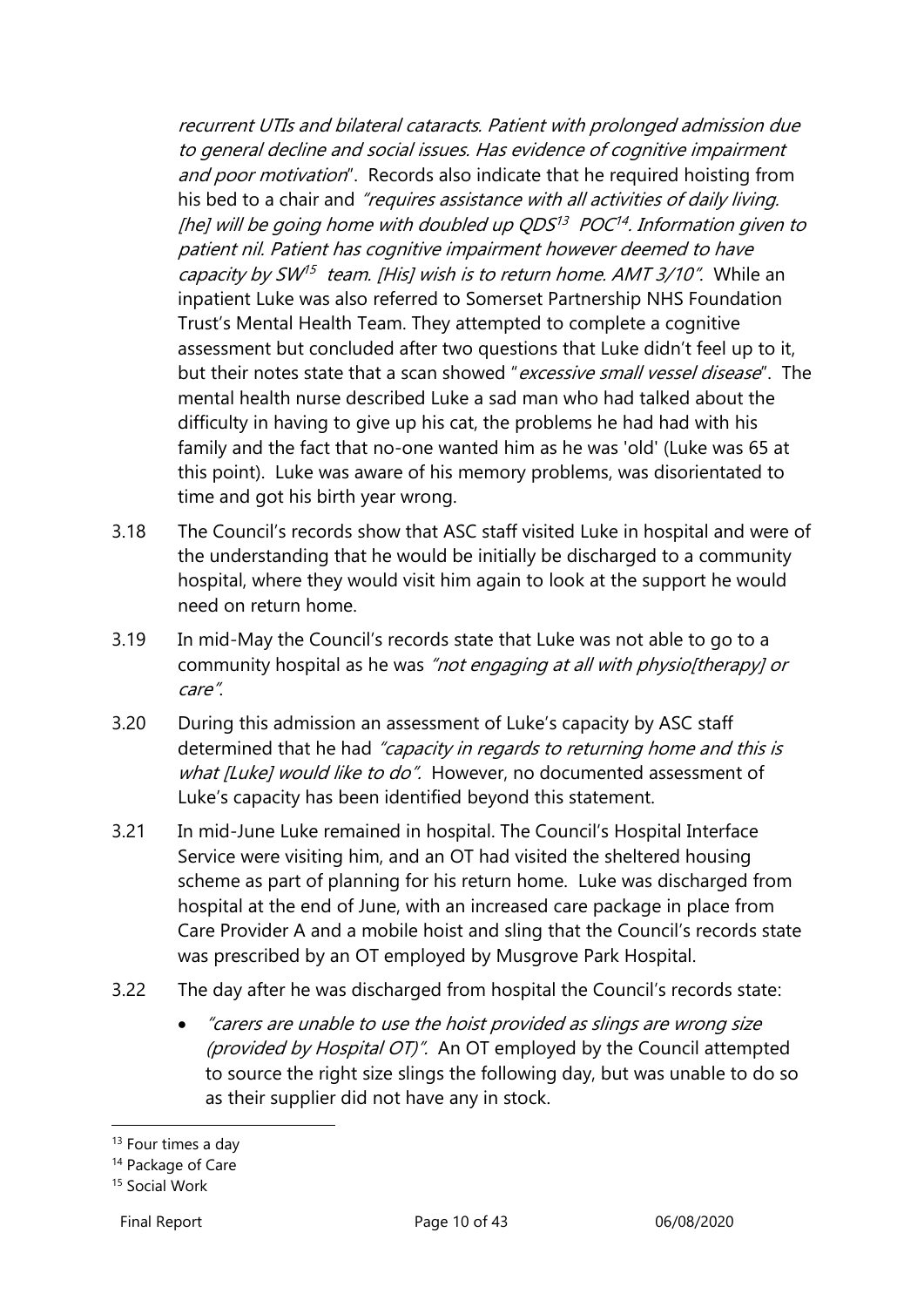- Luke "had little food in we went to [Supermarket name] to buy some basic provisions". A further food voucher was provided by the Council two days later.
- Luke "is not comfortable at home and it will be difficult for all [his] needs to be met in a timely way - therefore recommend a two week respite stay in a general nursing home to allow further recovery and all aids to be delivered at home (hoist, chair, wheelchair etc)".
- Luke "is in agreement with a short stay".
- Luke gave no indication that he *"lacks the mental capacity to make the* decision to receive respite and therefore capacity is assumed. [Luke] was able to weigh up the information and recall the information later during the visit. DN [District Nurse] will need to assess. It is unsure as to whether [Luke] has pressure sores". The District Nurse was recorded as being due to visit two days later.
- 3.23 Two days later a Community Nurse from GP A's practice visited and contacted the Council. The Council's records state that they said that Luke was "not very safe at the property and felt it was not appropriate- [they] did not fill in a DN [District Nurse] assessment as not a DN [District Nurse] but feels [Luke] needs some respite in a nursing home. [They] explained that [they] spoke to a GP at the surgery about primary link or getting [Luke] back into hospital as [he/she] doesn't think [Luke] should have come home, but the GP has advised they wouldn't do this. [They] did say [GP A] who knows [Luke] is off today but feels [he/she] may agree to Primary link otherwise [they] will get the DN [District Nurse] out asap [As Soon As Possible]".
- 3.24 Arrangements were made for a two-week respite placement for Luke at Care Home A the following day through Primary Link. The admission was arranged urgently by ASC following a request from GP A as he was considered to be no longer managing at home and at risk of harm. Documentation states that Luke had acutely deteriorated within four days from hospital discharge and was unsafe to live at home.

#### <span id="page-10-0"></span>**4 Concerns after moving to Care Home A**

- 4.1 Luke registered with GP B after moving from the sheltered housing scheme to Care Home A in July 2016. This was initially on a temporary basis which was subsequently extended on a number of occasions before being made permanent.
- 4.2 An assessment completed by ASC prior to the admission stated that he "had been struggling with managing at home, and although had care support in place, [Luke] often refused support and was not eating properly which in turn made [Luke] very poorly".
- 4.3 Luke's history of self-neglect was not referenced beyond this, and this document was subsequently used as the basis of further assessments that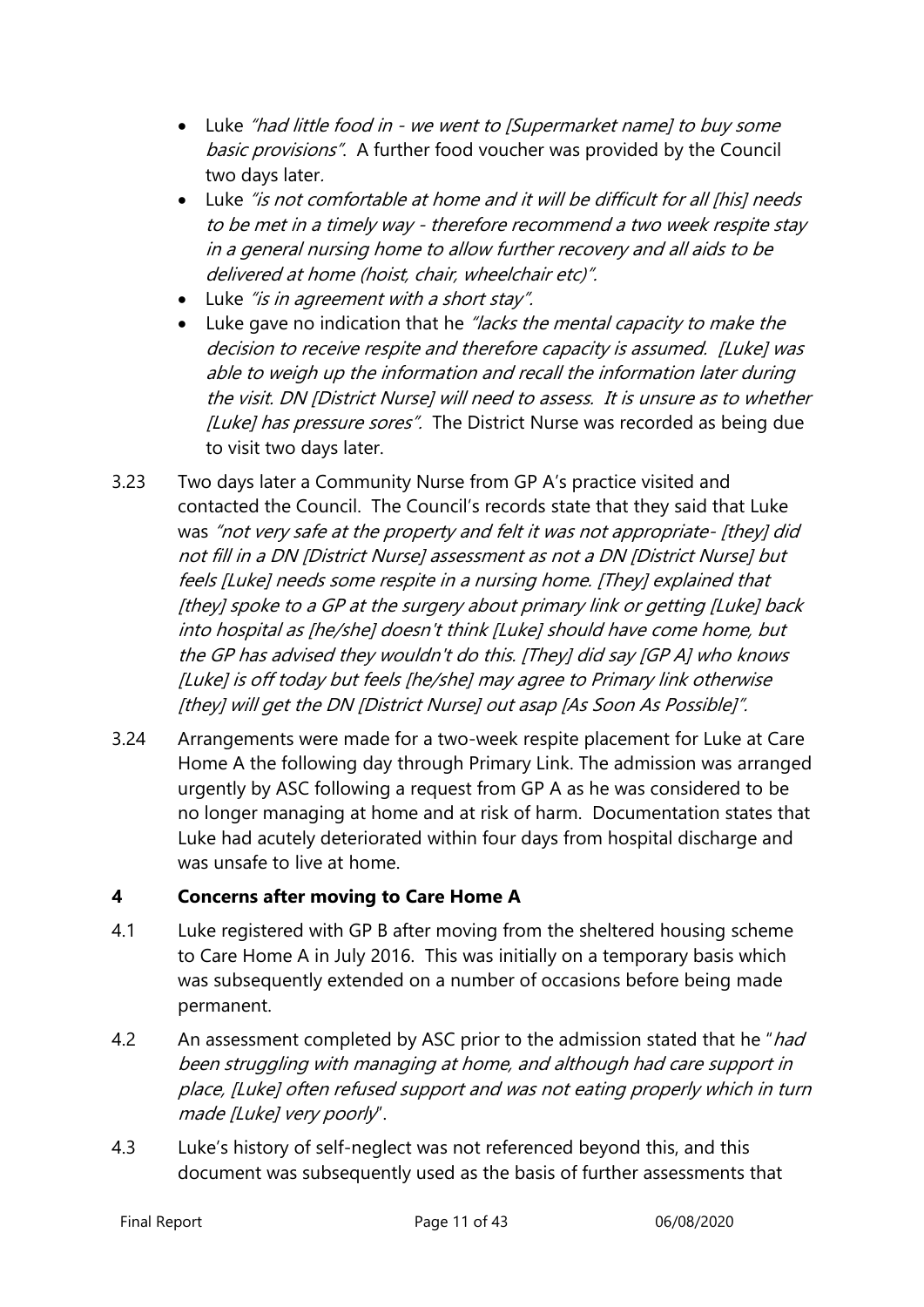appended further information to it. Although these included statements such as a "substantial history of self-neglect and hospital admission" there is little detail of Luke's behaviours contained within these documents.

- 4.4 GP B met Luke the day after admission to Care Home A with the Manager of the home. They noted during the desktop review that, at the time, there were concerns from Care Home A over whether he wanted to be there with documentation also stating "Clear evidence of severe cognitive impairment -Is not fit to leave the nursing home at the moment". However, GP B noted that Luke seemed happy and chatty and wasn't verbalising a wish to leave or attempting to do so. They arranged for blood tests and these came back as normal.
- 4.5 When Luke moved to Care Home A he weighed 47.3kg with a BMI of 19<sup>16</sup> Over the next 18 months he continued to lose weight and was admitted to Musgrove Park Hospital in December 2017 weighing 30.8kg with a BMI of 11<sup>17</sup>. Concerns about the accuracy of information about Luke's weight were raised and considered during the desktop review process as, for example, the record provided by NHS Somerset CCG dated February 2017 stated that Luke's BMI on admission was 14. However, in the case of this example, cross refencing with Care Home A's records indicates that this was Luke's BMI as at when the information was provided in February 2017 rather than on admission.
- 4.6 No dietitian referrals were made by GP B. During the desktop review process GP B explained that this was because Luke was getting appropriate food at Care Home A, and it was therefore more that he was not eating. They described that at the time the question for them was what a dietician would add as, when they talked to him about his eating Luke would increase his intake for a short period, then slip back to eating little or nothing.
- 4.7 Seven days after moving to Care Home A Luke's case was allocated to SW A who was employed by the Council's ASC Service. This was a Thursday and they arranged to visit him the following Tuesday. The member of ASC staff that had been previously allocated Luke's case was on holiday and SW A was unable to speak to them at the time, and although they did subsequently, it is unclear from the documentation provided by the Council how much information regarding Luke's history of self-neglect, and the behaviours that he exhibited, was shared with Care Home A beyond brief summaries in assessments.
- 4.8 Twelve days after Luke moved to Care Home A he was visited by SW A whose notes state Luke told them he could walk unaided when he actually required hoisting, and that Luke had no understanding of his current

<sup>&</sup>lt;sup>16</sup> Care Home A's records on admission

<sup>&</sup>lt;sup>17</sup> A BMI of 11 is considered to be dangerously low.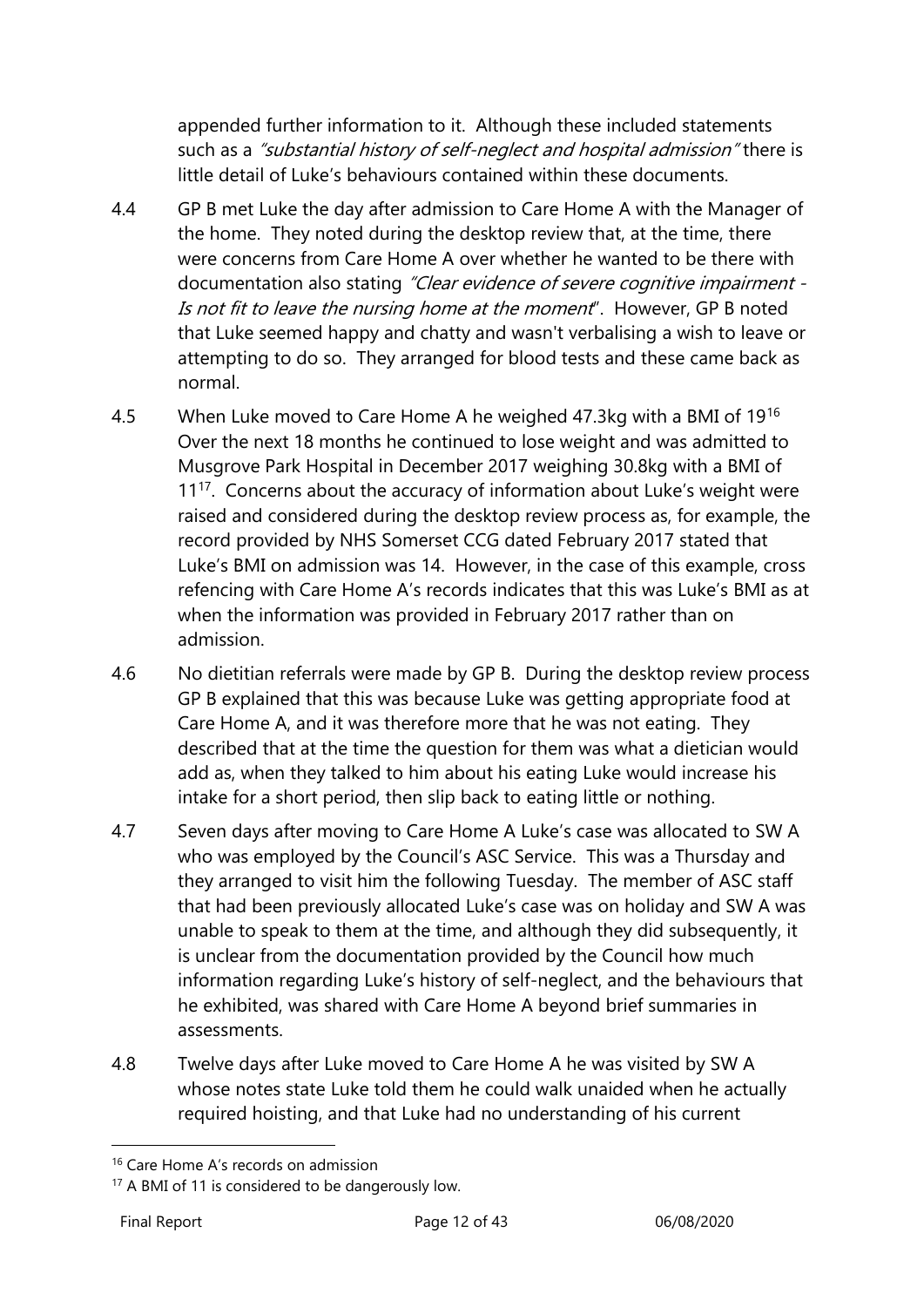situation, where he was or why he was there. Luke refused to believe he was currently at Care Home A, though acknowledged he had heard of it. SW A's notes also state that that he told them that he wanted to be at Care Home A, and that they did not receive any information contrary to this from Care Home A's staff at the time of their visit. However, they noted his reported behaviours which raised concerns to them that he may be objecting to the placement, and that Care Home A did not feel that it could meet his needs in the long term. During their visit Luke made two disclosures. The first related to alleged financial and material abuse by his son which they attempted to explore with him (Luke told them that he did not want the police to be involved). The second related to an allegation of historical child on child sexual touching that Luke had said he had witnessed, which Social Worker A sought advice from their line manager regarding, and recorded that "due to [Luke's] levels of mental capacity and confusion, referral to CSC<sup>18</sup> is not required". A further case note two days later stated that Luke continued to be very confused and muddled, and that he had told GP B that he had been living at Care Home A since October and they were keeping him in the garage, but that he was happy to stay there despite this. The note also states that Luke had been "very reactive towards carers during interactions such as personal care and has been 'hitting them away.'"

- 4.9 Fourteen days after Luke moved to Care Home A SCC's Deprivation of Liberty Safeguards (DoLS) Team received an urgent application. An Independent Mental Capacity Advocate (IMCA) visited the following day. SW A's notes state that Luke was able to "clearly" tell them that he wanted to stay at Care Home A. Luke was recorded as being able to say how much care he needed and how he felt but also that he had said "I don't know one thing from another, I don't know if I'm clean or dirty, I need help with all that now". The notes also state that in their report received 18 days after Luke moved to Care Home A the IMCA advised that Luke had made his views known to the best of his ability and in conjunction with the information regarding his care needs. They identified that Luke would now benefit from a permanent nursing home placement and suggested that it would be in his best interests to remain at Care Home A if possible.
- 4.10 SW A stated that, at the time, they did not assess Luke's capacity as a DoLS referral was in progress, and that this would include an assessment of his capacity. This was allocated to a Best Interests Assessor at the end of July 2016.
- 4.11 Eighteen days after Luke moved to Care Home A SW A's notes state that he was "more settled and appears more used to care staff though will still scream a bit during personal care interventions but this is infrequent".

<sup>&</sup>lt;sup>18</sup> Somerset County Council's Children's Social Care Service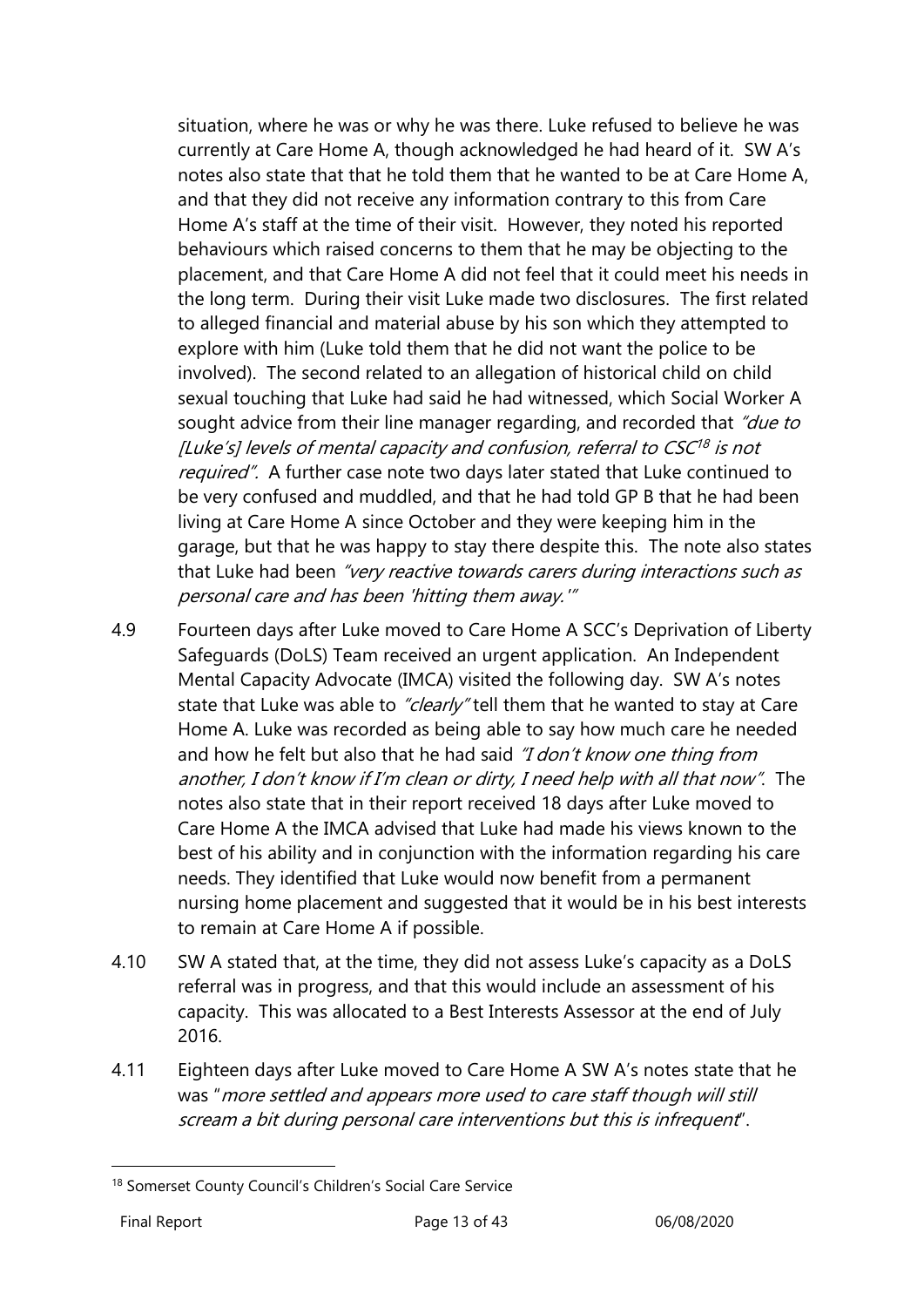- 4.12 Shortly after Luke moved to Care Home A contact was made with ASC to say that Luke's son had died and asked for this to be passed on to him.
- 4.13 At the beginning of August 2016 SW A visited with a member of staff from Somerset Partnership NHS Foundation Trust's Older Persons Mental Health Nursing Team. They subsequently contacted the Best Interest Assessor stating that they didn't think he was able to recall fully where he was, or why he was there, but stated that he was *"adamant"* that he liked it at Care Home A and that he wouldn't want to be anywhere else. Luke was also recorded as talking about his son who had died without this being mentioned to him and the staff report that he was "at times very tearful about this which is obviously to be expected". They go on to say that Luke "actually appeared much more 'lucid' on the last couple of occasions I have visited" than on the first day they met him noting that that it may be due to him being more settled, and that they understood from the member of staff that had worked with him when he was living in sheltered housing that he did seem to fluctuate in terms of his understanding quite significantly. They also state that the manager of Care Home A had told them that he had settled in the last week or so and "appears to be more accepting of help and support too" and that in their view (that of SW A) it was in his best interests to remain there. Their notes state that they spoke to Luke about the fact he seemed to be remaining in his room all the time and that he had said that he "hasn't felt up to coming out, what with everything that's happened with [his Son]" and suggested to him "that to begin to make friends in some of the other residents at the home, should [he] wish to do this, it might be good to attend some of the activities which [Luke] agreed".
- 4.14 Luke was discharged from the Older Persons Mental Health Nursing Team following this visit, with the chronology received from Somerset Partnership NHS Foundation Trust stating "Happy in placement, discharge"
- 4.15 Two days after the visit an email was received from a District Nurse employed by Somerset Partnership NHS Foundation Trust, who had been asked to assess Luke for funding for the nursing care element of his care package, stating that they would be unable to visit until they returned from holiday in September.
- 4.16 GP B prescribed dietary supplements in August 2016 following a recommendation from a dietician. However, records indicate that Care Home A continued to experience difficulty in managing Luke's nutritional intake and weight.
- 4.17 At the end of September 2016, it was recorded that it had been agreed to extend Luke's placement at Care Home A for a further 4 weeks and also to make a referral to the Court of Protection for a decision by the Court regarding how Luke's care and support needs should be met as his capacity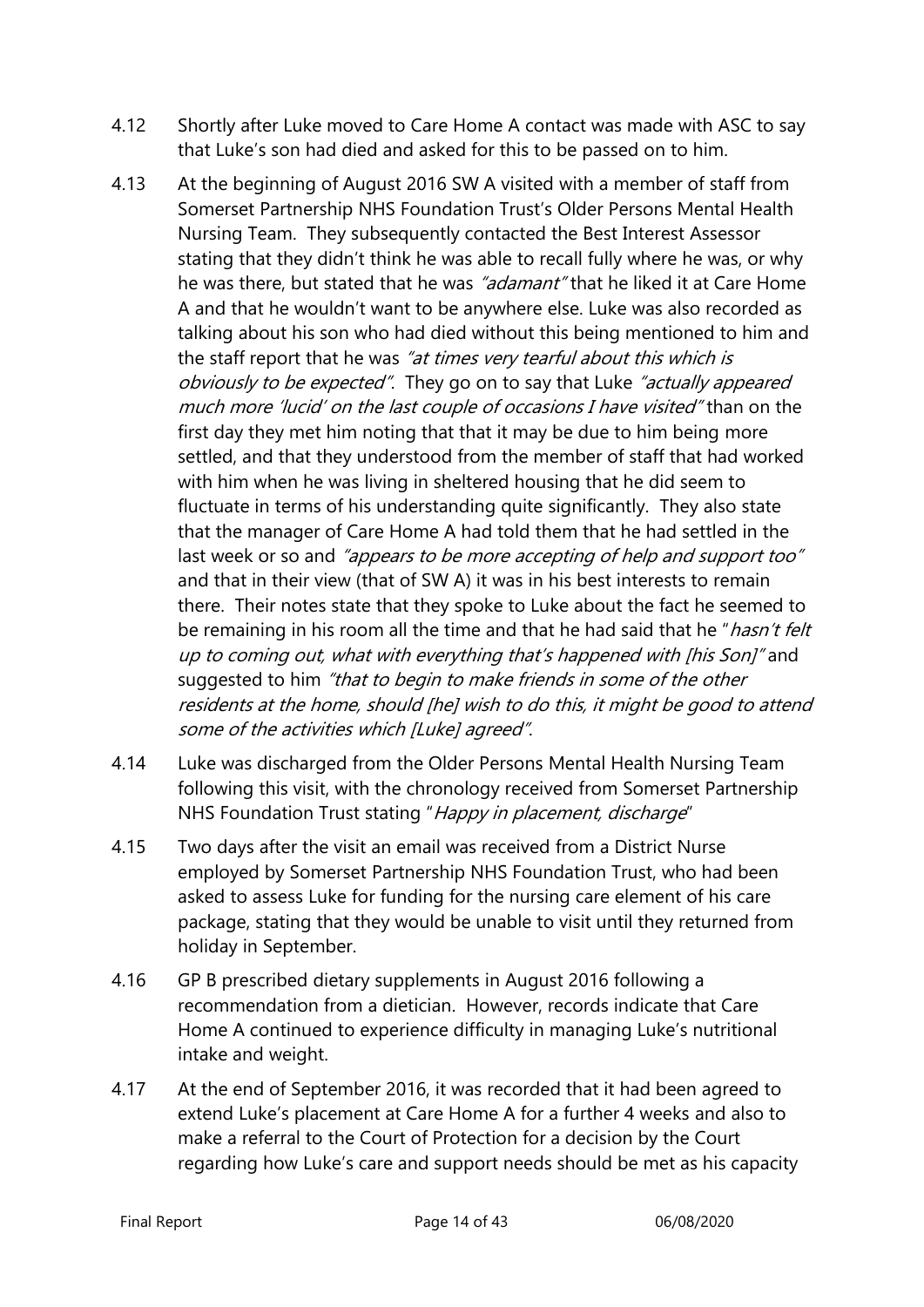appeared to fluctuate and his wishes were unclear. Luke's case remained open with SW A pending a decision by the Court. Social Worker A stated as part of the desktop review process that, had this not been the case, their involvement would have been closed at this point and Luke's case reallocated at Review or on further contact if required.

- 4.18 Best Interests and Mental Capacity assessments undertaken as part of the DoLS process in early October 2016 stated that Luke had regained capacity regarding care and accommodation and SW A agreed with this. The Councils records indicate that these assessments had been delayed due to Luke's level of distress following the death of his son, which was an appropriate approach in line with Mental Capacity Act (2005) guidance. It was noted in the documentation reviewed that Luke's capacity seemed to fluctuate initially after he moved, but that at the time he was also dealing with the sudden, unexpected, death of his son. It was also felt that Luke had regained capacity due to receiving the appropriate level of care in terms of nutrition, fluid and nursing. For the remainder of 2016 the Council's records indicate that contacts primarily related to the funding arrangements for Luke's placement at Care Home A, with SW A continuing to follow up on the visit from a District Nurse which was yet to take place. It was also noted that the application to the Court of Protection was no longer appropriate as Luke had regained capacity to make the decision himself. No concerns were documented about Luke's health or the quality of the care and support he was receiving at Care Home A.
- 4.19 At the end of September 2016 SW A completed a Mental Capacity assessment around Luke's ability to manage his own finances. The outcome of this assessment was that it was determined that Luke was unable to weigh up, or communicate, decisions relating to his affairs and that there was no one appropriate, or whom Luke felt 'safe' to support him in managing his money. It concluded that a Court of Protection Deputyship was therefore required for the Council to act on Luke's behalf. This assessment was subsequently updated in mid-February 2017.
- 4.20 In late October SW A stated in a case note that they had sought and received legal advice in relation to his tenancy at the sheltered housing scheme, as a result of Luke being assessed as not having capacity in relation to making decisions with regard to his financial affairs.
- 4.21 In mid-December 2016 Care Home A contacted GP B as Luke had a leg ulcer. This was subsequently dressed, swabs were taken, an infection was identified, and Luke was prescribed two courses of antibiotics. Around this time a Pharmacist reviewed Luke's supplements, and changed the prescription to a lower volume of fluid as it was reported by Care Home A that Luke was struggling with this and had been refusing fluids.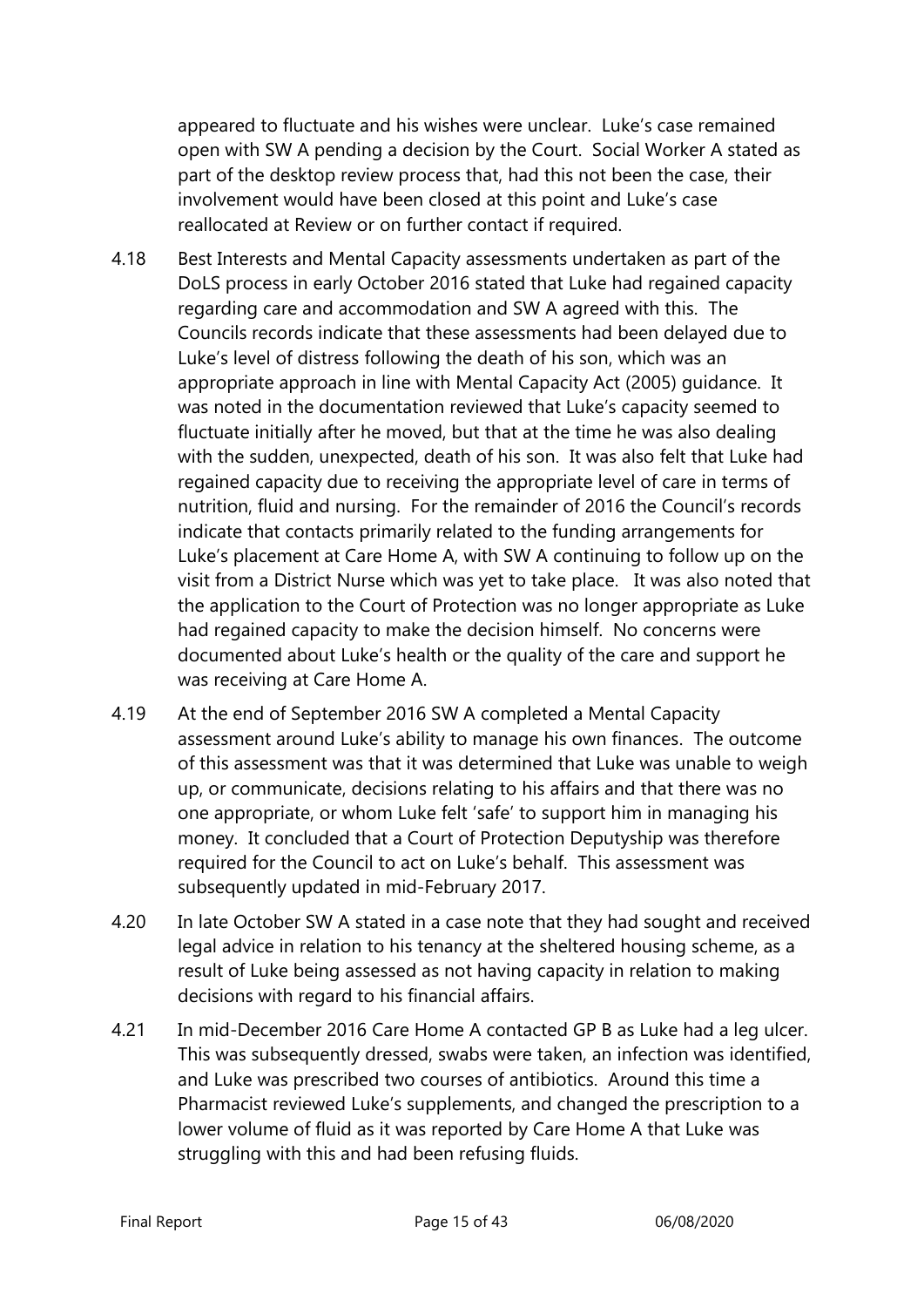- 4.22 GP B visited Luke in early January 2017 and did not record any concerns at this time.
- 4.23 In early January 2017 a referral was made by the Care Quality Commission (CQC) to SCC's Adult Safeguarding Service after a member of Luke's family reported concerns to CQC following a visit in December 2016. The concerns centred around Luke's physical care and appearance and that he was not wearing a bandage on his leg, leaving a blistered area uncovered, red and hot. The family member also felt that the Manager was dismissive of Luke's needs and had not intervened in an incident involving another resident and a non-resident that they had observed.

An Enquiry was undertaken under Section 42 of the Care Act (2014) by SW A, which included a visit to Care Home A to meet with Luke, concluded at the end of January 2017 having been unable to substantiate the allegations stating:

"There are conflicting reports from the [family member] and Care Home regarding the events that took place [in December], in terms of the contents of the discussion held. In my opinion, it appears as though there could have been some miss-communication and lack of understanding from both parties."

They further stated that:

- Care Home A had been unaware of the incident they observed and were taking appropriate action;
- There was evidence that Luke's care plan was appropriate;
- That Luke's GP had been informed, swabs taken and strategies considered to prevent this from becoming infected and proportionate to his care needs, and;
- Luke's leg wound had now healed.

SW A concluded that "I could not identify any concerns in the delivery of care from the information I was provided. I will complete review notes which will be distributed to the home for their reference. The home will continue to monitor [Luke's] skin" and would also encourage him to have his to have nails cut as SW A felt that this would reduce the risks of further sores developing from him scratching and causing open wounds.

They also stated "The review completed will be sent to the District Nurse, who was unable to attend this meeting for input. They will need to make a separate appointment to visit [Luke] and input to the review. [Luke] will then be 'care managed' on an ongoing basis by the District Nurses. I will need to remain involved with [Luke] whilst an application to the Client Finances Team is pursued".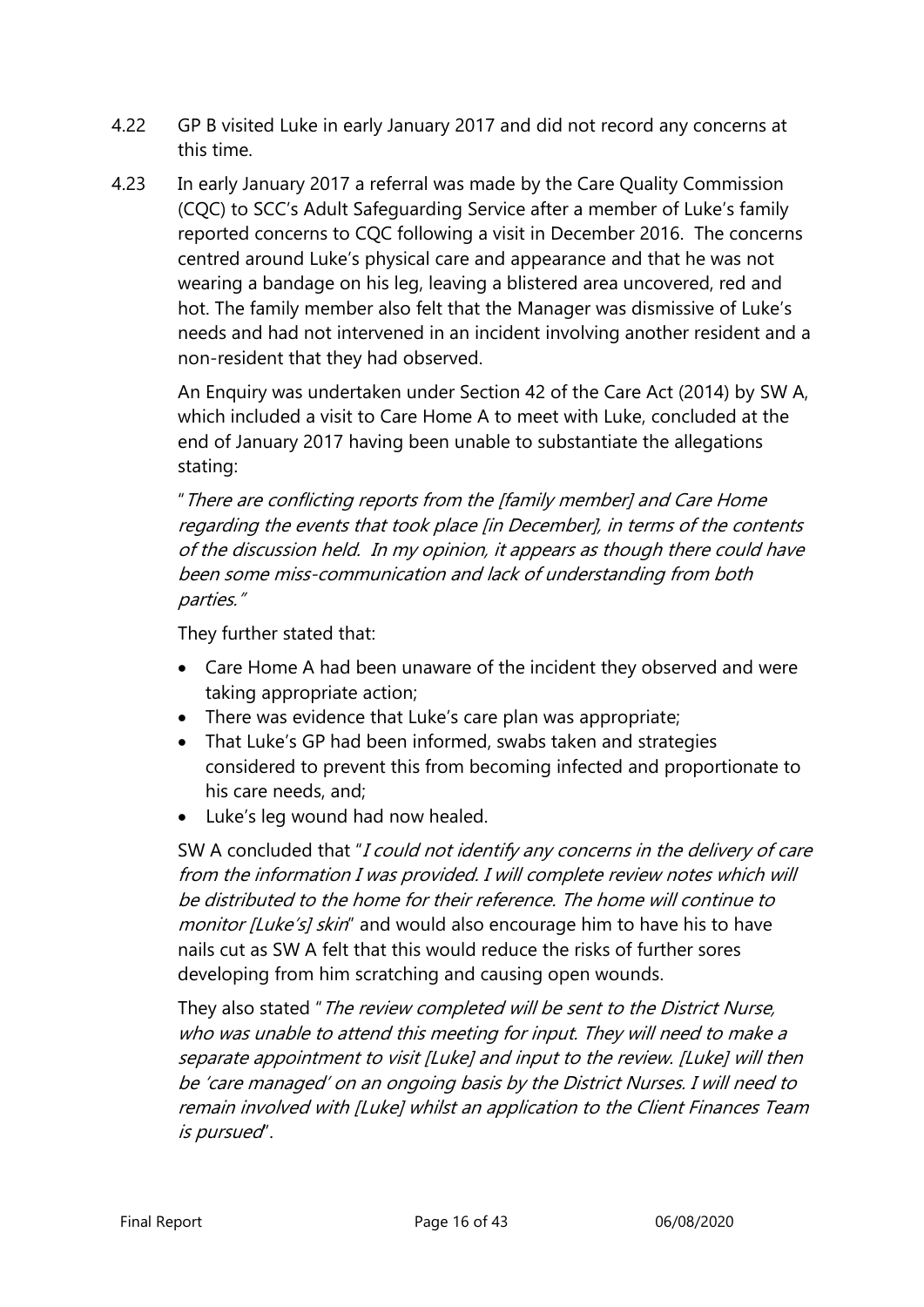A letter confirming the outcome of the Enquiry was subsequently sent to Care Home A that included the statement "On a long-term basis [Luke] will be care managed by the District Nurse Team, who will complete annual reviews".

Between the end of January and the end of May 2017 the Council's records indicate that contacts primarily related to communicating the outcomes of the enquiry, Luke's tenancy and the ongoing application to the Court of Protection for a Deputyship to manage his finances, along with the funding arrangements for his placement at Care Home A.

- 4.24 The chronology provided by Somerset Partnership NHS Foundation Trust does not include any visits from, or contact with, the District Nursing Team during this period.
- 4.25 In January 2017 GP B recorded Luke as "Unwell, feverish, chesty and breathless Eaten nothing today, drinking fairly well. Eats little anyway, won't take more than a sip or two of supplements.". Oral antibiotics were prescribed, and it was stated that the Care Home Manager was going to contact his family about whether he should be admitted to hospital if he did not respond to treatment.
- 4.26 In early February 2017 a telephone assessment took place between NHS Somerset CCG and the Manager of Care Home A for the purposes identifying Luke's eligibility for funded nursing care. The notes state: "Telephone assessment, nursing needs identified but borderline – assessment review required as improving since nursing home admission via P.link<sup>19</sup>". With regard to Luke's capacity the notes state "Has capacity, can make all level of decisions, even poor ones<sup>"</sup> and conclude with a summary of needs a recommendation of "Personal care, hoist 2 people, nutrition, monitoring diabetes, skin, and general well-being".
- 4.27 In mid-March GP B recorded that Luke was "Hardly eating BMI 14<sup>20</sup>. Put on 1.2kg last week when staff brought [him] down to dining room for meals" but that he preferred to be in his room "*only picks at food then, won't let* anyone help with feeding. Bottom is getting red and sore, so not good to spend too long in chair, however. Catch 22". Adding that Luke appeared to be able to take in and consider information to some extent, but was very dismissive of concerns about his weight and sore bottom. GP B didn't think Luke believed they were linked, nor did they think he understood the severity of the nutritional compromises he was making. However, they recorded that Luke was able to weigh it up and communicate his decision. During the Desktop Review GP B described that they had explained to Luke that they

<sup>19</sup> Primary Link

 $20$  If an individual has a BMI below 18.5 then they are considered to be underweight. Source: <https://www.nhs.uk/common-health-questions/lifestyle/what-is-the-body-mass-index-bmi/>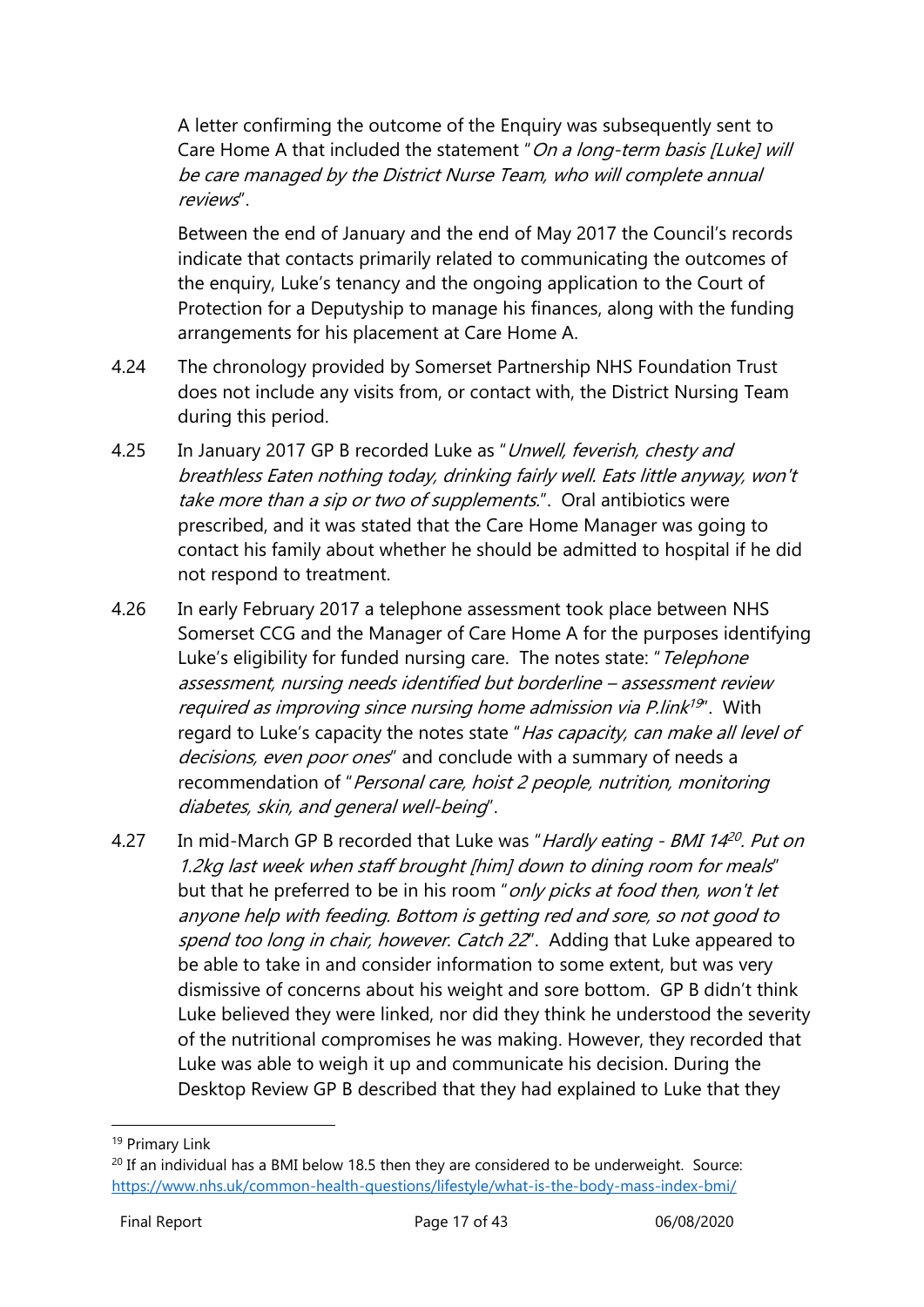thought that better nutrition would help his sore areas and general condition, but it was unclear to them as to whether he would act on the advice.

- 4.28 Luke's preference was to eat in his room and Care Home A relied on GP B's capacity assessments rather undertaking their own, for example with regard to a best interests decision as to whether Luke should continue to eat in the dining room. No best interests decision was taken by Care home A and Luke therefore returned to eating in his room and his weight began to decrease again.
- 4.29 An ulcer was recorded on Luke's foot in Care Home A's records at the beginning of April 2017. A paramedic based at Luke's GP Surgery wished to make an urgent referral to podiatry, but it was recorded that Luke refused to consent to this. It was first recorded in GP B's notes at the end of April 2017 their records stating:

"Started as black spot on foot, now has a hole. Diabetic, so needs review - for visit tomorrow ? urgent diabetic foot clinic referral. Described as mucky rather than obviously infected, consider when seen if needs antibiotics. Note patient generally lacks capacity, treat on best interests basis".

- 4.30 GP B next saw Luke in May 2017, there were again concerns about nutrition and his BMI was 14. Bloods were tested and there were no additional concerns identified from these. His Diabetes was stated as controlled. Another GP at the practice also saw Luke in May. Following these visits Care Home A contacted SW A with their notes stating "*The GP discussed DoLS* and could not understand why [Luke] is not subject to a DoLS authorisation" to which SW A responded "I advised yes, I did think it was a good idea to reapply because despite the authorisation previously completed suggesting [Luke] did have capacity, I do not think that [Luke] now does. However, I have not formally assessed other than for finances".
- <span id="page-17-0"></span>4.31 Luke was referred to the Community Podiatry Service operated by Somerset Partnership NHS Foundation Trust in early May 2017 for a wound measuring 0.8cm x 0.8cm to the lateral<sup>21</sup> aspect of his foot. He was seen by a podiatrist who deemed a simple dressing plan appropriate at the time. This plan was provided to Care Home A. In line with the Somerset Diabetes Foot Integrated Pathway, Care Home A was also advised to refer back to the Community Podiatry Service if there was a deterioration to the wound or further concerns.
- 4.32 The report produced by the Acute Care Diabetes Specialist Podiatrist considered by the desktop review stated that it was advised by Care Home A "that patient would pick and remove dressings indicating care compliance

<sup>&</sup>lt;sup>21</sup> The upper, outer surface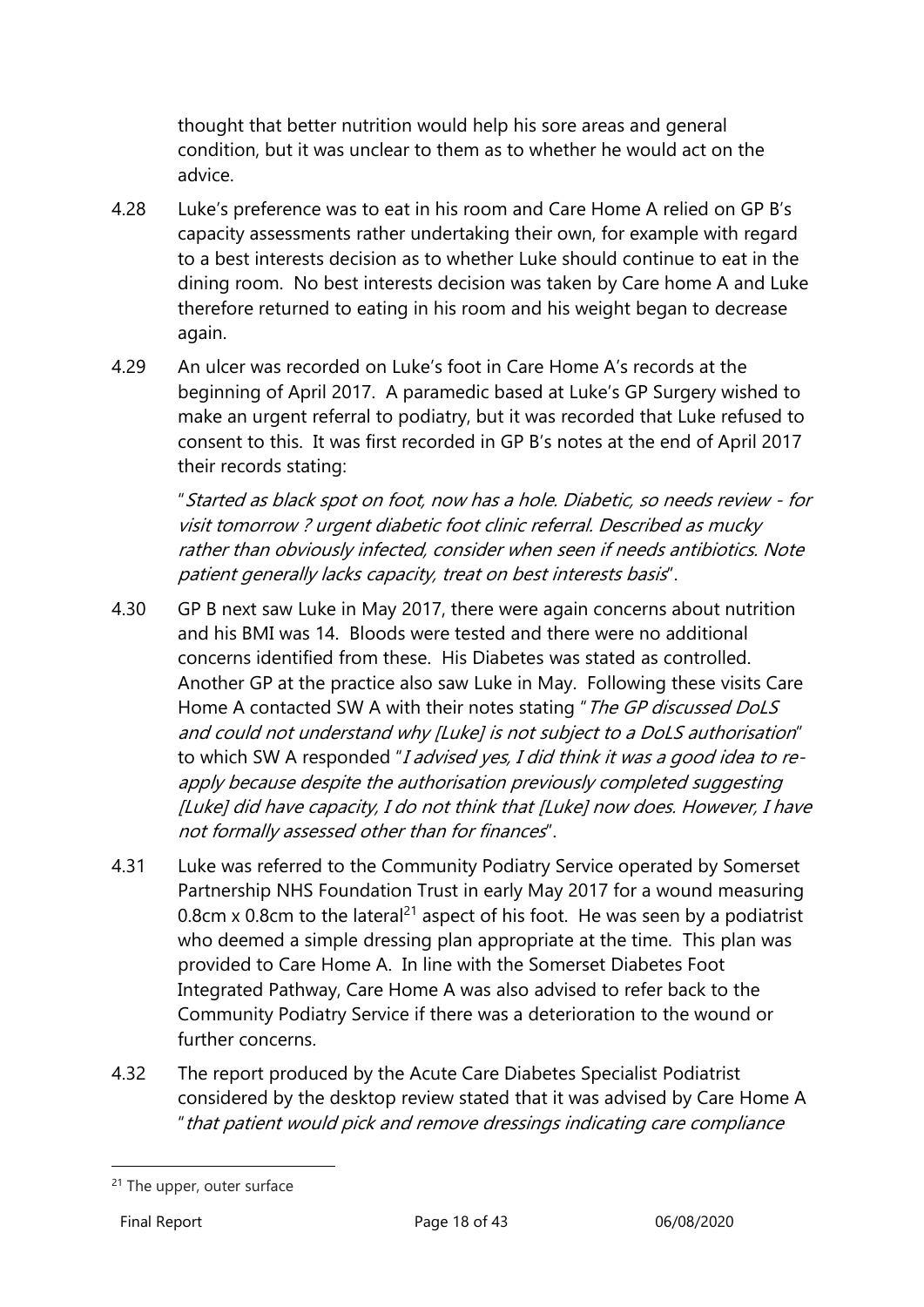was no[t] consistent. It was also noted that podiatrist was unable to carry out neurovasc [neurovascular] checks as patient was agitated".

- 4.33 There was no further contact made with the Community Podiatry Service by Luke or Care Home A on his behalf, so a discharge letter was sent to GP B in mid-November 2017. However, the letter did not inform GP B that there had not been any further contact with the Community Podiatry Service.
- 4.34 During the spring of 2017 Luke's wife initiated divorce proceedings. SW A visited Luke four days later. The record of their visit indicates that Luke understood what a divorce was but that he could not tell them where he was living, and appeared to no longer be aware that his son had died in 2016. This suggests that his cognitive abilities may have declined, but no further assessment of his capacity appears to have been undertaken. SW A made a referral for an advocate to support him with regard to the divorce, which was declined by the Council's contracted advocacy provider as they did not feel that divorce proceedings were something they had expertise to advise on.
- 4.35 At the end of June 2017 another GP (GP C) at Luke's GP's surgery attempted to make contact with SW A regarding Luke's capacity and DoLS, referencing his ongoing low weight and weight loss and a planned trial of laxatives to identify whether his lack of appetite could be linked to constipation (Luke's low weight remained on-going after this date). SW A's records indicate that they attempted to respond unsuccessfully on two occasions. GP C attempted to contact them again, unsuccessfully, and wrote to SW A in mid-July which SW A responded to on the same day by email. In their email they explained why a DoLS had not been authorised and that, when they had visited Luke four days earlier, Care Home A had raised this with them to which they "suggested that the home did apply for an urgent reauthorisation" adding "I have not checked with the home again whether this has been done, but I will speak to them about this", which they documented that they did the same day. However, the documentation considered by the desktop review did not contain any reference to a referral being made.
- 4.36 SW A did not visit Luke again after their visit in July until mid-October, when they did so with the member of staff who was an Advanced Practitioner to discuss the divorce petition. During this period the Council's records do not indicate that any concerns were raised by Care Home A about Luke's health or care.
- 4.37 In early August 2017 GP B's records refer to a "*worsening necrotic<sup>22</sup>/diabetic* foot ulcer worsening over months". They visited two days later recording that Luke had "*improved since visit arranged, - dorsum<sup>23</sup> of foot was dusky<sup>24</sup>.*

<sup>&</sup>lt;sup>22</sup> Dead tissue

<sup>&</sup>lt;sup>23</sup> The upper, outer surface

<sup>&</sup>lt;sup>24</sup> Dark in colour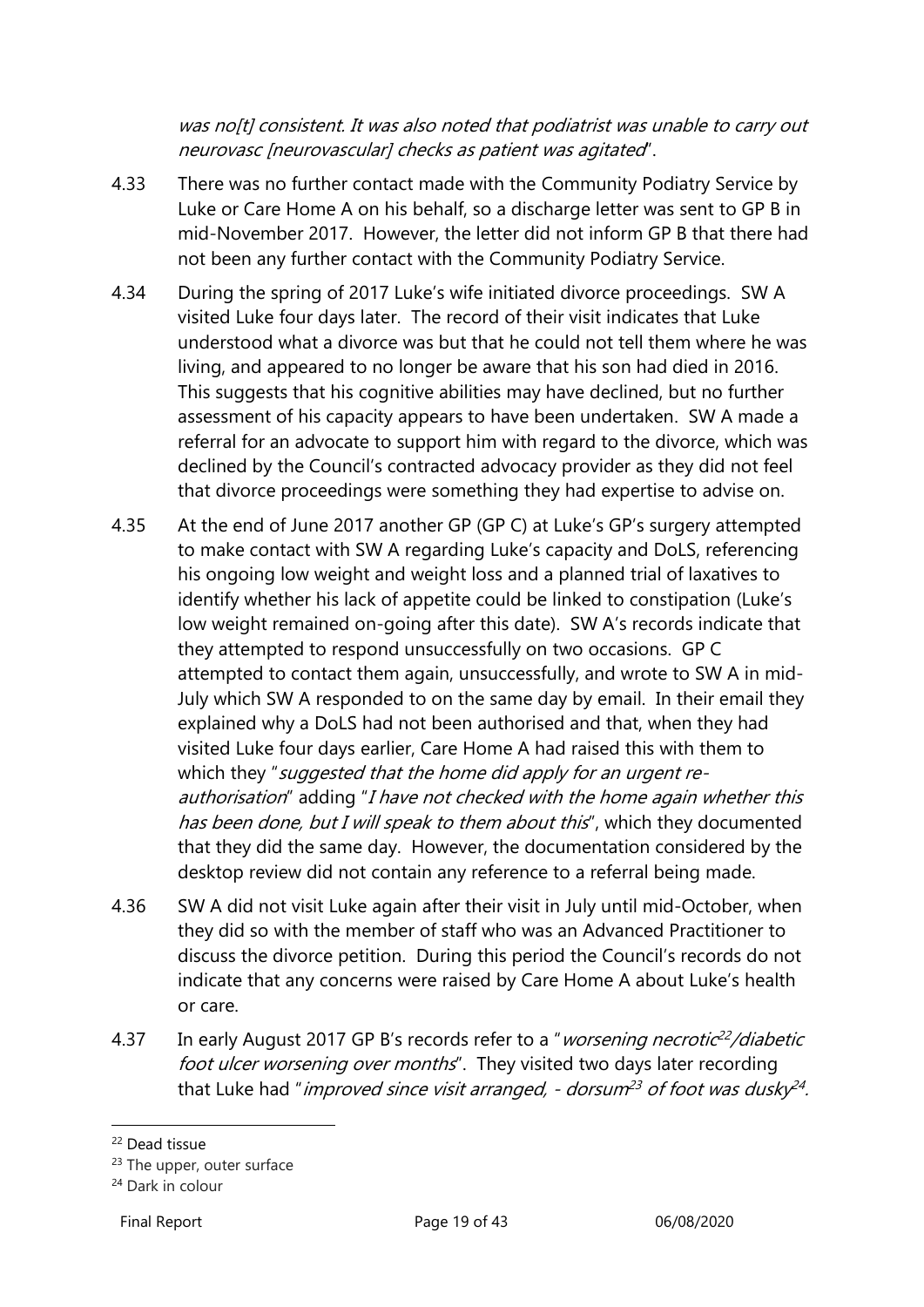Now back to ulcer about 3 x 1.5cm on lateral aspect of (L) foot on lateral aspect. Clean and slightly overgranulated<sup>25</sup>. Feet are nice and warm but pulses not palpable and no sensation in them. In bed, communicative, not distressed, very thin and frail".

- 4.38 By the end of August 2017 Luke had developed a necrotic area to the top/ bridge of his left foot. By early October 2017 wounds to this area were again referenced but it is unclear from the documentation whether they were the same as those in August, and Luke had developed a sore to his left heel. Documentation states that Care Home A arranged for a chiropodist to visit but did not make contact with Somerset Partnership NHS Foundation Trust's Community Podiatry Service.
- 4.39 While there was, overall, a lack of documentation from Care Home A regarding the monitoring of Luke's wound care, for example a formal wound care assessment was not being used, documentation considered by the desktop review stated that Luke was self-harming and was picking at and rubbing faeces in to his wounds. However, Care Home A's concerns about behaviours that they described during the desktop review as including active acts of self-harm do not appear to have been shared with other professionals and organisations involved in his care. It was also not possible to determine from documentation considered by the desktop review that these concerns had been discussed with Luke.
- 4.40 During the desktop review it was explained by the Tissue Viability Nurse from Musgrove Park Hospital who was present that, in circumstances such as Luke's, the bandaging would normally be toe to knee, with sealing bandage tape at the posterior and the use of coverings such as tights, trousers and cotton gloves in order to manage risks. However, reports state that Luke's bandaging was not applied in this way, therefore increasing the risk of poor outcomes. During the desktop review Care Home A stated in response that, while this type of bandaging may work where the risk relates to accidental interference with a wound, they believed it would be less effective when the interference was deliberate.
- 4.41 At the beginning of October SW A met Luke with a colleague who was an Advanced Practitioner to discuss the divorce petition. They undertook a capacity assessment which determined that Luke had capacity in relation to this matter at that point in time. However, they stated that Luke's capacity and understanding of his "present situation and even of the past can be described as fluctuating and is not always consistent". They also noted that Luke could not remember that he lived at Care Home A and had told them that he had an ulcer on his foot "and had pulled the bandage off because it

<sup>&</sup>lt;sup>25</sup> Granulation is the medical term for the part of the healing process in which lumpy, pink tissue containing new connective tissue and capillaries forms around the edges of a wound.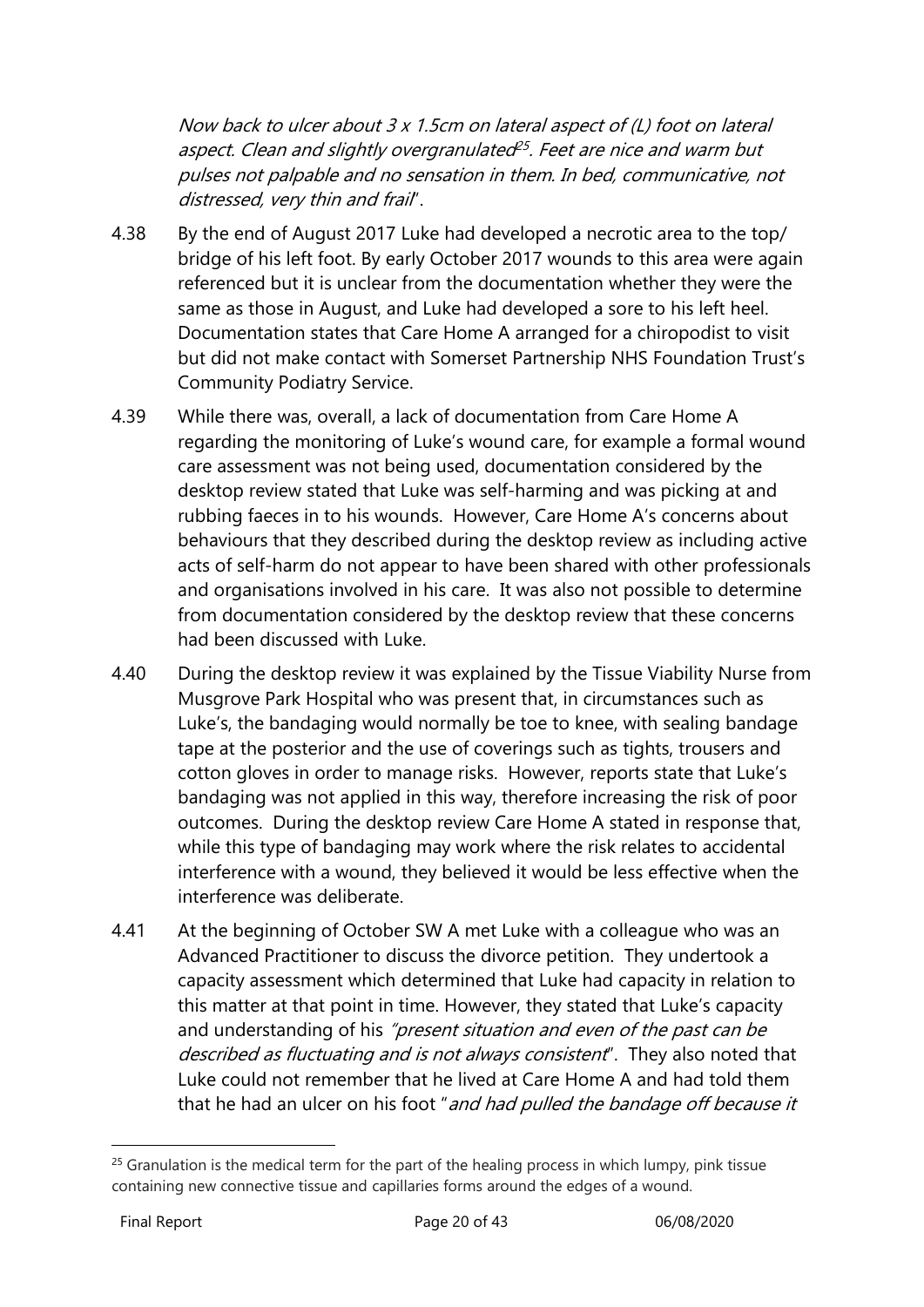was itching". The Manager of Care Home A "confirmed that this happened yesterday", and that Luke had one ulcer that healed and now has another ulcer on his leg which needed daily dressing. No further discussion appears to have taken place regarding these ulcers, with SW A appearing to have been reassured by statements made by the Manager of Care Home A. The Council's records do not include any reference to further contact from Care Home A regarding Luke's health until mid-December [\(4.51\)](#page-24-0), with those contacts that did take place either relating to the divorce proceedings or financial matters.

<span id="page-20-0"></span>4.42 The day after SW A's visit GP B met with the Manger of Care Home A at the surgery for a medication review during which they discussed Luke's ulcers. There notes state:

"One ulcer better, but has one on dorsum of foot. Granulating. Examination O/E - weight 36.5 kg • Body mass index 14 kg/m2 Malnutrition universal screening tool 3 Eats well."

A report by Care Home A provided as part of the Enquiry under Section 42 of the Care Act (2014) that concluded after Luke's death states:

Medication R/V<sup>26</sup> with [GP B] – discussed weight, BMI – 16, continue to feed as desired and supplements. Discussed pressure ulcer to bridge of foot, ligaments on view, area granulating and healthy – will refer to Diabetic clinic for health and foot check.

However, there is a refence later in the same report that Luke had developed an ulcer to the bridge of his "foot and a necrotic area to the left heel in October<sup>"</sup> and that this was discussed with GP B during the same visit and that a referral would be made to the foot ulcer clinic.

A further report from Care Home A regarding the same visit states "Wound" to the top of foot with ligaments on view but granulating with a good blood supply. Refer to diabetes clinic for health and foot check".

A review of Luke's case by the Acute Care Diabetes Specialist Podiatrist present at the desktop review states that, had ligaments been on view as stated in the subsequent report by Care Home A, "Given the patient is diabetic and has PVD, signs of infection are masked and should be over treated rather than undertreated as infection can be more severe then visually indicated. According to the Diabetic foot infection gradient PEDIS<sup>27</sup>, patient with known PVD and ligaments/tendons/bone of view should be admitted [to hospital] for IV<sup>28</sup> antibiotics". They also noted that it was

<sup>26</sup> Review

 $27$  PEDIS is a classification used for lesions in patients with diabetic foot syndrome.

<sup>28</sup> Intravenous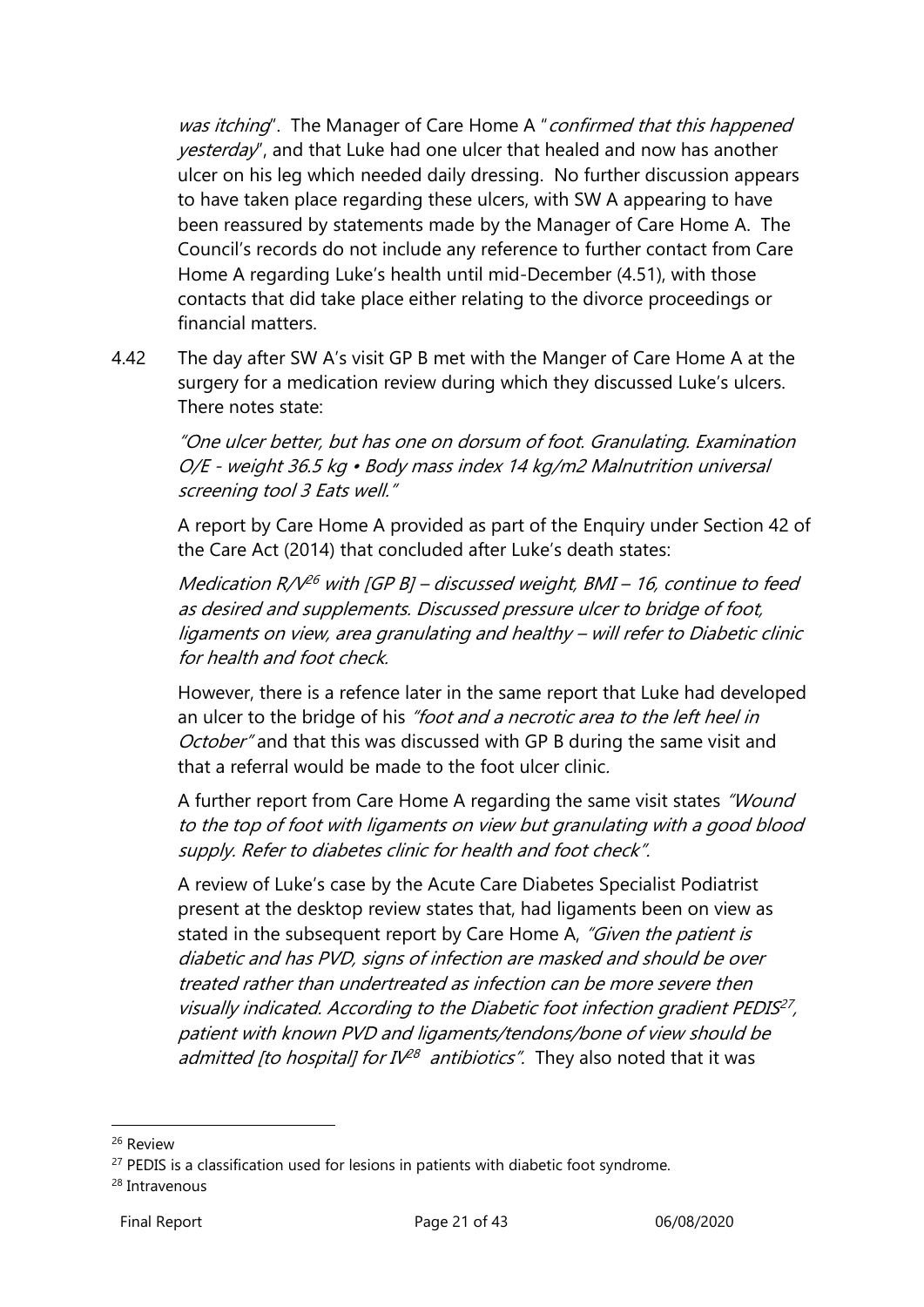possible that his lack of appetite and poor mental awareness could partly be because he felt so unwell and were signs of systemic symptoms.

GP B confirmed during the desktop review and in a report considered as part of the review process that:

The tendons (not ligaments) were visible in December when Luke was admitted to hospital "but not in October. The ulcers were being well dressed and cared for by the nursing home and there was no indication to arrange a podiatry referral. There was no evidence of systemic infection, so I do not think that [Luke's] poor appetite and poor mental awareness, which were longstanding, were caused by infection. In addition, there was no clinical evidence of wound infection and so it was not appropriate to give antibiotics - avoiding inappropriate treatment which could lead to antibiotic resistance is particularly important in frail patients with co-morbidities".

The Enquiry undertaken under Section 42 of the Care Act (2014) that concluded after Luke's death states, in relation to this review, that "that the review did not take place face to face with [Luke], but over the phone with [the Manager] or [the Manager] visiting the surgery [Care Home A's notes state '@ surgery']. What information was actually shared with [GP B] at this point as both note different records about the condition of the foot? It would appear that [GP B] was not made aware of the tendons being on view at this point and if [they] had been, a different course of treatment may have been given. It seems as though [GP B] did not have sight of [Luke's] foot until December 2017 [their next visit was actually the end of November - se[e 4.48\]](#page-22-0) as this is when [he/she] states the tendons were on view".

The significant differences in these statements was characteristic of issues in recording observed during the desktop review process with different records from different professionals describing things very differently, for example the state of Luke's wound, contradictory information regarding the wounds, systemic infection referenced in one document, but not in others. This was also exacerbated by a lack of consistent recording of wound monitoring by Care Home A, which explained that during the period under consideration staff may not have always recorded when a check had been made. For example, Luke's care plan stated that there should be an inspection of the wound every 3-5 days, but when reviewed Luke's records contained large gaps in the entries of up to 10 days. A statement from the Manager to professionals during the Enquiry under Section 42 of the Care Act (2014) that concluded after Luke's death that staff did daily skin checks was not evidenced in written notes.

4.43 One day later the wound was noted by Care Home A to be granulating well and looking cleaner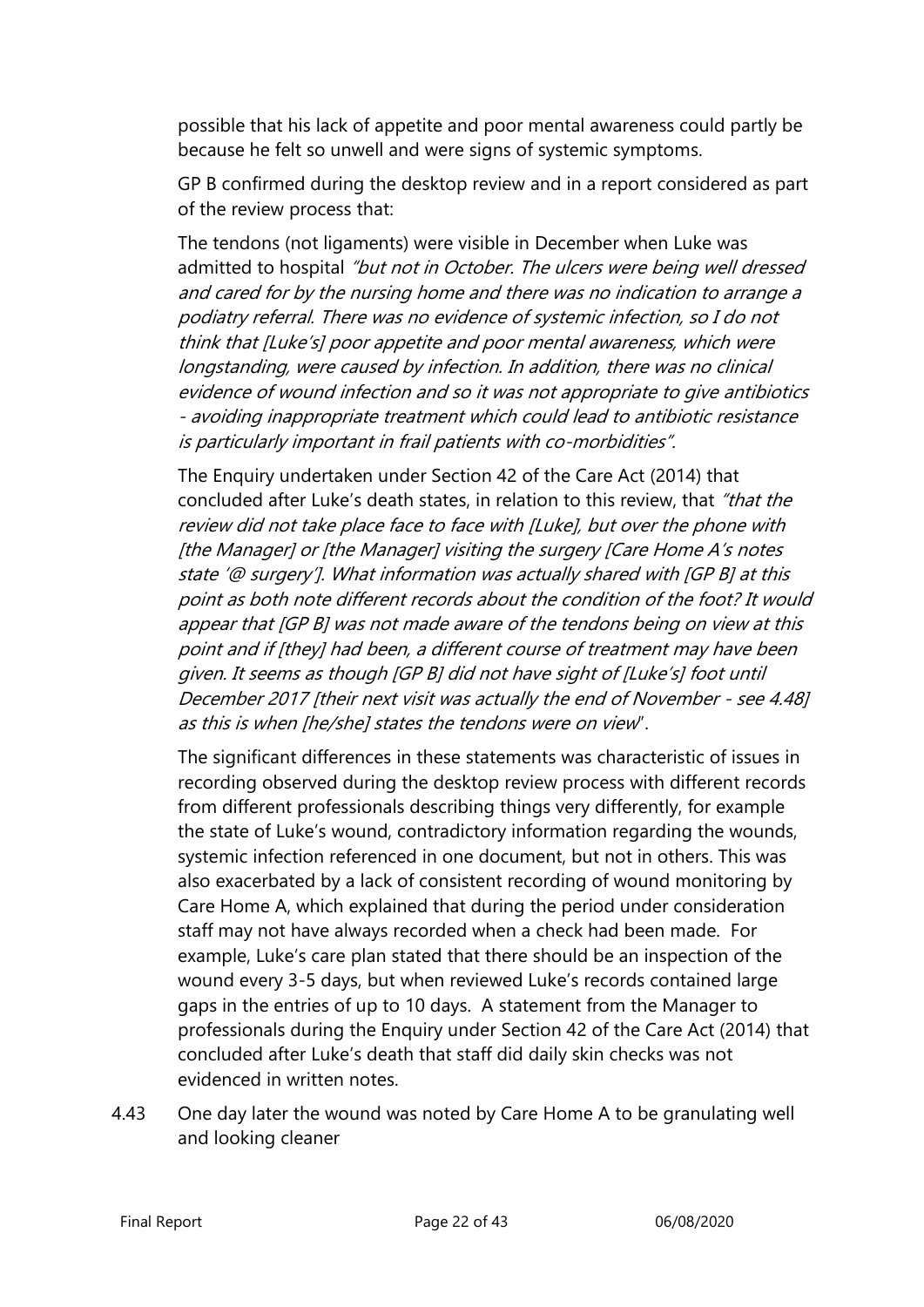- 4.44 Two days later Care Home A's notes state that Luke was found to have removed his dressing and the wound was bleeding; it was suspected that he had been scratching it.
- 4.45 A reference in a care plan dated 4 days later states "wound to the bridge of left foot with exposed tendon" with the following actions:
	- Wound will be washed in warm water or saline.
	- Will apply inadine <sup>29</sup> and foam dressing to the wound.
	- Redress in 3-5 days or sooner if required.
	- Will report to the GP if things worsen.
- 4.46 A further 3 days later the wound was described in a care plan as "*malodorous* with green/ yellow exudate<sup>30"</sup> but it was not until this point that it was discussed by telephone with GP B whose notes state "Ulcer very offensive, but is healing". Swabs were taken and Luke was prescribed antibiotics. These were changed 5 days later following the results from the swabs.
- 4.47 An out of hours paramedic visited Luke at the end of October 2017 following him removing the dressing to his foot and picking at his heel wound causing it to bleed heavily. A report provided by South Western Ambulance Service Foundation Trust, states:

He [Luke] 'has a 6cm x 4cm open wound to the lower tibial area of the left leg / upper foot, tendon clearly visible with necrotic tissue surrounding wound. Also a 4cm circular hole in heel, also necrotic'

The paramedics agreed with home staff that this would be followed up with District Nurses employed by Somerset Partnership NHS Foundation Trust the following day, but this did not happen, and it was the home's own nurse who did so. GP B was not informed about this incident as Care Home A incorrectly assumed that it would happen automatically, with GP B explaining that a visit by South Western Ambulance Service Foundation Trust would normally only be shared with the GP surgery if the patient was conveyed to hospital or follow up was required by them.

<span id="page-22-0"></span>4.48 At the end of November GP B's notes state:

Ulcer on dorsum of ankle is very shallow and looks clean, the one on the back of [his] heel is less good.

GP B also noted that Luke only complained of pain during dressing or as soon as it is mentioned, but rarely accepted pain relief medication and was absolutely insistent he would not go to hospital. They further noted that they would attempt to visit again to assess his capacity as Luke was very

 $29$  Inadine is a brand of non-adherent surgical dressing containing a disinfectant

<sup>&</sup>lt;sup>30</sup> An exudate is any fluid that filters from the circulatory system into lesions or areas of inflammation. It can be a pus-like or clear fluid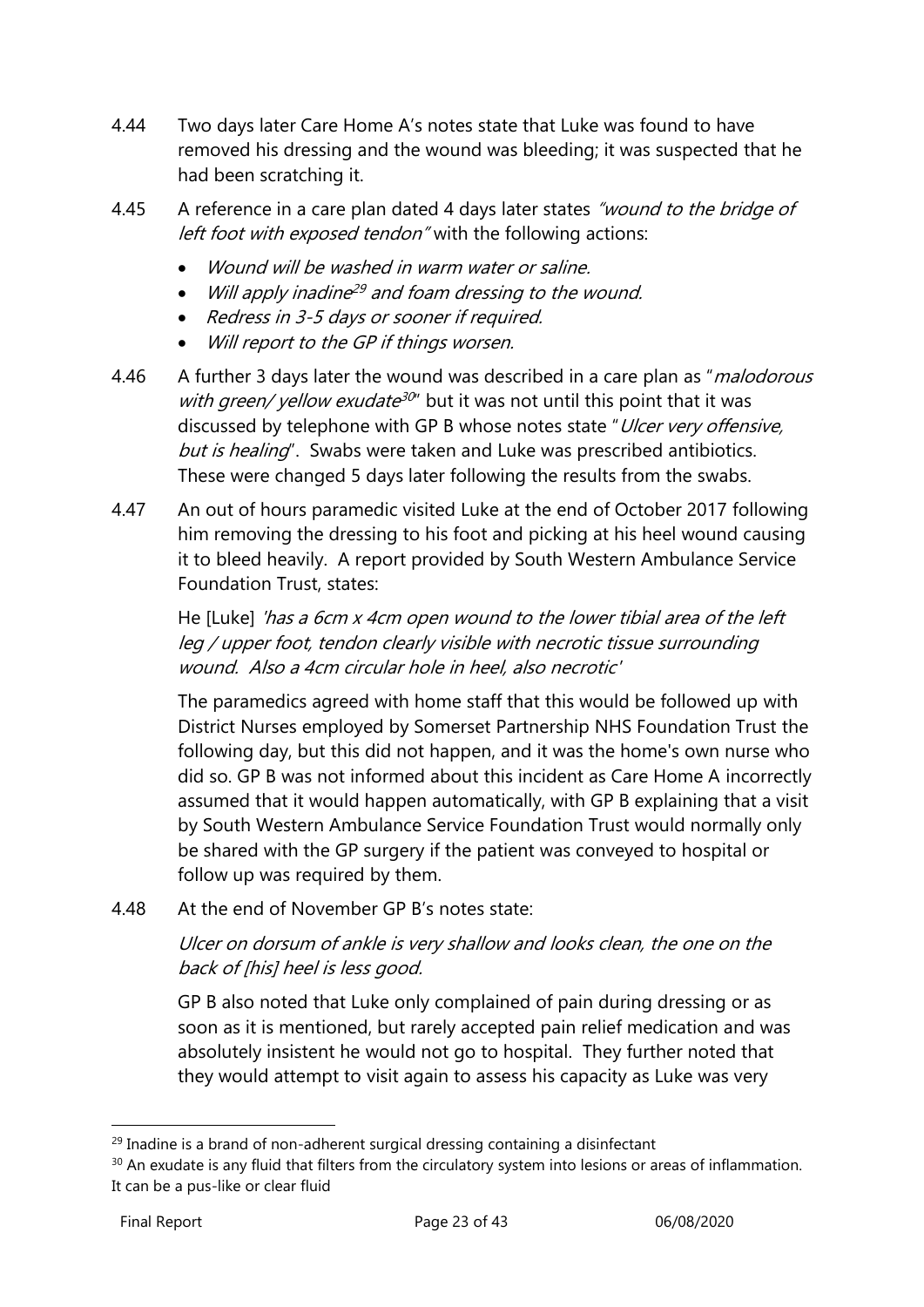distressed because the ulcer was open, and his wife had asked for a divorce and he had no one to represent him.

- 4.49 Five days later GP B visited Luke again. Their notes state that the purpose of the visit was to:
	- 1. To make decisions about hospital admission if his leg ulcers were to deteriorate
	- 2. To assess his understanding of his wife's request for a divorce stating "social worker has been asked to assess but not able to do so, and is looking into other sources of advice"<sup>31</sup>.

The notes state "Discussed leg ulcers, understands that they are stable at present but could become 'dangerous' [it is stated that this is the specific word that Luke used] in the future. Advised that if this were the case, I would recommend referral to a specialist". The notes go on to state that he said that he would agree to this as long as someone from the home went with him and that "I felt that [Luke] currently has capacity to make this decision" and while he knew that his wife wanted a divorce he didn't know why as neither of them owned property or had significant financial reserves. The notes conclude that there was "No evidence of lack of capacity today", but that it would be advisable for him to have legal advice about the implications before making any decisions about his wife's request for a divorce. The final comment was that the care home manager noted, and GP B agreed, that Luke was functioning particularly well that day.

4.50 Three days later a paramedic based at GP B's surgery visited Care Home A following concerns about Luke vomiting, but this had stopped by the time they arrived. GP B's notes state "Staff describe poss[ible] coffe[e] ground vomit presentation<sup>32</sup>. Pt<sup>33</sup> now feeling much better. Has eaten breakfast and had meds <sup>34</sup> with no further nausea or vomiting. described as normal self,,,, unable to examine as pt staying under blanket" and that Care Home A was " advised to monitor for any further signs of haematemisis<sup>35</sup> or malaena<sup>36</sup>. safety netting- self care and worsening advice provided".

<sup>&</sup>lt;sup>31</sup> At this point GP B does not appear to have been made aware by Care Home A that SW A had assessed capacity in October 2017, and the concern was that Luke had no means to pay for legal advice as the Court of Protection was yet to reach a decision regarding a Deputyship.

 $32$  Coffee ground vomit is a sign of possible upper gastrointestinal bleeding.

<sup>33</sup> Patient

<sup>&</sup>lt;sup>34</sup> Medication

<sup>&</sup>lt;sup>35</sup> Hematemesis is the vomiting of blood.

<sup>&</sup>lt;sup>36</sup> Melena is the passage of dark tarry stools containing decomposing blood that is usually an indication of bleeding in the upper part of the digestive tract and especially the oesophagus, stomach, and duodenum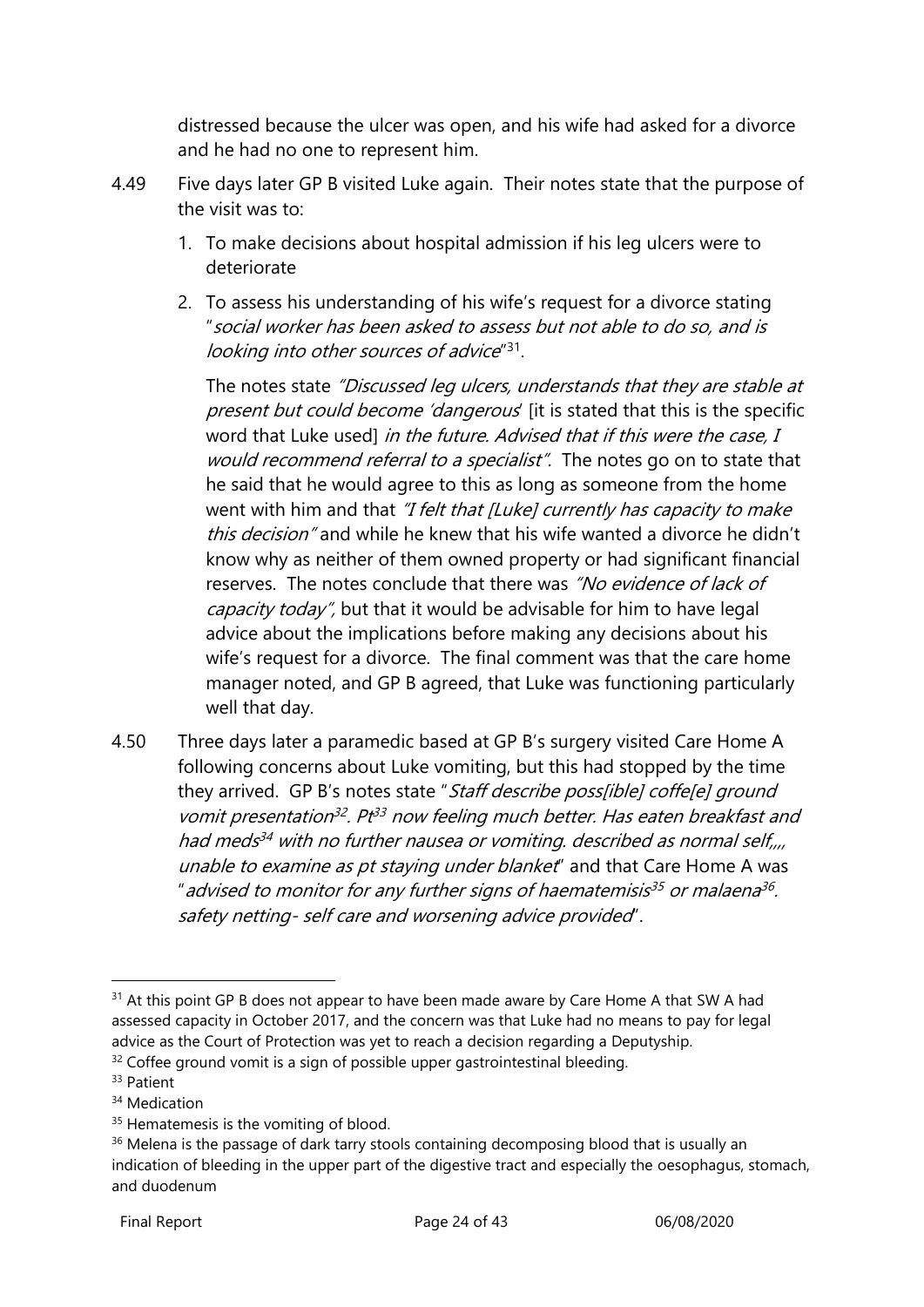- <span id="page-24-0"></span>4.51 At the end of November 2017 SW A recorded that a meeting had been arranged for mid-December with the Council's Client Finance Team to discuss how Luke might be able to get legal advice regarding the divorce petition initiated by his wife, which was being chased by her solicitors. They noted that Luke was not entitled to legal aid and he currently had no means to pay for advice as a decision had not yet been made by the Court of Protection on the Deputyship application. Social Worker A had also received explicit advice from the Council's legal department as to the extent to which they and the Council should be involved.
- 4.52 Care Home A continued to dress Luke's wounds during the beginning of December without further contact with GP B, with their notes on various occasions during this time stating that they were "malodorous", that Luke's foot was "very smelly and bandages stained" and that, on the day before the next telephone contact was made with Luke's GP Surgery, the "area up back of heel remains sloughy, heel remains black and soggy".
- <span id="page-24-1"></span>4.53 In mid-December 2017 a telephone consultation took place with another GP at Luke's GP Practice. The notes state:

"Home have taken a swab from the wound, feel it is infected. Start abx<sup>37</sup> empirically awaiting swab result. Leg ulcers deteriorating, staff would now like the DN<sup>38</sup> referral, [Luke] not well enough to go to an outpatient appointment at present. Lots of pain during dressing change, will have oramorph<sup>39</sup> to take for dressing changes. Referred to District Nurse"

This was the first time reference was made to a referral being made to other professionals in relation to Luke's wound care since the referral to the Community Podiatry Service in May 2017 (see [4.31\)](#page-17-0). While Care Home A's records state they had liaised with the District Nursing Team for advice on wound management the only request recorded by Somerset Partnership NHS Foundation Trust for District Nursing input was on this date, there are no records of any other contacts during 2017 contained within the chronology provided the Trust.

4.54 Three days later SW A made an "ad hoc" visit to Care Home A during which they were informed by the Manager that Luke was unwell, could be approaching the end of his life and that they were waiting for GP B to call them back to discuss. Their notes state that they were told by the Manager of Care Home A that Luke had a very infected foot that required amputation; that Luke was refusing treatment and food/ drink and weighed 36kg. SW A stated in documentation provided to the desktop review that this foot infection came as a huge surprise to them as they "hadn't been made aware

<sup>&</sup>lt;sup>37</sup> Antibiotics

<sup>&</sup>lt;sup>38</sup> District Nursing

<sup>&</sup>lt;sup>39</sup> Oramorph is a morphine-based medicine used for the relief of severe pain in adults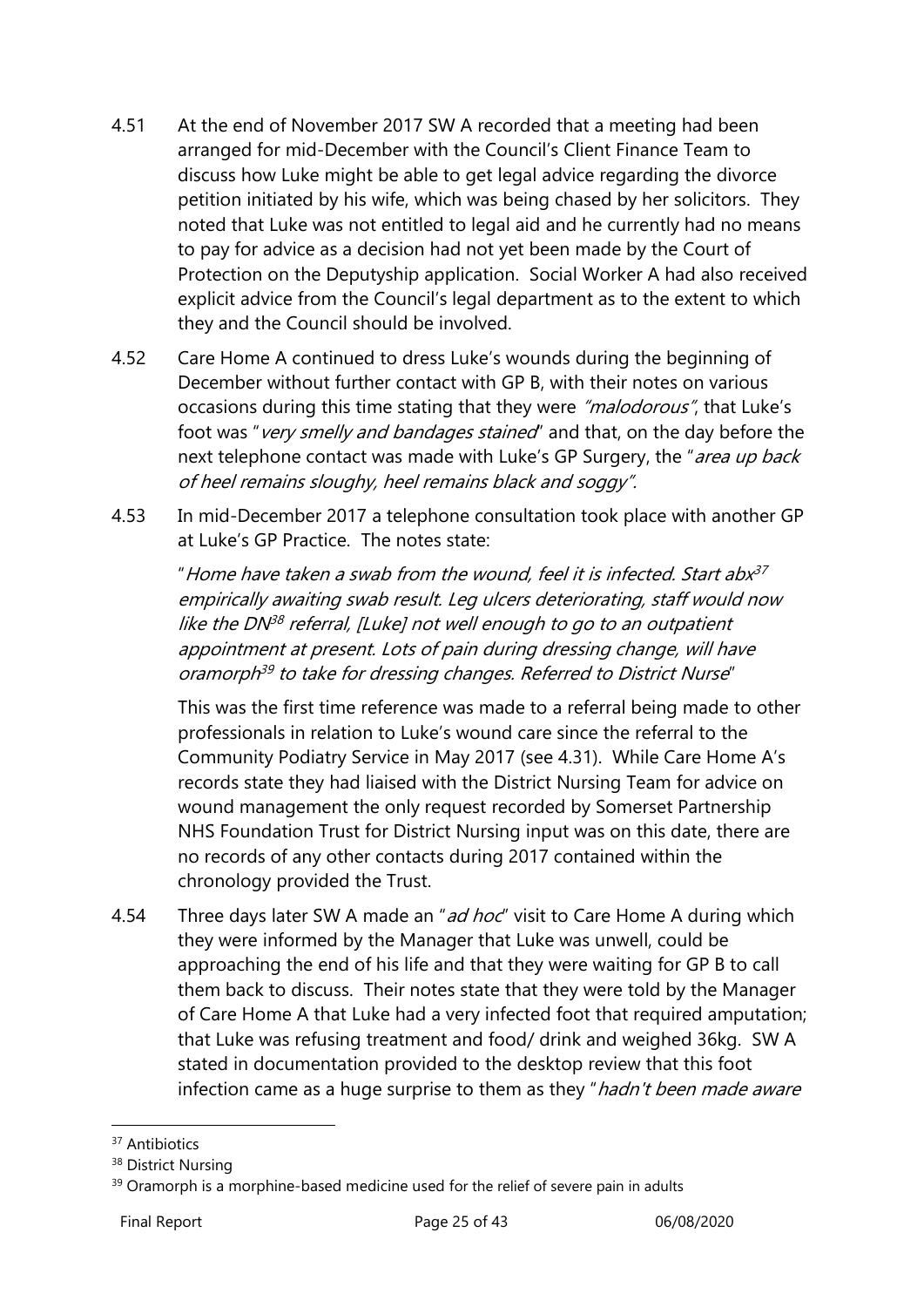of the problem prior to this" and there had been no "indication of infection when visiting" before this date.

4.55 On the same day GP B visited Luke for the last time, following significant deterioration over 3/4 days, having been started on oral anti-biotics three days earlier [a Friday] as a result of the telephone consultation [\(4.53\)](#page-24-1). GP B's records state:

"MArked deterioration over w/end 40 . Pus running from under skin, dorsum of foot 'spongey' - tendons visible on anterior <sup>41</sup> aspect of ankle, bone visible on heel. Not very responsive today but agrees to be admitted.'

4.56 Luke was admitted to Musgrove Park Hospital the following day. The notes on admission stating:

Very deep sloughy <sup>42</sup> ulcer approximately 10cm x 8cm on over dorsum foot, plus 4 x 5cm over calcaneum<sup>43</sup> . Pus discharging ++. Surrounding erythema <sup>44</sup> over dorsum foot

- 4.57 On admission Luke was described as emaciated, with a body map detailing sores on his hips and posterior as well as his feet. His wounds were described as very pungent. His haemoglobin was 71 g/l<sup>45</sup>. His reactive protein was 187<sup>46</sup>. Hospital records also noted that inappropriate dressings were in place on arrival.
- 4.58 A safeguarding referral was made by the hospital to ASC's Safeguarding Service, and arrangements were also made for a turning mattress and a dietician to see him that afternoon/the following day. The Safeguarding referral was accepted, and an Enquiry was initiated under Section 42 of the Care Act (2014). The Enquiry remained on-going while Luke was in hospital and did not conclude until after his death.
- 4.59 It was determined that Luke would need a below the knee amputation, but at that point he was considered too frail to be able to survive/recover from the operation and he remained in hospital over the Christmas period.
- 4.60 Luke was deemed fit for discharge in early January 2018 as he was medically stable, but the discharge did not proceed as his condition deteriorated; there

<sup>40</sup> Weekend

<sup>41</sup> Front

<sup>&</sup>lt;sup>42</sup> Sloughy is a type of necrotic (dead) tissue. Sloughy tissue is separating itself from the body/wound site, and is often stringy. Because most, if not all, of the sloughy tissue is already dead, it is often white, yellow or grey in colour.

<sup>43</sup> Heel bone

<sup>&</sup>lt;sup>44</sup> Erythema is redness of the skin or mucous membranes, caused by hyperemia (increased blood flow) in superficial capillaries. It occurs with any skin injury, infection, or inflammation.

<sup>45</sup> Normal results for adults vary, but in general are: Male: 13.8 to 17.2 grams per decilitre (g/dL) or 138 to 172 grams per litre (g/L) Female: 12.1 to 15.1 g/dL or 121 to 151 g/L.

<sup>&</sup>lt;sup>46</sup> During the desktop review it was stated that this would normally be 0-10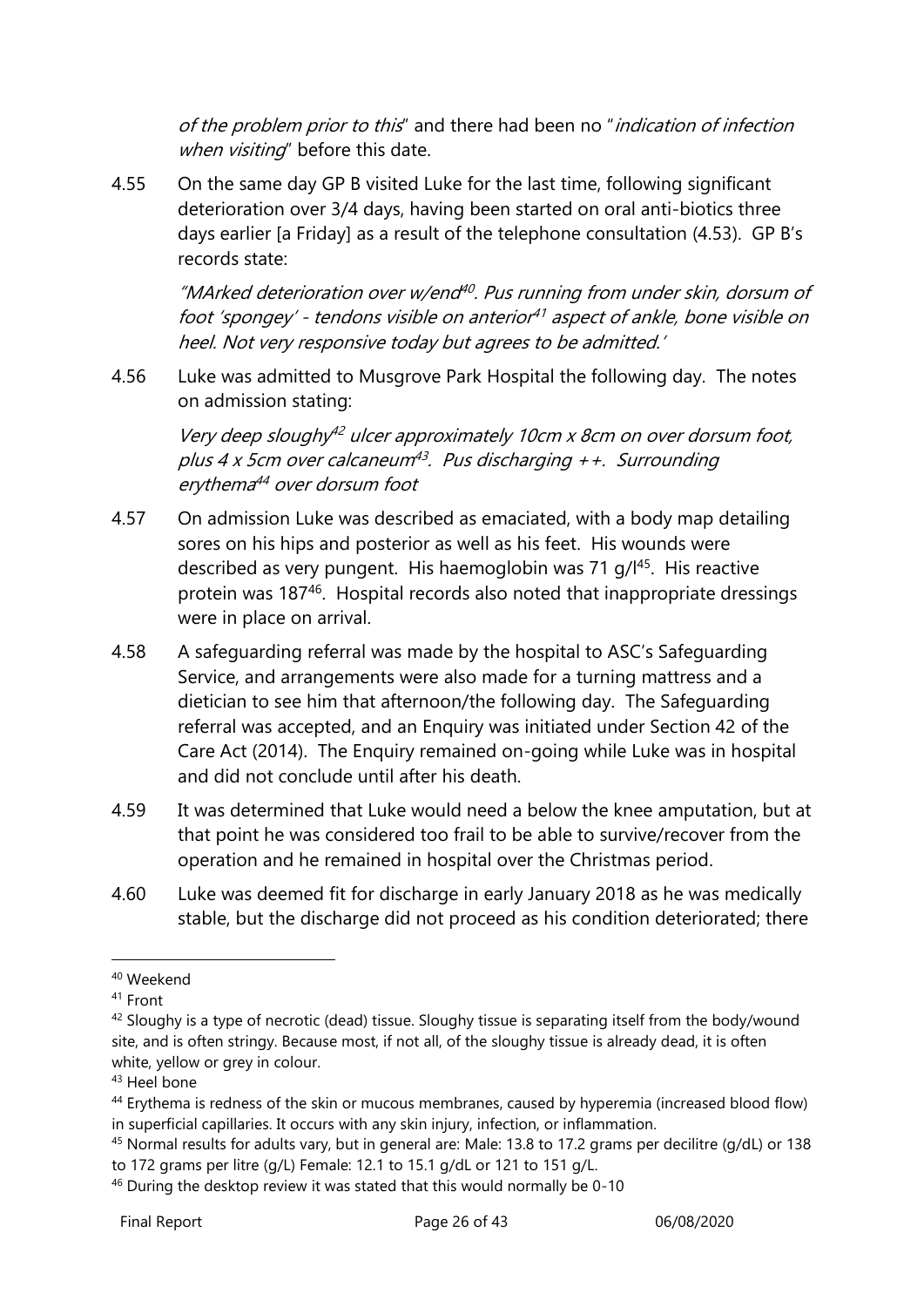were also concerns about his capacity (a Social Worker employed by ASC based at the hospital made three visits over two days to do this as his capacity was fluctuating) and whether it would be appropriate for him to return to Care Home A that were being explored. This capacity assessment determined that Luke did not have capacity to make the decision himself.

- 4.61 Luke died five days later. The cause of death was recorded as a diabetic foot infection and Type 2 Diabetes.
- 4.62 Following his death Luke's family contacted SW A to express concern that they had not been contacted by Care Home A about Luke being admitted to hospital, as they were only contacted by hospital staff once there. This is disputed by Care Home A whose records indicate that a call was made immediately after Luke left. Luke's family also expressed concern about how Luke was being cared for at Care Home A, and said that when a family member visited Luke they took photos of his dressings falling off and their other concerns about the care he was receiving. They said that they had spoken to the staff about their concerns and were told that Luke had capacity, although his family felt that he lacked capacity.
- 4.63 No decision had been made by the Court of Protection on the Deputyship application by the time of Luke's death.

#### <span id="page-26-0"></span>**5 Changes that have made to the arrangements for Funded Nursing Care in Somerset since Luke's death**

- 5.1 Since Luke's death changes have been made to the arrangements for Funded Nursing Care.
- 5.2 These changes were not made in connection to Luke's care, and have been included in this Review in order to provide background information.
- 5.3 At the time of Luke's death, District Nurses employed by Somerset Partnership NHS Foundation Trust were responsible for undertaking reviews of individuals who were in receipt of Funded Nursing Care. This is no longer the case, and Reviews are now undertaken by Assessors employed by NHS Somerset Clinical CCG's Continuing Health Care Team.
- 5.4 At the time of writing the Assessors undertake the following functions.
	- Review whether the person remains eligible for Funded Nursing Care
	- Complete a Continuing Health Care eligibility checklist and progress if appropriate
	- Complete a care home review document and check the provider is providing safe care and meeting the person's needs. If there are any concerns about the care or being provided, then these are flagged to a senior person in the home, and it is the responsibility of the home to action these and take forward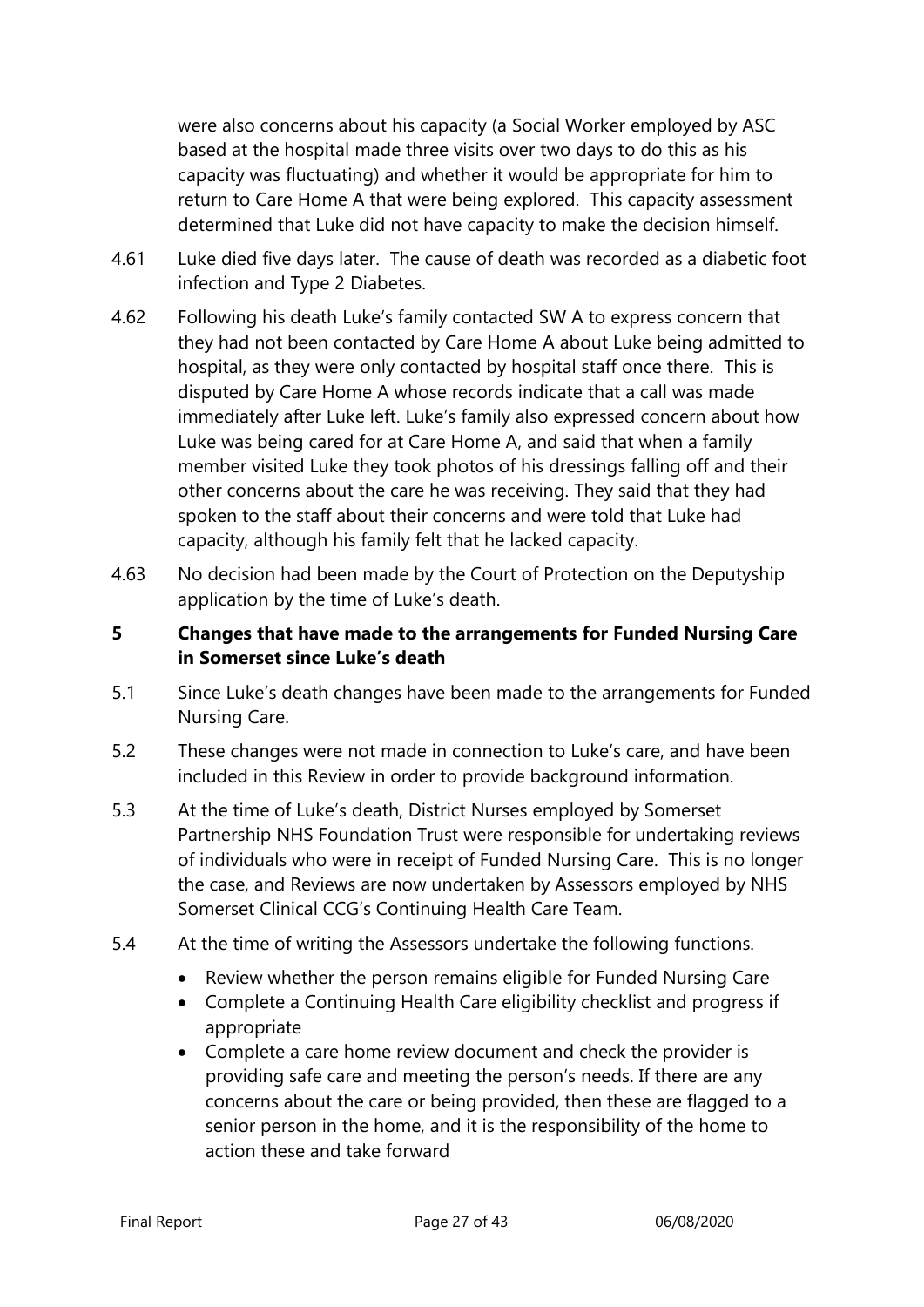- 5.5 During the time that Luke lived in Care Home A, Somerset Partnership NHS Foundation Trust's District Nursing Service had the responsibility for undertaking Funded Nursing Care assessments, monitoring the quality of the care and providing care management. However, this has changed since Luke's death. The current arrangements are that the Funded Nursing Care assessments are now undertaken by NHS Somerset CCG who undertake the functions described in 5.4, above. They do not include care management.
- 5.6 Luke's placement at Care Home A was funded by Somerset County Council's Adult Social Care Service. Under these circumstances this means that the County Council is the commissioner of the care, and has responsibility for ensuring the safety and suitability of the placement, and that the care home is meeting the person's needs. This responsibility currently remains the same, except that care management is no longer delegated to any other organisation, as it was to Somerset Partnership NHS Foundation Trust's District Nursing Service at the time of Luke's death.

#### **6 Learning and Conclusions**

- <span id="page-27-0"></span>6.1 The desktop review considered the detailed information from Luke's case, and was unable to conclude whether Luke's death could have been avoided given the impact of his own behaviours on his health over many years. For the same reasons it is also impossible to conclude that Luke would not have been admitted to a nursing home had the correct slings been available to him on discharge from hospital in June 2016, or that his health would not have declined in similar way had Luke remained in the flat at the sheltered housing scheme. However, the desktop review did identify a number of themes where professionals and organisations could have worked differently to attempt to protect him from these. These are outlined in [6.13](#page-27-0) to 6.8.
- 6.2 During the desktop review Care Home A acknowledged that record keeping had been poor and described the changes that had been made as a result of this.

#### **6.3 Luke's history of self-neglect**

- 6.3.1 Luke had a history of self neglect but none of the many professionals or organisations involved in Luke's care over a long period appear to have explored the underlying reasons for this beyond whether Luke could have an undiagnosed dementia in 2016.
- 6.3.2 Prior to moving to Care Home A, Luke's self neglecting behaviours were being described in documentation as a "lifestyle choice" and that Luke was making "*informed decisions*" to live in the way that he did. Given the types of behaviours described and Luke's history it is questionable how these conclusions were reached in the apparent absence of further exploration of any potential underlying causes.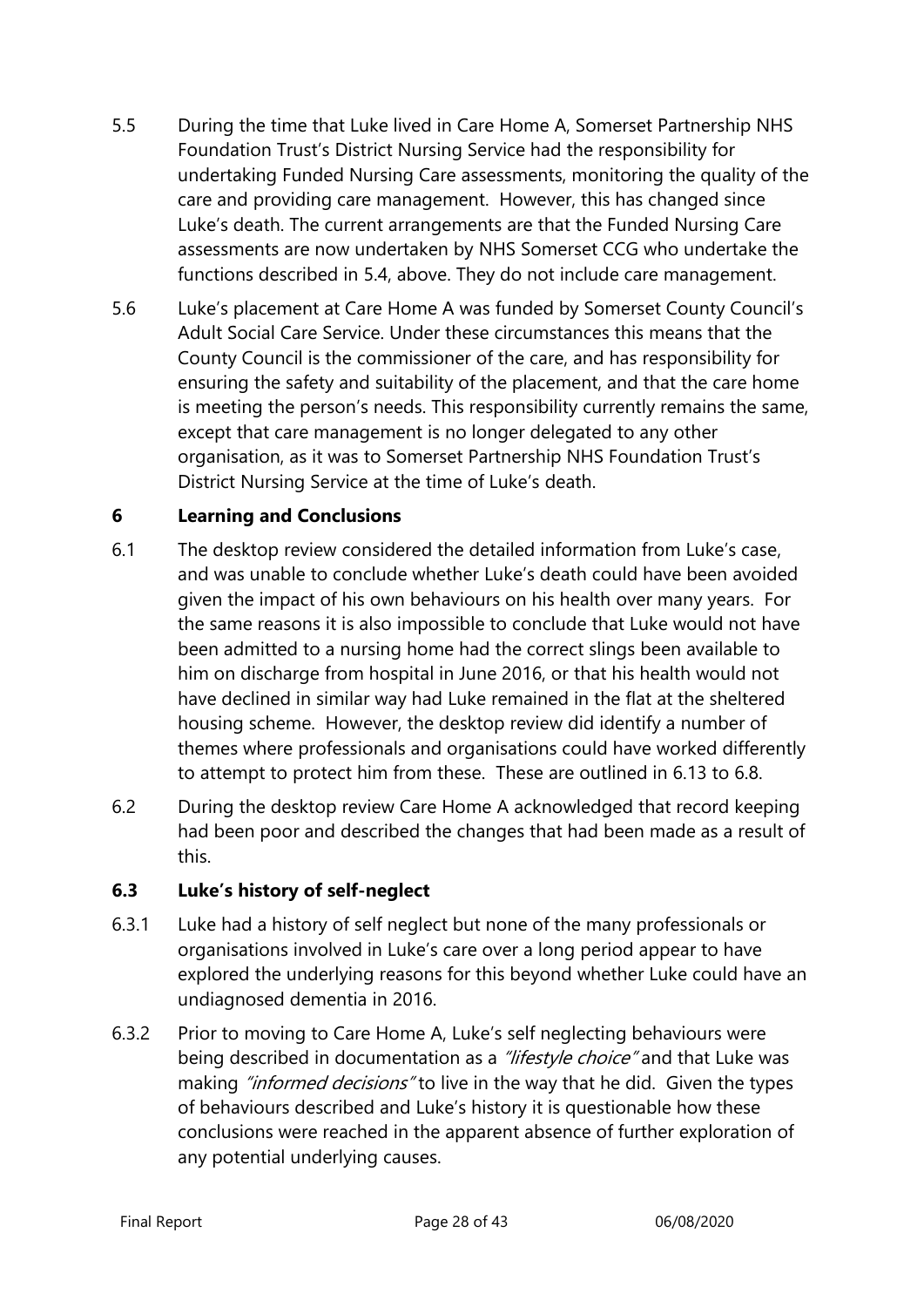- 6.3.3 Luke was placed in Care Home A to protect him from self-neglect, which he had a long history of, and the impact this was having on his health. It appears to have been assumed that, by virtue of being placed in registered care environment, he would be protected from his behaviours. This assumption appears to have been reinforced by the initial improvements in his capacity that the Best Interests Assessor concluded were as a result of him receiving the level of care, nutrition and fluids that he required.
- 6.3.4 Unfortunately, Luke's self neglect continued, and his health also continued to deteriorate. During the desktop review Care Home A stated that "Everything" that legally could be done was done because [Luke] had capacity".
- 6.3.5 Detailed documentation of fact where people self-neglect can enable an understanding of the circumstances, particularly where there may be multiple professionals and/or organisations involved over an extended period of time. Unfortunately, around the time of his move to Care Home A Luke's history appears to have been at least partially lost with the many changes to those who were responsible for his health and care. This may have provided those new to supporting Luke with context to the behaviours they subsequently observed, and the decisions Luke was making after he moved to Care Home A.
- 6.3.6 Research into the findings from SARs nationally states that where a person is known to be self-neglecting "Assessment must be contextual, cognisant of relationships surrounding the individual and include triangulation with the known information, for example, a person's mental health history<sup>47</sup>. It also states that "Assessments should be broadly rather than narrowly configured, not just concentrating on presenting problems or on what is visible and practical<sup>"48</sup>. However, assessments undertaken at the time of Luke's move to Care Home A gave only brief summary information about his history. These summaries were then appended to with new information which, though making reference to Luke's history of self-neglect, did not provide the level of detail that would be necessary to provide context to the care staff and other professionals now attempting to support him.
- 6.3.7 Luke had also experienced a number of very traumatic events prior to and after moving to Care Home A. Self-neglect guidance advises that trauma can be a factor that leads to self-neglect; that this level of trauma can be very difficult to overcome and can require recovery support over a long period of time. Luke had been self-neglecting for a number of years, with little

<sup>&</sup>lt;sup>47</sup> Preston-Shoot, Michael. (2018). Learning from Safeguarding Adult Reviews on Self-Neglect: Addressing the Challenge of Change. The Journal of Adult Protection. 20. 00-00. 10.1108/JAP-01-2018-0001. Page 83.

<sup>48</sup> Preston-Shoot, Michael. (2018). Learning from Safeguarding Adult Reviews on Self-Neglect: Addressing the Challenge of Change. The Journal of Adult Protection. 20. 00-00. 10.1108/JAP-01-2018-0001. Page 84.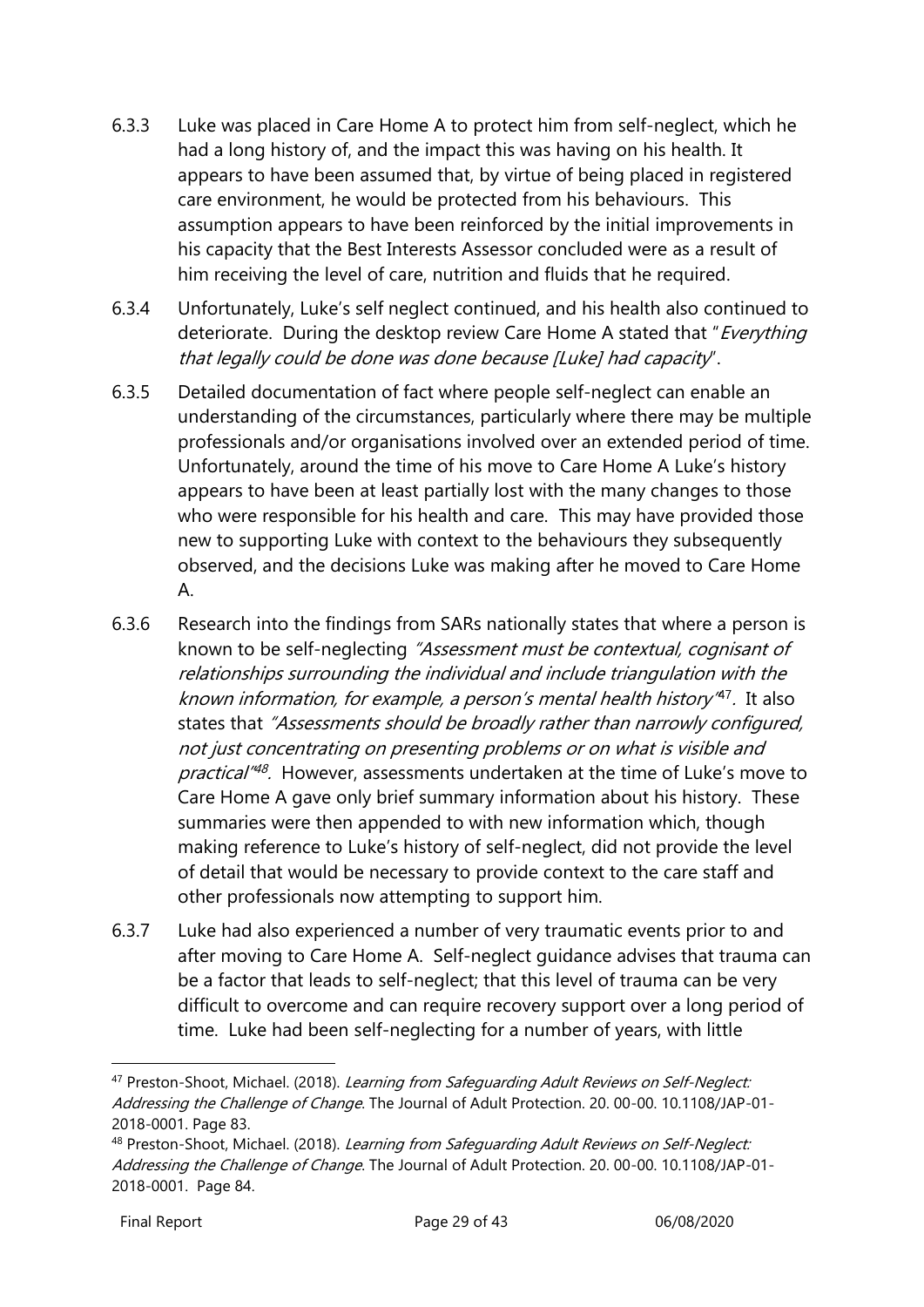evidence of support from those involved in his care and support, resulting in behaviours that were very embedded by the time he moved to Care Home A. These traumas and embedded behaviours were substantial factors in the circumstances that arose whilst he was a resident at Care Home A.

- 6.3.8 Research identifies practice "should avoid generalised assumptions and respond to each person's history, levels of risk and mental capacity. Loss, family history and trauma not infrequently lie behind refusals to engage, yet little has often been known about adults who self-neglect<sup>"49</sup>, and there are clear parallels to Luke's case in this statement.
- 6.3.9 In addition to the learning with regard to the context of Luke's history of self-neglect, the desktop review concluded that where there are concerns about an individual self-neglecting these should be clearly documented alongside details of any capacity assessments, any exploration of whether their behaviour is an attempt to communicate something and approaches used to support them to address their self-neglect.

#### **6.4 Luke's Capacity and Decision Making**

- 6.4.1 It is unknown as the extent to which Luke's history of traumatic loss, agoraphobia, anxiety and depression impacted on his decision making both before and after he moved to Care Home A. The combination of all of these factors could well have had an impact on his day to day life and may have been part of the reason he self-neglected. However, this doesn't appear to have ever been explored in any depth or discussed with Luke. The documentation reviewed as part of the desktop review did not evidence that anyone had tried to consistently work with Luke to try and unpick the reasons behind his behaviour and the possible links with his mental health. In this respect, research into the findings from SARs nationally states a "person-centred, relationship-based approach is emphasised to establish trust, appreciate the reasons behind self-neglect, explore perspectives and preferred options, offer support and wherever possible negotiate interventions. A person-centred approach should not exclude the expression of concerned curiosity or inquisitorial questioning. It does not mean avoiding difficult conversations, including respectful challenge of decisions. Working with individuals should be characterised by empathy, respect and attention to the person's dignity, paying due regard also to their history". 50
- 6.4.2 Prior to Luke moving to Care Home A there had been occasions when his cognitive ability and mental capacity was questioned, yet plans for full

<sup>&</sup>lt;sup>49</sup> Braye, Suzy, Orr, David and Preston-Shoot, Michael (2015) Learning lessons about self-neglect? An analysis of serious case reviews. Journal of Adult Protection, 17 (1). pp. 3-18. ISSN 14668203. Page 16. <sup>50</sup> Preston-Shoot, Michael. (2018). Learning from Safequarding Adult Reviews on Self-Neglect: Addressing the Challenge of Change. The Journal of Adult Protection. 20. 00-00. 10.1108/JAP-01-2018-0001. Page 83.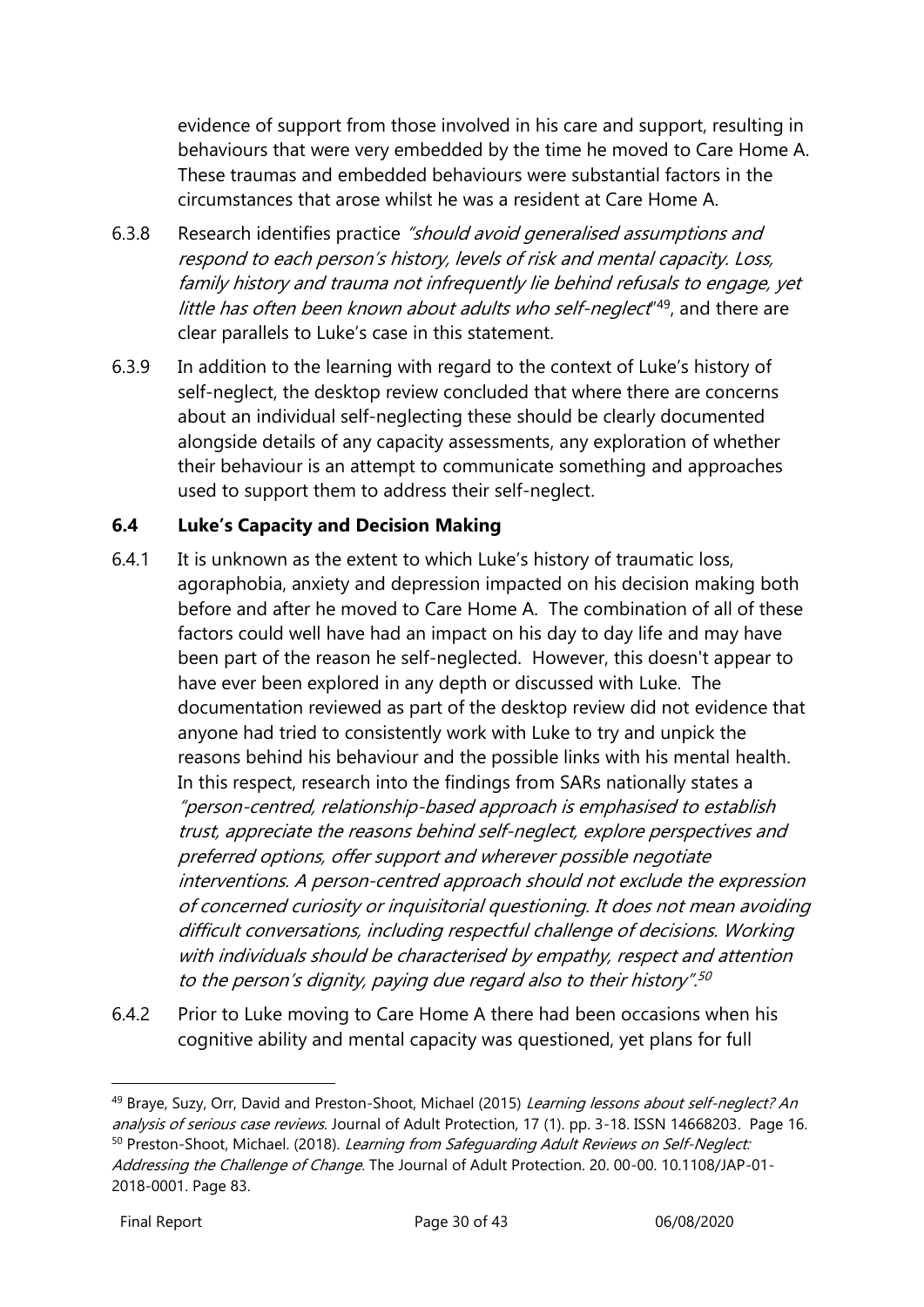testing were not followed up either before or after his move there, and there are there do not appear to be detailed records of the capacity assessments undertaken by GP B. In addition, Care Home A does not appear to have recorded their concerns about Luke's capacity in detail or made a re-referral under the DoLS process despite it being their responsibility, and SW A's case notes stating that they had been advised to do so.

- 6.4.3 Although mental capacity cannot be assessed retrospectively, based on the evidence available to the desktop review Luke's capacity was considered to be likely to be fluctuating. GP B stated that they had identified through their own reflective process that more detail should have been recorded with regard to the capacity assessments they undertook while Luke was their patient. It was concluded by the desktop review that GP B had provided support to Luke in a way that was over and above the expectations of their role to support both Luke and Care Home A by undertaking capacity assessments that should have been done by Care Home A.
- 6.4.4 Significant support was provided to Luke by SW A with regard to his decision specific capacity in relation to the divorce petition received from his wife's solicitors. This went beyond that would normally be appropriate under the Care Act (2014), as a result of SW A's concern for Luke being a situation where he could not pay for legal advice. However, they also reflected that Luke's fluctuating capacity and the wider impact of this should have been better explored.
- 6.4.5 Following the move to Care Home A Luke was considered to have the capacity to make decisions that were clearly having negative impact on his health without exploration, resulting in referrals not being made to health professionals that would otherwise have been. Concerningly, this appears to have been exacerbated by a view expressed by Care Home A during the desktop review to the potential personal legal consequences for staff if they made the 'wrong' decision, including to staff facing possible imprisonment. This appears to have had the unintended consequence of staff defaulting to Principle 1 of the Mental Capacity Act (2005)<sup>51</sup> when considering the decisions that Luke was making, rather than recognising that Luke's responses needed further exploration or that he might need help to make a decision.
- 6.4.6 While the Mental Capacity Act is clear that capacity should be assumed unless someone has concerns otherwise, concerns should have been identified about Luke's decision making by some of his responses, in particular to treatment for his ulcers. It is inappropriate for Principle 1 of the Act to be used to avoid considering whether someone may need help to

<sup>51</sup> A person must be assumed to have capacity unless it is established that he lacks capacity. Source: https://www.legislation.gov.uk/ukpga/2005/9/section/1.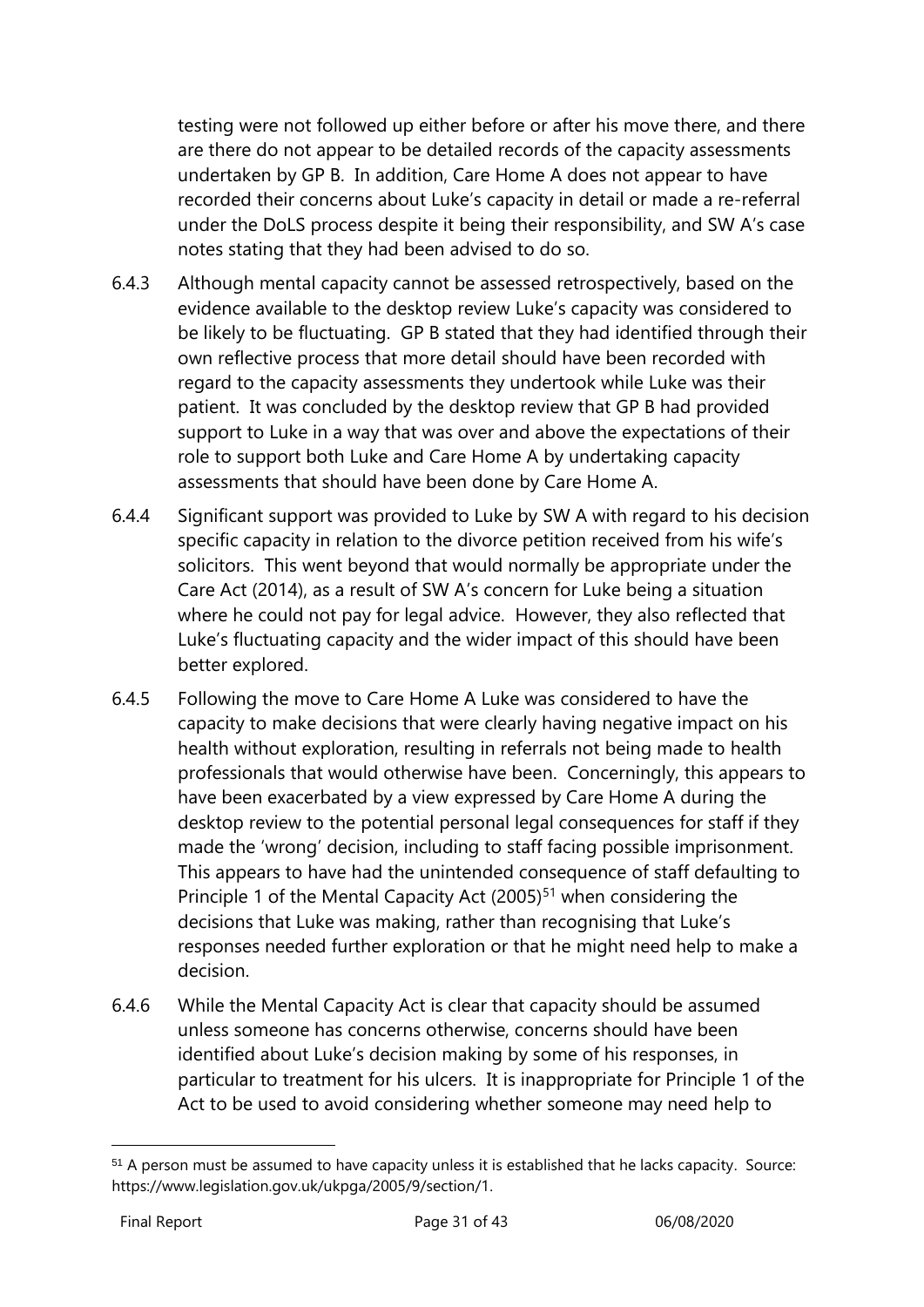make a decision where there is evidence that they may be struggling with their capacity and "when there is good reason for cause for concern… the presumption cannot be used to avoid taking responsibility for assessing and determining capacity. To do that would be to fail to respect personal autonomy in a different way<sup>"52</sup>. In addition, consideration should also be given as to whether further exploration is required where an adult appears to be making repeated unwise decisions. For example, if someone is presenting to a professional in a way that makes them really worried then they should attempt to understand and document whether they have doubts about their capacity to make a particular decision and why, along with what may need to be put in place to help them. This is what should have happened in Luke's case.

- 6.4.7 Giving care that is restrictive (as long as it is the least restrictive available) is not a breach of human rights - but is a mechanism to uphold human rights, of which the right to life is one. The state may interfere with one human right if it can demonstrate through evidence that by doing so it is upholding another (e.g. the right to life). In Luke's case Care Home A's staff defaulted to upholding one right without adequately considering the impact on another, or attempting to explore or evidence why a different decision should be made in Luke's best interests.
- 6.4.8 While communications to staff and training on the Mental Capacity Act (2005) should rightly emphasise the need to ensure that the Act is at all times followed, the potential unintended consequences of how this is communicated needs to be considered. This should include a focus on the need for good evidence and appropriately detailed recording where there are concerns about someone's capacity in order to provide a sound basis to support them to make a decision.
- 6.4.9 In Luke's case his capacity was described as fluctuating on multiple occasions by multiple professionals, and in this type of situation it can be beneficial to consider a longitudinal approach in order to establish a better understanding of the person and how they can be best supported to make a decision. This is what should have happened in Luke's case.

#### **6.5 Luke's wound care while living at Care Home A**

- 6.5.1 Luke's medical conditions and reluctance to engage in care significantly increased the risk of developing ulcers which could become problematic.
- 6.5.2 Throughout the period when Luke's ulcers continued to deteriorate during the autumn of 2017 the Somerset Integrated Foot Pathway and supporting

of Swift J in Bank Of Scotland Plc v AB [2020] UKEAT 0266\_18\_2702. When not to presume upon a presumption, 28/02/2020, retrieved 02/03/2020. Available from:

<sup>52</sup> Ruck Keene, Alex. Referencing paragraph 26

<https://www.mentalcapacitylawandpolicy.org.uk/when-not-to-presume-upon-a-presumption/>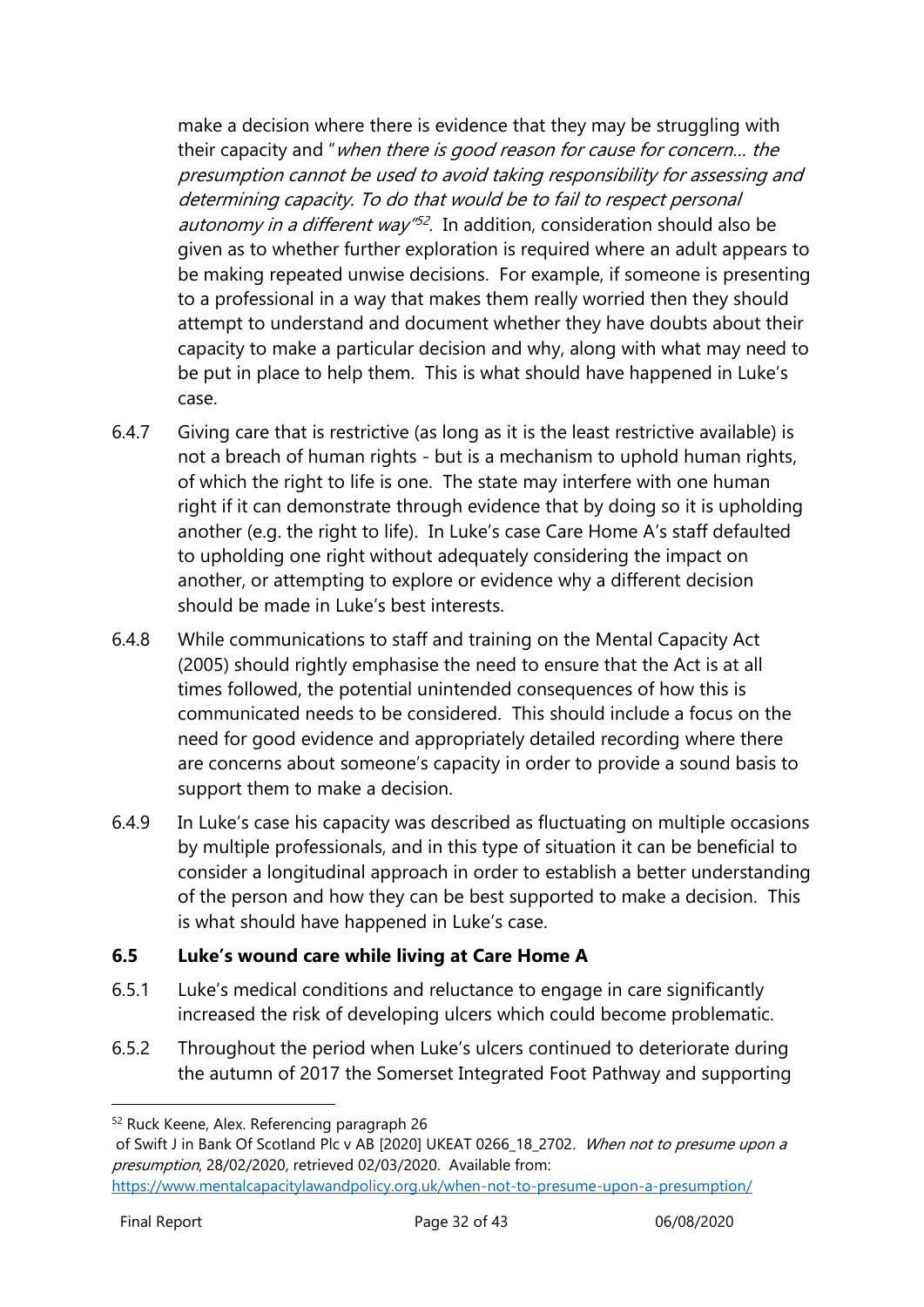Diabetic Foot Infection Guidelines (PEDIS)<sup>53</sup> were not followed, and it was not until the discussion took place with Luke that resulted in an admission to hospital that the action recommended by the pathway was taken.

- 6.5.3 There is reference in a report provided by Care Home A following Luke's death that he was able to discuss his wounds, was aware that he should not interfere with his dressings, and that he was aware that his behaviour caused him harm as corroborated with his history of self-neglect and malnutrition. However, the extent to which concerns were discussed with Luke himself is unclear and his capacity around wound care does not appear to have been questioned by Care Home A. While some of the records provided by Care Home A are illegible, the majority that are discernible refer to Luke being greeted at the start of the day, how he slept, personal care provided and occasionally his mood, but not of any discussion of his wounds with him. While it is possible that this was included in some of the illegible notes, any discussion with Luke appears to have been noted infrequently if at all. Where plans were written using language that implies that they were for Luke's use these are also at times illegible, and even where not it is questionable whether Luke could have read them given his poor eyesight.
- 6.5.4 Concerns about Luke's ulcers deteriorating were not shared in a timely way, for example, they should have been shared with GP B at an earlier stage. Although GP B's description of the wound in early October differs from some of the reports from the Manager of Care Home A, it would appear from both sources' notes that the wound was improving. However, there was clearly a significant change in the following two to three weeks when the tendons were recorded as being visible and there was infection in the foot.
- 6.5.5 During the desktop review the Acute Care Diabetes Specialist Podiatrist who reviewed Luke's case emphasised that while Luke said at the end of November that he would consider a hospital admission if the ulcers became 'dangerous' they were likely to have become so when the wound became larger in size and no longer responded to dressing management, and certainly when the tendons/ ligaments became visible. This is because this could indicate the presence of osteomyelitis<sup>54</sup> and a requirement for longterm antibiotics rather than the sporadic treatment that was evident in the documentation considered. Therefore, while there were differences in the recording of the state of Luke's wounds [\(4.42\)](#page-20-0), the ulcer could have been deemed dangerous to Luke's health from as early on as October and he should have been told that there was a potential for amputation or death if he was not admitted to hospital. On this point the desktop review concluded that professionals need to be explicit with individuals as to what the

<sup>53</sup> Available from: <https://viewer.rx-guidelines.com/TSTYDH/Abx#content,6ZdLdG8TVU>

<sup>&</sup>lt;sup>54</sup> Osteomyelitis is an infection of the bone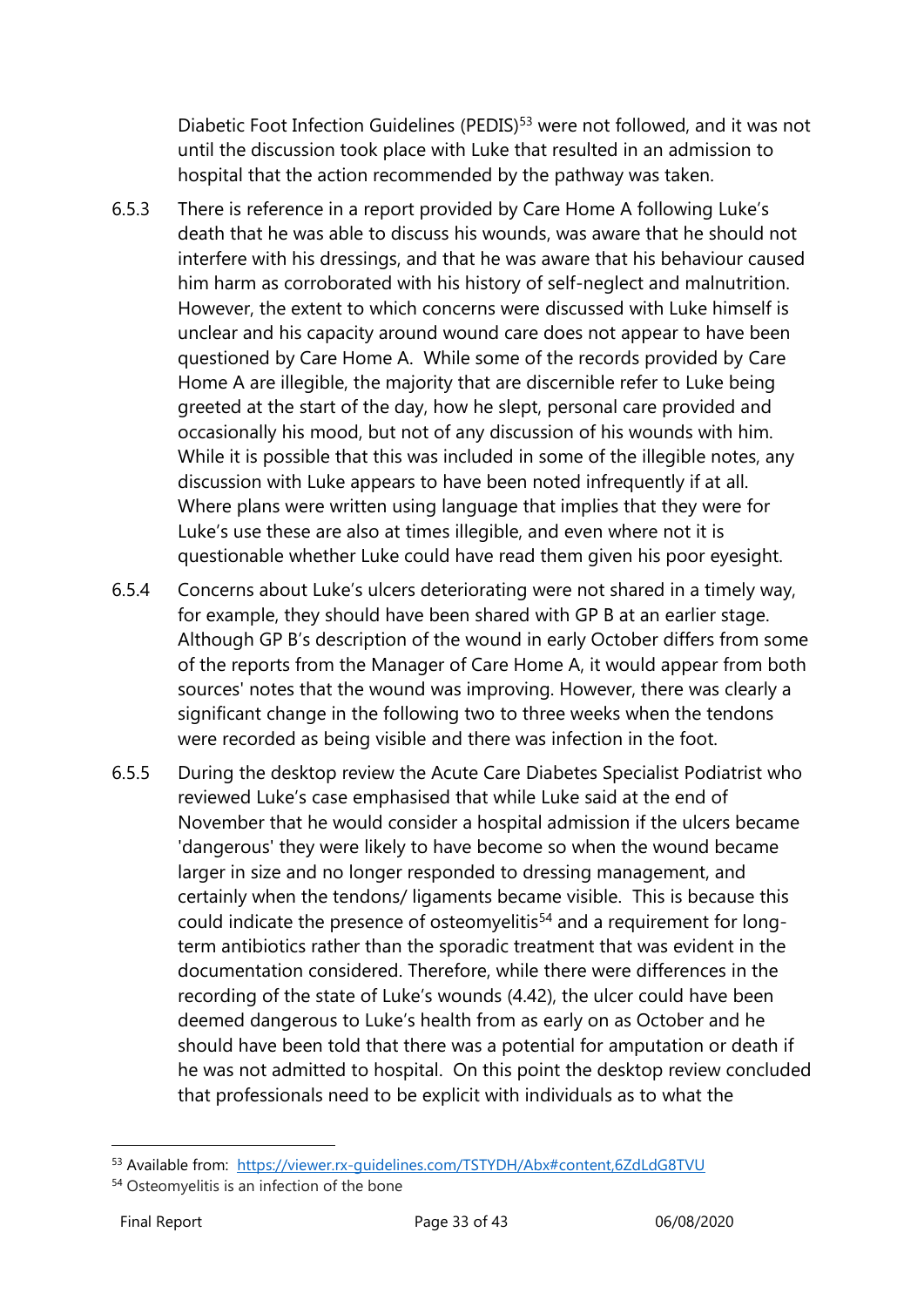potential benefits and risks of decisions are in order that they are able to weigh up information and make an informed decision.

- 6.5.6 The Acute Care Diabetes Specialist Podiatrist who reviewed Luke's case confirmed that the Somerset Diabetes Foot Integrated Pathway states that should the condition deteriorate prior to any appointment with podiatry, under the category of 'active/ ulcerated foot' an urgent referral should be made to the Hot Foot / Ulcer clinic within 24 hours for assessment by a member of the Foot Protection Team when a decision would be made about appropriate course of treatment, this being either admission to hospital for treatment (for example with via intravenous antibiotics) or management in the community. However, no referral was made, and this was a missed opportunity for specialist input into Luke's care.
- 6.5.7 By December 2019 Luke had been living at Care Home A for almost 18 months, and while Luke is said to have repeatedly expressed a view to Care Home A about his preference for treatment (i.e. not being admitted to hospital) the reasons why he did not want to be admitted to hospital do not appear to have been explored with him.
- 6.5.8 The dressings on Luke's wounds should have been applied in a way that made it less likely that he would access the wounds given the known risks of his picking at/infecting them. Given the concerns about Luke's memory, his interference with the wounds should have also been discussed with him regularly to reinforce the potential impacts of him doing so, and these discussions documented.
- 6.5.9 Overall, the documentation of Luke's wound care was poor leading to gaps in records. Recording practice should be founded on a position that if something hasn't been recorded it didn't happen, and tested through auditing processes.

#### **6.6 Multi-agency involvement in Luke's care and support**

6.6.1 Almost every aspect of Luke's care seemed to be 'owned' by Care Home A and, to a lesser extent, GP B with little involvement from other professionals or organisations. As a result, there did not appear to have been any concerns raised, conversations with or the involvement of professionals and specialist services in order to better support Luke until his health had deteriorated very significantly. Research into the findings from SARs nationally states "A clear message emerges of the importance of multiagency meetings, to support reflection and shared decision making, with one agency or practitioner having a lead co-ordinating role to develop and oversee case management planning. Multi-agency meetings are highlighted as particularly beneficial when a case has yet to reach the safeguarding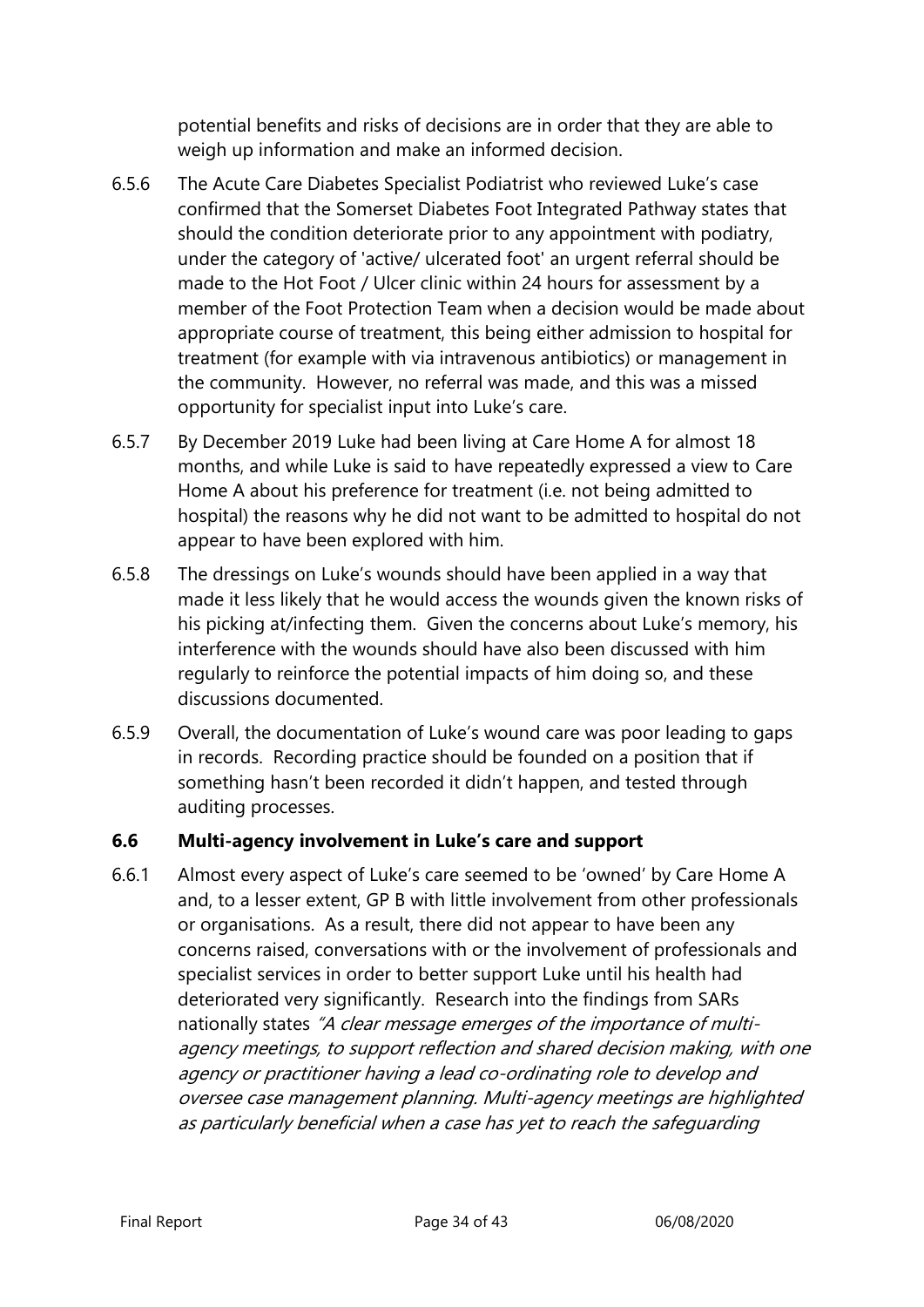threshold but where there are concerns about how agencies are working together to understand and manage risks".<sup>55</sup>

- 6.6.2 The involvement of SW A, who had the responsibility for the commissioning and monitoring of Luke's placement on behalf of the Council at Care Home A was, during 2017, primarily related to carrying out an Enquiry under Section 42 of the Care Act and supporting Luke regarding his wife's request for a divorce. While it is acknowledged that their involvement remained open when it would normally have been closed<sup>56</sup> (as a result of a Deputyship application being made to the Court of Protection ), which may have led to confusion, there is no evidence that they or any other professional other than his GP practice was informed of the extent to which Luke's health was declining by Care Home A until three days before he was admitted to hospital in December 2017.
- 6.6.3 SW A stated in the review undertaken in January 2017 that Luke would be care managed by the Somerset Partnership NHS Foundation Trust's District Nursing Team. However, there was no involvement recorded in the chronology supplied by Somerset Partnership NHS Foundation Trust until a referral was made in December 2017 (with regard to which no visit was made due to Luke being admitted to hospital before one was made). While they held an assumption that care management would be undertaken by the District Nursing Team<sup>57</sup>, there is no record in SW A's notes of any discussions taking place with the District Nursing Team, or any documentation being shared with it. SW A subsequently confirmed that they had assumed that the involvement would be automatic because NHS Somerset CCG was funding the nursing care element of his care and support.<sup>58</sup>
- 6.6.4 It is clear from the Council's records that SW A had attempted to engage the involvement of District Nurses employed by Somerset Partnership NHS Foundation Trust. However, there will always be the inherent risk of an individual 'falling through the cracks' in any process that assumes that another professional and/or organisation will take-over reasonability for a case where there has been no hand-over. While such a hand-over need not be bureaucratic there does, as a minimum, need to be a discussion between the releasing and accepting professionals/organisations. Confirmation that hand-over has been agreed and the date on which it takes place should then be recorded. Unfortunately, no record of such a discussion appears to exist,

<sup>55</sup> Preston-Shoot, Michael. (2018). Learning from Safequarding Adult Reviews on Self-Neglect: Addressing the Challenge of Change. The Journal of Adult Protection. 20, 00-00. 10.1108/JAP-01-2018-0001. Page 84.

<sup>&</sup>lt;sup>56</sup> While SW A's personal involvement would have normally been closed, Luke would have remained open to their team and then re-allocated for Review or if further involvement was required. <sup>57</sup> See section [5](#page-26-0)

[<sup>5</sup>](#page-26-0)8 Since Luke's death the arrangements for Funded Nursing Care have changed. Please see section 5 for details of these changes.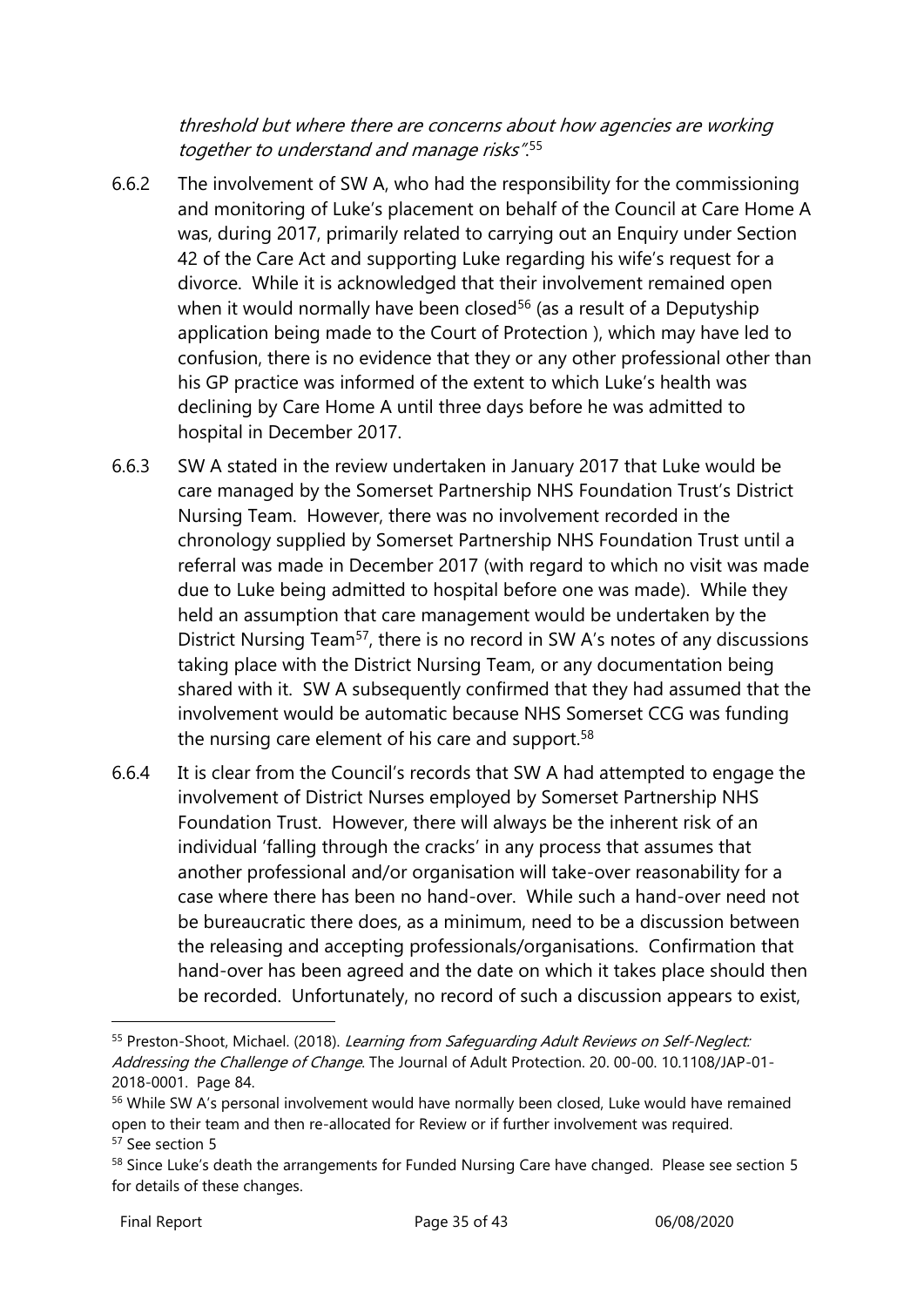which if it had taken place should have alerted the District Nursing Service to their responsibilities under the arrangements in place at the time<sup>59</sup> in relation to the care management; and may have prompted a review to be prioritised. It may also have prompted the completion of a joint review that included both the SW A Worker and the District Nurse (SW A had attempted to do this when they undertook the Enquiry under Section 42 of the Care Act 2014 in January 2017). A joint review would have ensured that both organisations fulfilled their responsibilities and Luke would have received a co-ordinated approach that may have improved the response he received.

- 6.6.5 In a statement provided to the desktop review SW A stated that "doing" nursing reviews without NHS expertise means social care staff are reliant on the nursing staff from the home" to give advice on the medical aspects of the care that is being provided. This risk remains under the new arrangements described in Section [5,](#page-26-0) as there do not appear to be clear arrangements in place for staff employed by ASC to access advice on the health aspects of the care provided to an individual living in a nursing home.
- 6.6.6 While GP B described Luke of being a "closed book" in terms him showing little emotion when concerns were raised about his health, and of him not engaging in decisions about his mental health, a referral to mental health services had been made in 2016 to explore concerns about his memory. However, a decision was made by Somerset Partnership NHS Foundation Trust to not proceed with further assessment while issues with his noncompliance with medication and vision were resolved was not followed up on. Given the on-going concerns about Luke a re-referral should have been made to identify if there was an underlying cause for the behaviours that were causing concern, however this did not happen.
- 6.6.7 In addition, Luke's state of mind and indicators about his lack of self-worth could have been more fully explored. Luke was known to have suffered a lot of trauma in his life, and was in the process of being divorced by his wife, but the impact of this does not appear to have been explored. Was there an underlying depression? Had he simply given up any hope or will to live? Were his behaviours while living in Care Home A symptomatic of him being unhappy with his situation and attempting to exert control over the elements of his life (e.g. his food intake) that he had control over? In the absence of exploration this will never be known.
- 6.6.8 Research states that "a robust multi-agency approach to identification, assessment and management of needs and risks, together with a culture that encourages constructive challenge and debate, are all emphasised. This approach includes appointment of a lead professional to coordinate multiagency contributions to need and risk assessment, care planning and

<sup>&</sup>lt;sup>59</sup> See section 5 for changes that have been made since Luke's death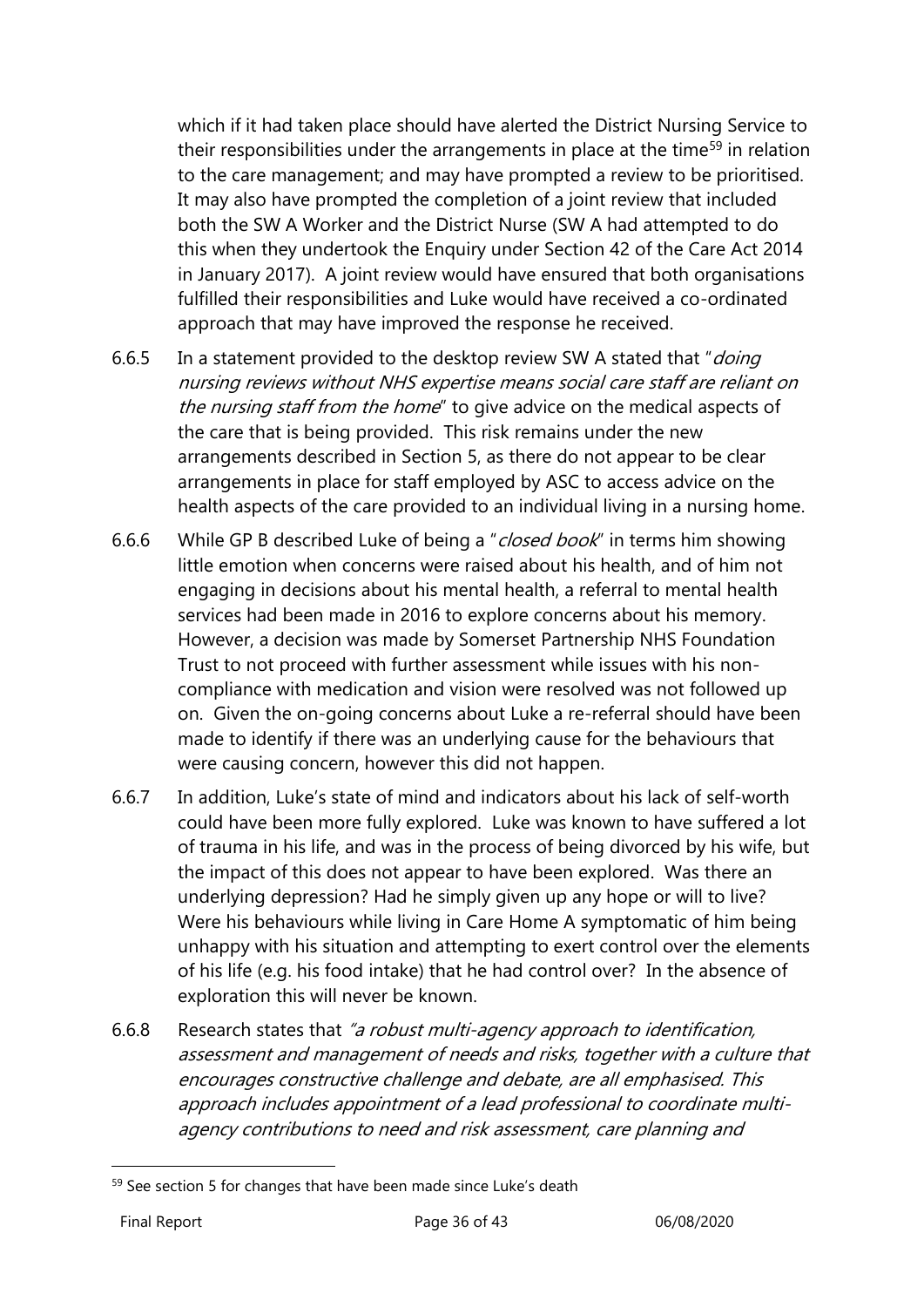reviews. Also recommended is the use of panels or meetings where agencies, regardless of who is currently involved, come together to use their specialist contribution to mitigate risks and to coordinate action"<sup>60</sup>. However, this did not happen, and the desktop review concluded that opportunities were missed to initiate such a multi-disciplinary discussion. This would have allowed concerns to be shared which don't appear to have been, as well as alternative approaches to be considered and specialist referrals made as required. While it is unclear whether this would have made a material difference given Luke's documented lack of engagement and possible self-harm, it should still have happened and the fact it may have resulted in a different outcome cannot be discounted.

#### **6.7 Luke's weight**

- 6.7.1 Whether Luke's wounds had an impact on how he felt physically and his mood, and if this was possibly a factor which resulted in his aversion to eating, is unknown.
- 6.7.2 It was noted that there were inconsistences in the BMI figures recorded in different documents at different times. In 1995 his BMI was recorded as 30, in 2009 it was recorded as 25. A dietician recorded his BMI (and therefore likely to be an accurate indicator) as 17 in 2016. A BMI below 18.5 is considered to be underweight.
- 6.7.3 At times GP B was given both Luke's weight and BMI by Care Home A, but at others it was a calculated BMI that the desktop review felt may not have been correct masking changes in his weight.
- 6.7.4 Luke was prescribed supplements because of the concerns around his weight, but records indicate that he frequently ignored advice when concerns were raised about the nutritional risks he was taking.
- 6.7.5 No best interests decision appears to have been taken by Care Home A with regard to Luke eating in the dining room, despite evidence that this was having a positive impact on his weight, a reference to this being in his 'best interests' was clarified by the Manager of Care Home A in documentation considered by the desktop review as being in his 'social best interests' and that he did not lack capacity in relation to this decision.
- 6.7.6 Although there were disparities in Luke's BMI around and following his move to Care Home A, the evidence that ongoing low weight and weight loss over time was a long-standing problem both before and after Luke moved to Care Home A, which was also inter-related to Luke's history of self-neglect, does not appear to have been effectively recognised or explored. For example, a dietary care plan produced in September 2016 notes that Luke did not wear

<sup>&</sup>lt;sup>60</sup> Braye, Suzy, Orr, David and Preston-Shoot, Michael (2015) Learning lessons about self-neglect? An analysis of serious case reviews. Journal of Adult Protection, 17 (1). pp. 3-18. ISSN 14668203. Page 16.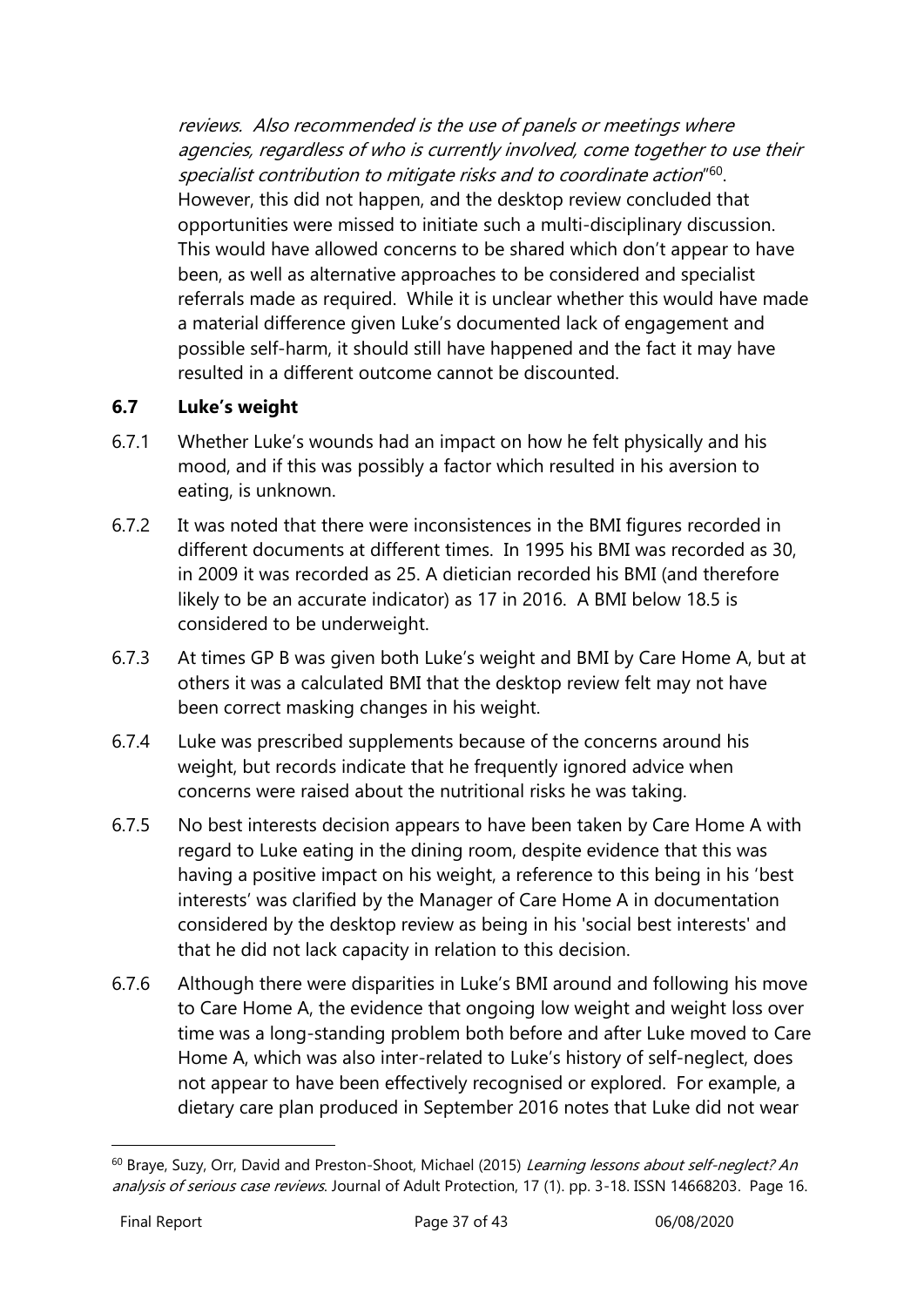dentures and had no issues with his teeth/ mouth, so his poor intake was due to behaviour/ choice rather than physical problems. The dietary needs care plan does not note the severity of Luke's needs and there was no clear risk management plan other than to encourage him to go downstairs for meals where he tended to eat a little. A second plan produced in February 2017 made a similar statement. These were both missed opportunities to explore the nutritional choices that Luke was making with him.

#### **6.8 Disclosure made by Luke in July 2016**

- 6.8.1 The disclosure made by Luke with regard to an alleged incident of historical child on child sexual touching has been discussed with the Business Manager of the Somerset Safeguarding Children Partnership.
- 6.8.2 The disclosure should have been referred to Somerset County Council's Children's Social Care Service at the time. While the ages of the children allegedly involved and the small amount of information which Luke provided does not indicate whether this was persistent harmful or exploratory childhood behaviour, a referral should have been made so that it could be considered in context with any other information available and assessed using the [Brook Traffic Light Tool on Harmful Sexual Behaviour.](https://legacy.brook.org.uk/brook_tools/traffic/index.html?syn_partner=)

#### <span id="page-37-0"></span>**7 Learning already implemented**

- 7.1 The desktop review noted that the following actions had already been taken as a result of Luke's case:
	- Care Home A: Action taken to improve recording systems and their monitoring, including implementation of auditing processes.
	- GP B: All of the clinicians in the practice are invited to a monthly meeting to discuss any cases that are causing them concern.
	- Community Podiatry Service (now operated by Somerset NHS Foundation Trust): GPs are now informed where there has not been any further engagement.
- <span id="page-37-1"></span>7.2 In addition, outside of work in relation to Luke's case, Somerset County Council and NHS Somerset Clinical Commissioning Group have undertaken a quality improvement processes with Care Home A.

#### **8 Recommendations**

The following recommendations for the local system have been structured using a SMART approach to ensure that they are **S**pecific, **M**easurable, **A**chievable, **R**ealistic and **T**imely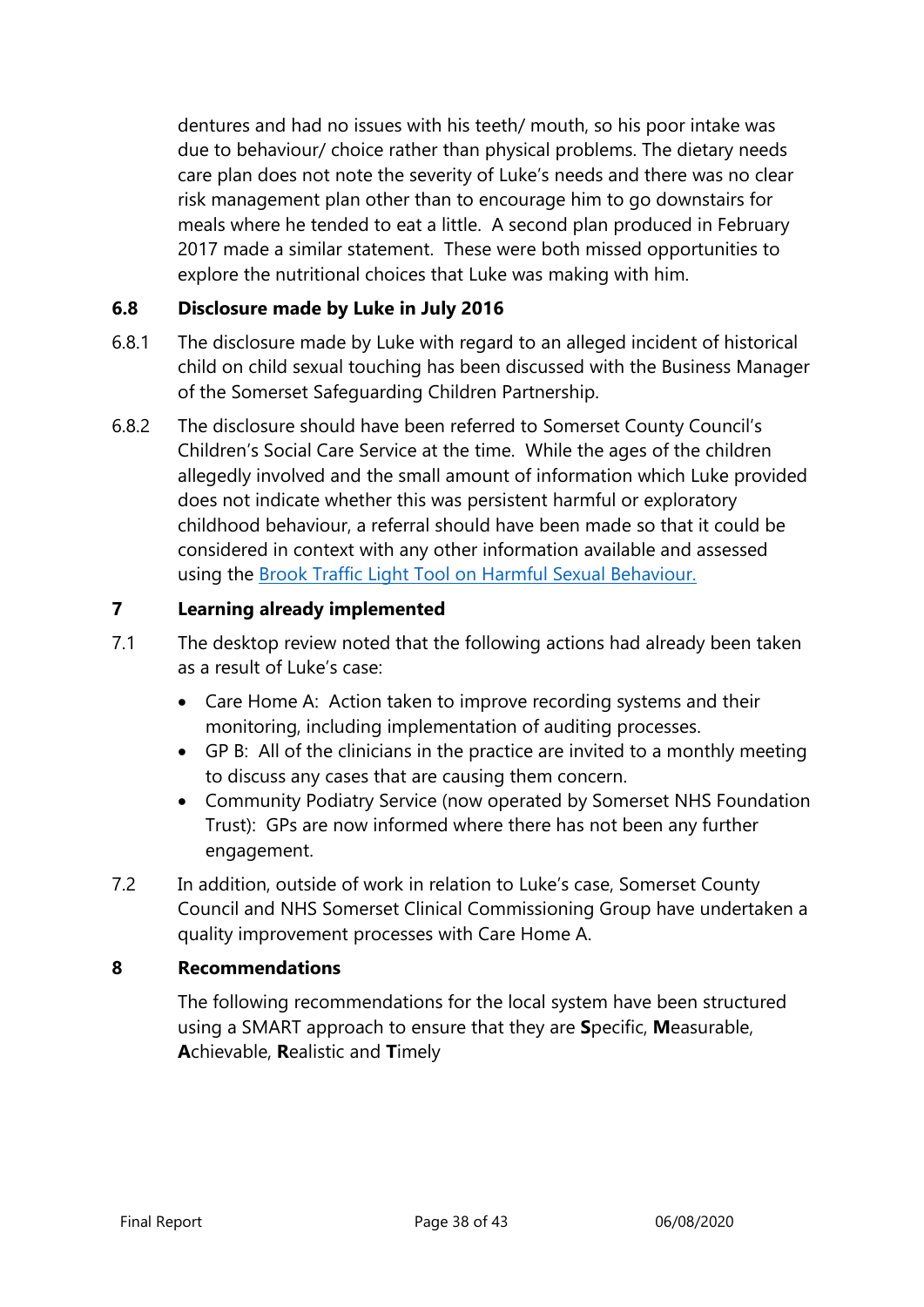#### **Recommendation 1:**

That the Somerset Safeguarding Adult Board ensures that the learning from this Review is shared with:

- All providers of residential and nursing care operating in Somerset
- The Somerset Registered Care Provider Association (RCPA)
- The Care Quality Commission
- The Local Medical Council
- Employees of Somerset County Council's Adult Social Care Service
- NHS Somerset Clinical Commissioning Group's Continuing Health Care Team

The SSAB Business Manager will evidence to the Board when and how the learning has been shared, and where not doing so directly request evidence from the Board Member representing the relevant organisation that they have done so.

The learning should be shared within 7 calendar days of the publication of this Review and monitored through a request made to Board members responsible for sharing it within their own organisations to confirm that this has happened within 30 days of receipt, and reported to the SSAB Board at its next meeting following this date.

#### **Recommendation 2:**

That the Community Podiatry Service now operated by the Somerset NHS Foundation Trust raises awareness of Somerset Integrated Foot Pathway and supported Diabetic Foot Infection Guidelines (PEDIS)<sup>61</sup> with:

- All residential care and nursing care providers operating in Somerset
- All GP Practices in Somerset

The Community Podiatry Service will be asked to provide evidence to the SSAB Board of the actions it has taken to raise awareness and the plans that is has in place (and the monitoring arrangements that it has in place for these plans) to continue to raise awareness on an ongoing basis.

The awareness raising should take place within three months of the publication of this Review and be reported to the SSAB Board alongside plans for ongoing awareness raising activities at its next meeting following this date.

#### **Recommendation 3**

That NHS Somerset CCG provides guidance about recording capacity and information on the tools that are available to GPs in Somerset for GP

<sup>61</sup> Available from: <https://viewer.rx-guidelines.com/TSTYDH/Abx#content,6ZdLdG8TVU>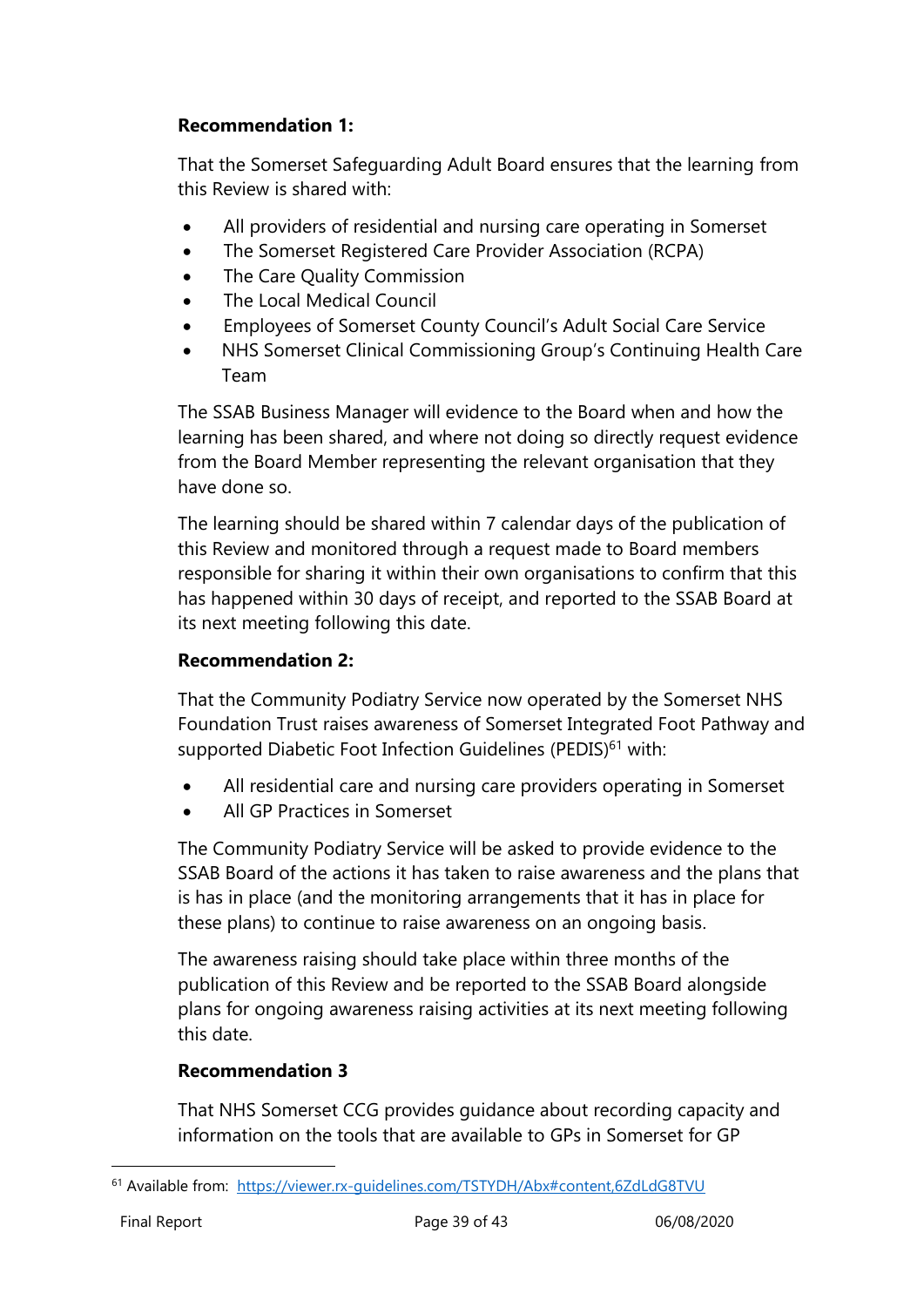practices to assist them in recording information regarding an individual's capacity to an appropriate level of detail.

This should be circulated within 1 month of the publication of this Review, with confirmation provided the next SSAB Board.

#### **Recommendation 4**

That Somerset County Council provides guidance about recording mental capacity, and information on the tools that are available, to all providers of Care and Support to adults operating in Somerset to assist them in recording information regarding an individual's capacity to an appropriate level of detail.

This should be circulated within 1 month of the publication of this Review, with confirmation provided the next SSAB Board.

#### **Recommendation 5**

That the Community Podiatry Service now operated by the Somerset NHS Foundation Trust confirms the contact that they have had with an individual to their GP when closing a case, unless the closure is because the person has died.

Changes to the process on closure should be made within three months of the publication of this Review and reported to the SSAB Board at its next meeting following this date.

#### **Recommendation 6**

That, when recording information about an individual's weight, all providers of residential care and nursing care operating in Somerset record the actual weight and the unit of measurement at the time of documenting the calculation as well as the BMI in order to mitigate against the potential for mathematical errors in calculations. Where someone cannot be weighed physically and the Measuring mid-Upper Arm Circumference (MUAC) is used in place of the individuals weight the measurement should be recorded. In addition, if an adult's BMI is requested by a GP or other health professional, their weight should also be provided alongside the BMI, or if the MUAC has been provided in place of the BMI then this should be clearly stated.

Compliance should be checked through internal auditing processes and evidence that these checks are being undertaken should be made available to commissioners as part of quality monitoring processes.

All providers of residential care and nursing care should be prepared to evidence to commissioners that they are monitoring compliance no later than three months from the date of publication of this Review.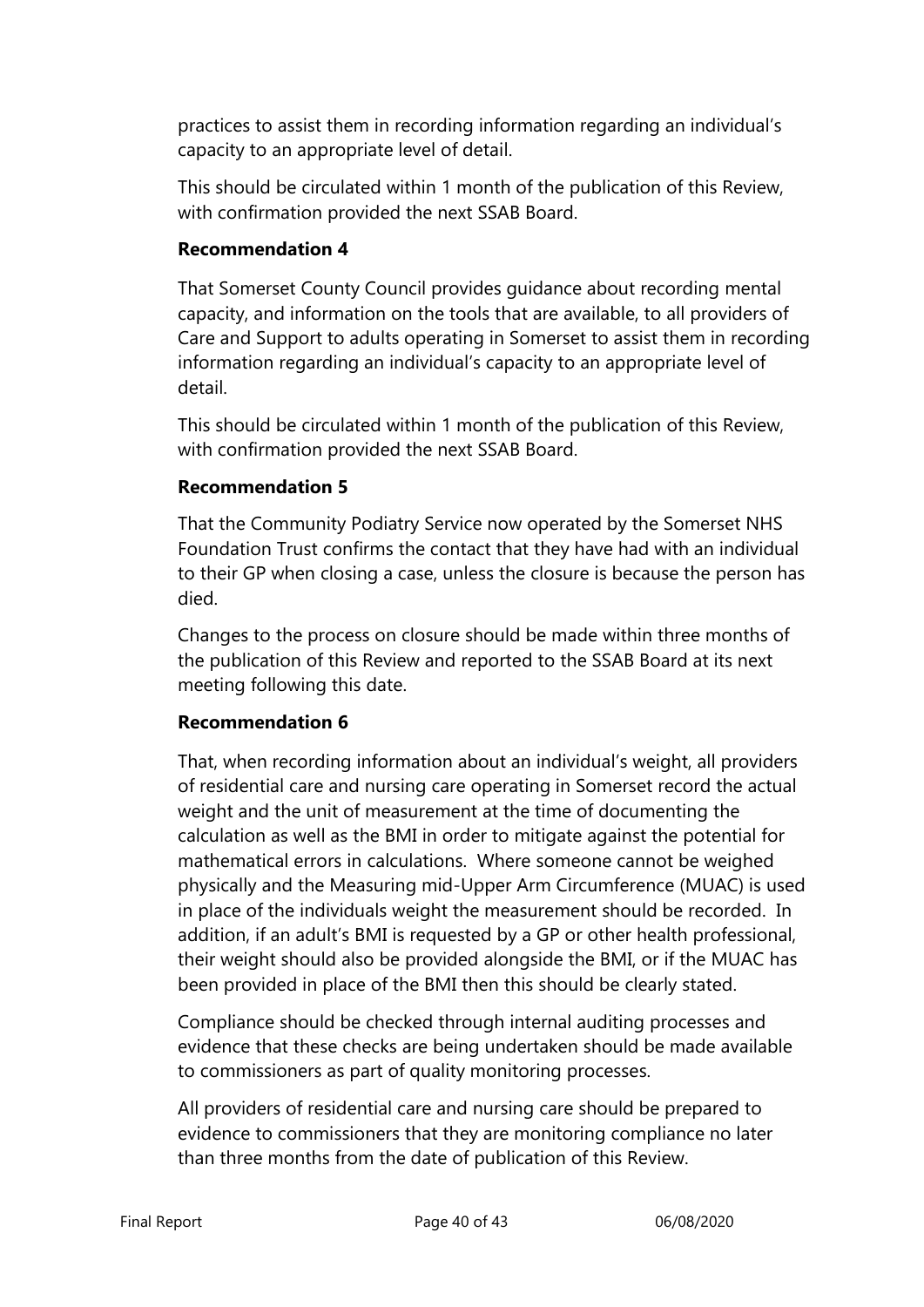Commissioners will be asked provide evidence to the SSAB Quality Assurance Subgroup after 12 months, at which point the Subgroup should determine what, if any, further monitoring is required and the frequency of any such monitoring.

#### **Recommendation 7**

Where a provider of care and support to adults has concerns about an individual self-neglecting these should be documented alongside details of any capacity assessments and the approaches used to explore the reasons for their behaviour and support them to address their self-neglect that are tailored to their individual needs and circumstances.

Compliance should be checked through internal auditing processes and evidence that these checks are being undertaken should be made available to commissioners as part of quality monitoring processes.

All providers of care and support to adults should be prepared to evidence to commissioners that they are monitoring compliance no later than three months from the date of publication of this Review.

Commissioners will be asked provide evidence to the SSAB Quality Assurance subgroup after 12 months, at which point the Subgroup should determine what, if any, further monitoring is required and the frequency of any such monitoring.

#### **Recommendation 8**

If a provider of care and support to adults is experiencing difficulty in confirming capacity because of lack of engagement, and the consequences of the decision outcome could result in harm to the person, then they should have arrangements in place to escalate this to the relevant Commissioner or the Safeguarding Service for advice; or to call a Multi-Disciplinary Team meeting as appropriate to the circumstances of the case

Arrangements should be put in place by all providers and compliance with them should be checked through internal auditing processes and evidence that these checks are being undertaken should be made available to commissioners as part of quality monitoring processes.

All providers of care and support to adults should be prepared to evidence to commissioners that they are monitoring compliance no later than three months from the date of publication of this Review.

Commissioners will be asked provide evidence to the SSAB Quality Assurance subgroup after 12 months at which point the Subgroup should determine what, if any, further monitoring is required and the frequency of any such monitoring.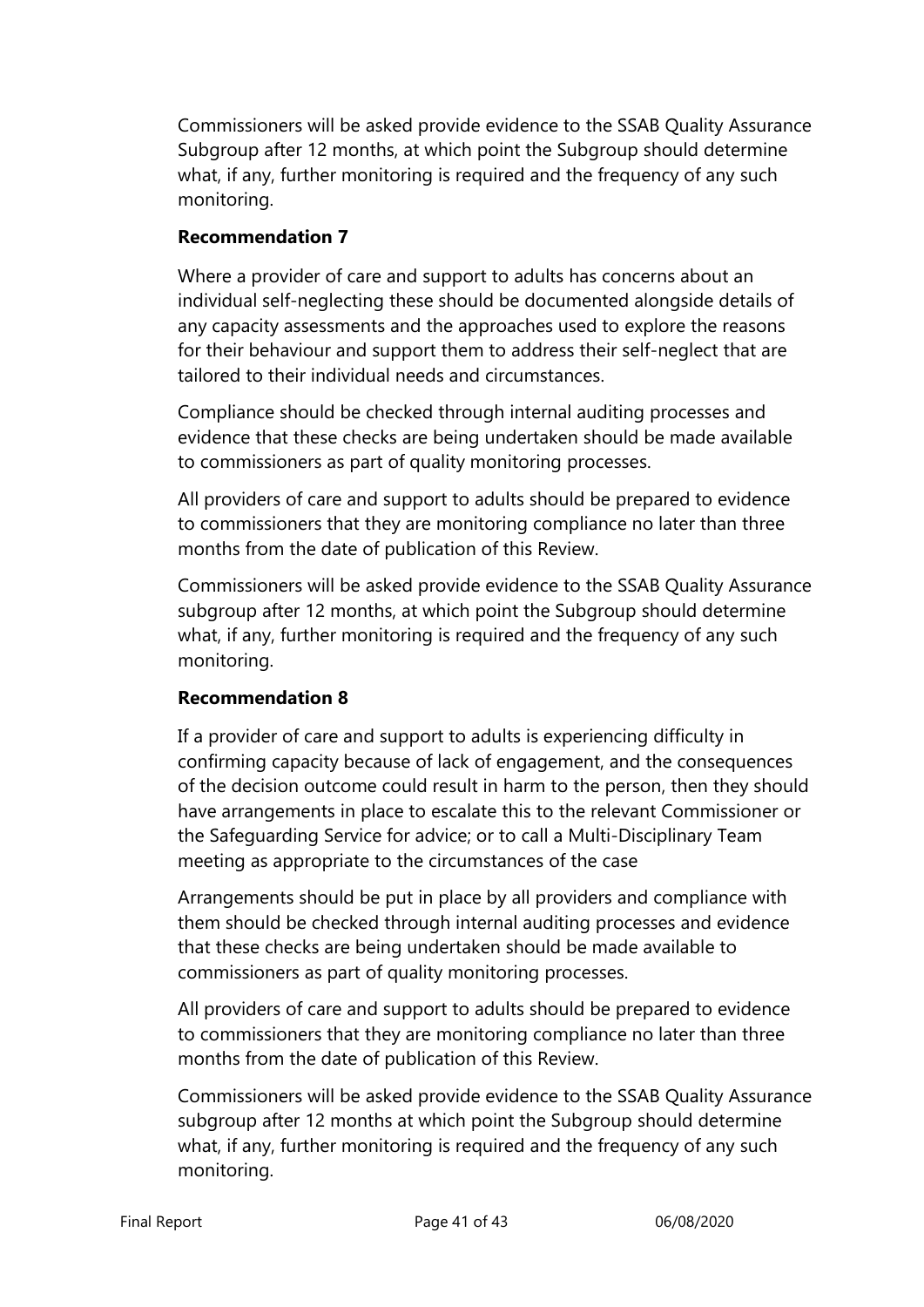#### **Recommendation 9**

That, on advising that a re-referral be made for memory assessment, that Somerset NHS Foundation Trust clear criteria to the adult's GP for when this should be considered within in any discharge letter.

Compliance should be checked through internal auditing processes and evidence that these checks are being undertaken should be made available to commissioners as part of quality monitoring processes.

Commissioners will be asked provide evidence to the SSAB Quality Assurance Subgroup after 12 months at which point the Subgroup should determine what, if any, further monitoring is required and the frequency of any such monitoring.

#### **Recommendation 10**

That Somerset County Council's Adult Social Care Service and NHS Somerset Clinical Commissioning Group issue jointly agreed guidance to staff employed by Somerset County Council's Adult Social Care service on the role of NHS Somerset's Continuing Health Care Team where an individual is in receipt of Funded Nursing Care and, specifically, the circumstances in which advice and/or involvement should be sought from specialist health services, and from where it should be sought. It should also include an escalation process for if advice and/or involvement is sought but declined.

The guidance should be completed, signed-off and published within three months of the publication of this report. Somerset County Council should test awareness and report its findings to the SSAB Quality Assurance Subgroup after 12 months, at which point the Subgroup should determine what, if any, further monitoring is required and the frequency of any such monitoring.

#### **Recommendation 11**

For the Somerset Safeguarding Adults Board's Policy and Procedures Subgroup to review its existing self-neglect guidance to ensure that the fact that it is applicable to the specific circumstances where there are concerns about an adult living in a registered care environment self-neglecting is explicit.

The revised guidance should be completed, signed-off and published within three months of the publication of this report.

SSAB member organisations should the test awareness and report their finding to the SSAB Quality Assurance Subgroup after 12 months, at which